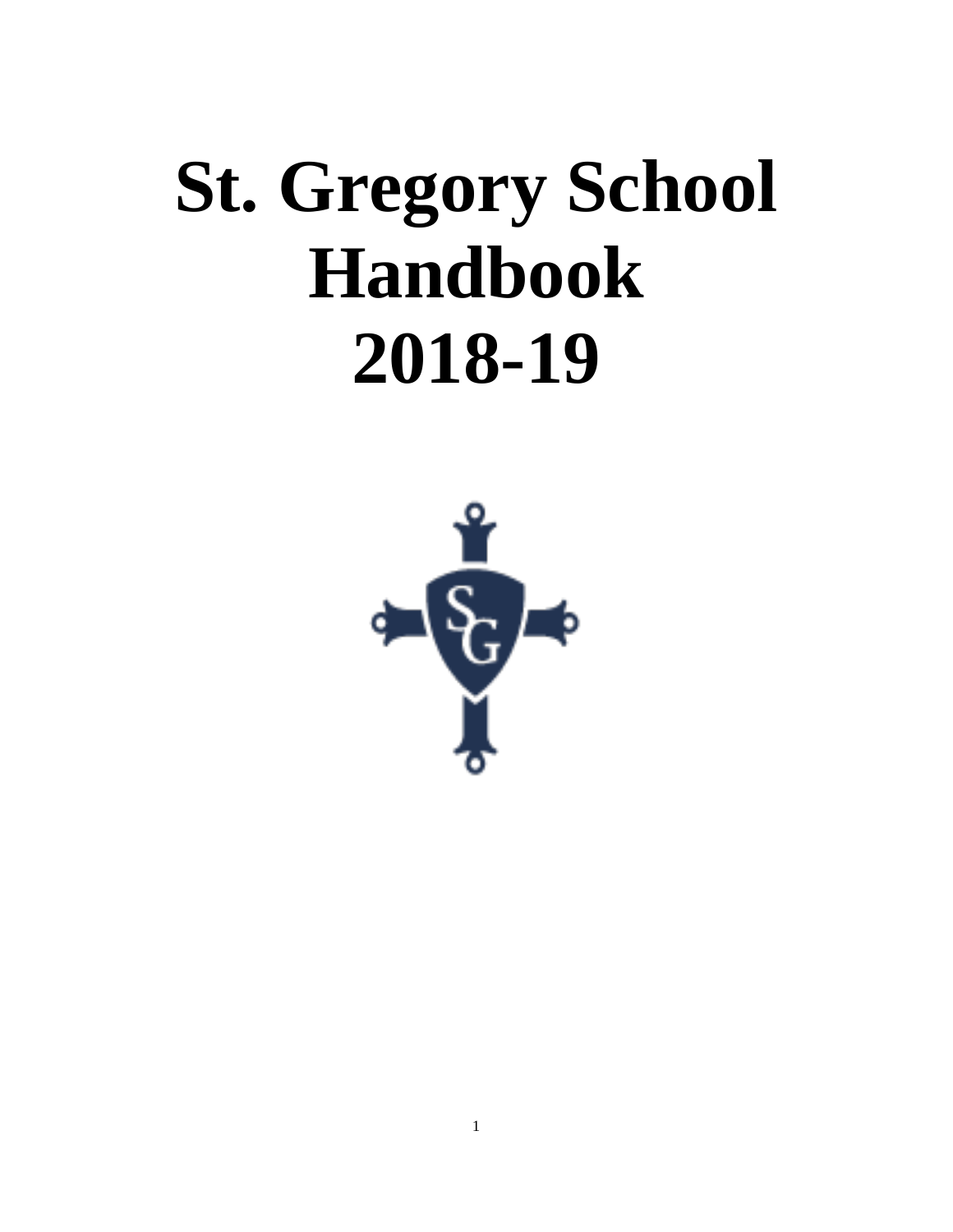# **\*MISSION STATEMENT OF ST. GREGORY BARBARIGO SCHOOL**

*The mission of St. Gregory's School is to advance the educational ministry of the Catholic Church through Christian faith formation, service to the community and world, and a strong tradition of academic excellence provided in a safe and cohesive educational environment.*

# **ST. GREGORY BARBARIGO SCHOOL'S PHILOSOPHY**

Keeping in mind the Church's definition of Catholic Schools as vehicles for imparting the Christian message, forming community, and giving Christian service . . . and the fact that "The Catholic School is a community created to help each person grow to his/her fullest potential in faith, in expression of faith through worship, in skill development, in human interaction, in human interdependence, and in service to human kind" (Philosophy statement of Diocese of Kansas City-St. Joseph):

# *We, the faith community of St. Gregory's Parish, embrace the following philosophy for our parish Catholic school:*

- *To teach the history, doctrines, spirituality, and practices of the Catholic faith,*
- *To provide a loving Christian atmosphere in which each student may actually live his/her faith now and hopefully later on in the larger world,*
- *To integrate the above into a comprehensive academic education for the development of the whole person,*
- *To encourage and promote service and activities with the wider community, so that each student might learn to love their neighbor in deed, as well as in word.*

Parents, being the primary educators of their children, have the responsibility to communicate and educate their children in the Catholic faith. Teachers help parents with their monumental task of being educators and example givers. Parents and teachers alike must cooperate with each other to reinforce and impart Christian values to their children. Volunteer work in the school, Parent-Teacher Organization, active membership and participation in the work of the School Board are recommended ways of parental cooperation.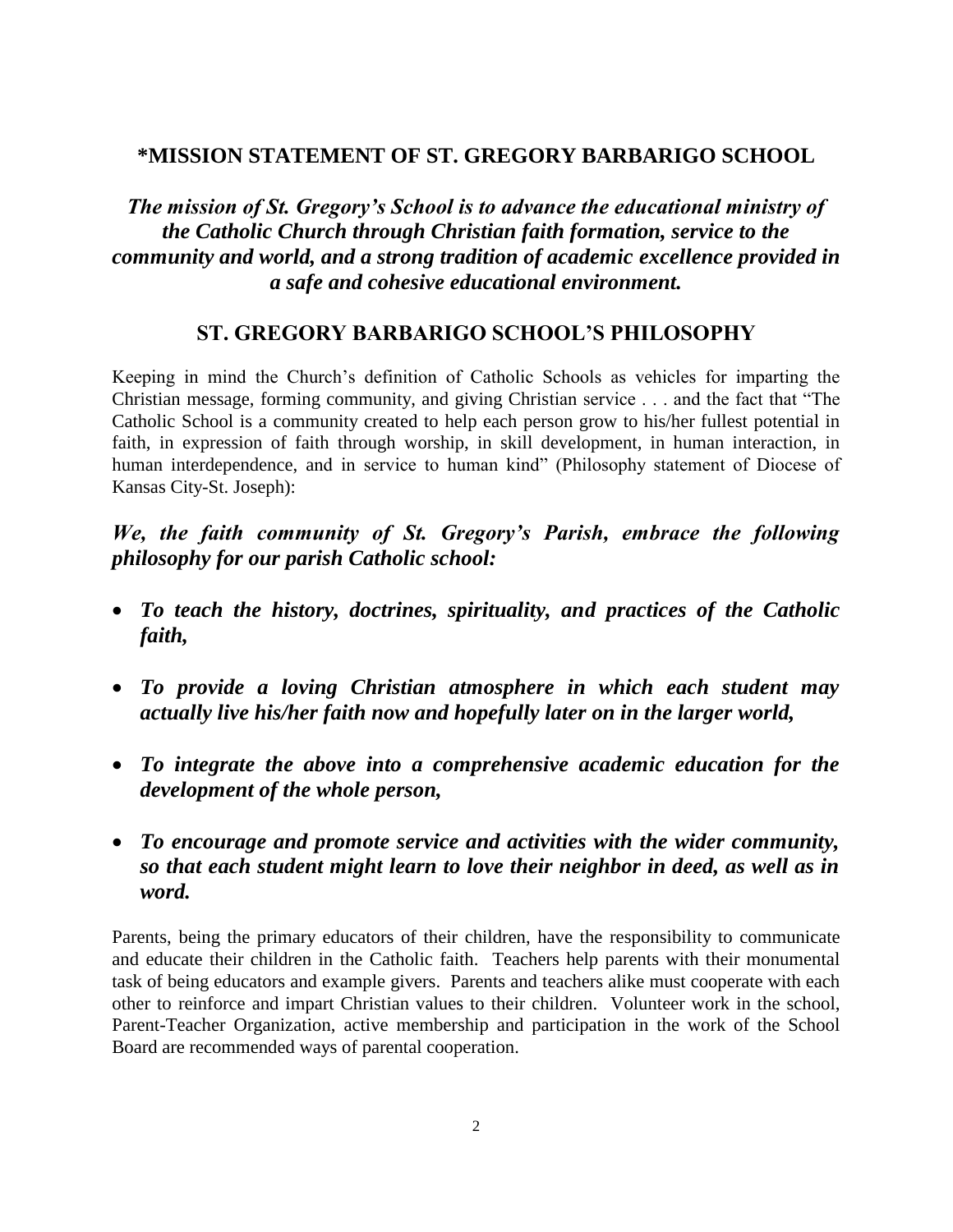Each student must be seen as an individual gift of God and needs to be respected as such. His or her unique talents must be recognized and allowed to grow at a pace appropriate to his/her age.

# **ST. GREGORY SCHOOL GOALS AND OBJECTIVES**

St. Gregory Barbarigo School is a vital part in the Catholic Educational System of the Kansas City/St. Joseph Diocese. St. Gregory's has as its priority to teach the gospel message, to build community, and to serve the human community through prayer, worship and social action. It is essential that the school provide these opportunities for its students in an atmosphere of trust, enthusiasm, and general concern for every child. The achievement of these goals is St. Gregory's contribution toward developing a fuller Christian family life, responsible citizenry, a caring society, global moral consciousness, and an environment in which the pursuit of peace and justice is recognized as the norm for daily living and interaction with others.

Christian living must be practiced in order to be learned. Our prime objective is to provide learning experience, which will develop persons strong in faith and knowledgeable of their faith. It is the purpose of the St. Gregory's faculty and staff to achieve this objective in the following manner:

- To develop an awareness that each child is a unique individual.
- To awaken each child to the realization that he/she can make the world better through personal endeavors to develop a consciousness of genuine personal charity, social justice and respect for each individual.
- To provide practice in developing good study habits and a conscientious application of mind to the tasks given so that each will be helped to develop the potential within.
- To provide an adequate, sequential curriculum enabling an excellence in academics to be a realistic goal for achievement.
- To create an atmosphere of trust, enthusiasm and awareness that will promote the growth of a healthy selfconcept.
- To teach personal responsibility, acceptance, and respect for one another through classroom opportunities as well as through the example of each faculty member.

# **HOW TO UNDERSTAND THE PARENT/STUDENT HANDBOOK**

The following policies and procedures are taken directly from the Diocesan School Office Administrative Manual. The numbers listed in parenthesis are the Diocesan Policy number as listed in the Administrative Manual. As needed, specific procedures for St. Gregory Barbarigo School are included. *These specific, local policies and procedures are italicized, in boldface and begin with SG*. All parents and students will be responsible for knowing and following the content of this handbook. Every family and student will need to sign the form attached with the handbook indicating they understand and will abide by the policies and procedures listed.

# **ROLES AND RESPONSIBILITIES**

#### **DIOCESAN ADMINISTRATION**

#### **The Bishop of the Diocese**

The Bishop, in his responsibility as the chief teacher and canonical administrator of the diocese, seeks and depends upon the counsel and expertise of his pastors, professional educational personnel and various diocesan and local school boards in providing leadership for the Catholic schools and early childhood centers within the diocese. To assist him in this task the Bishop appoints various school office personnel to whom he delegates the authority to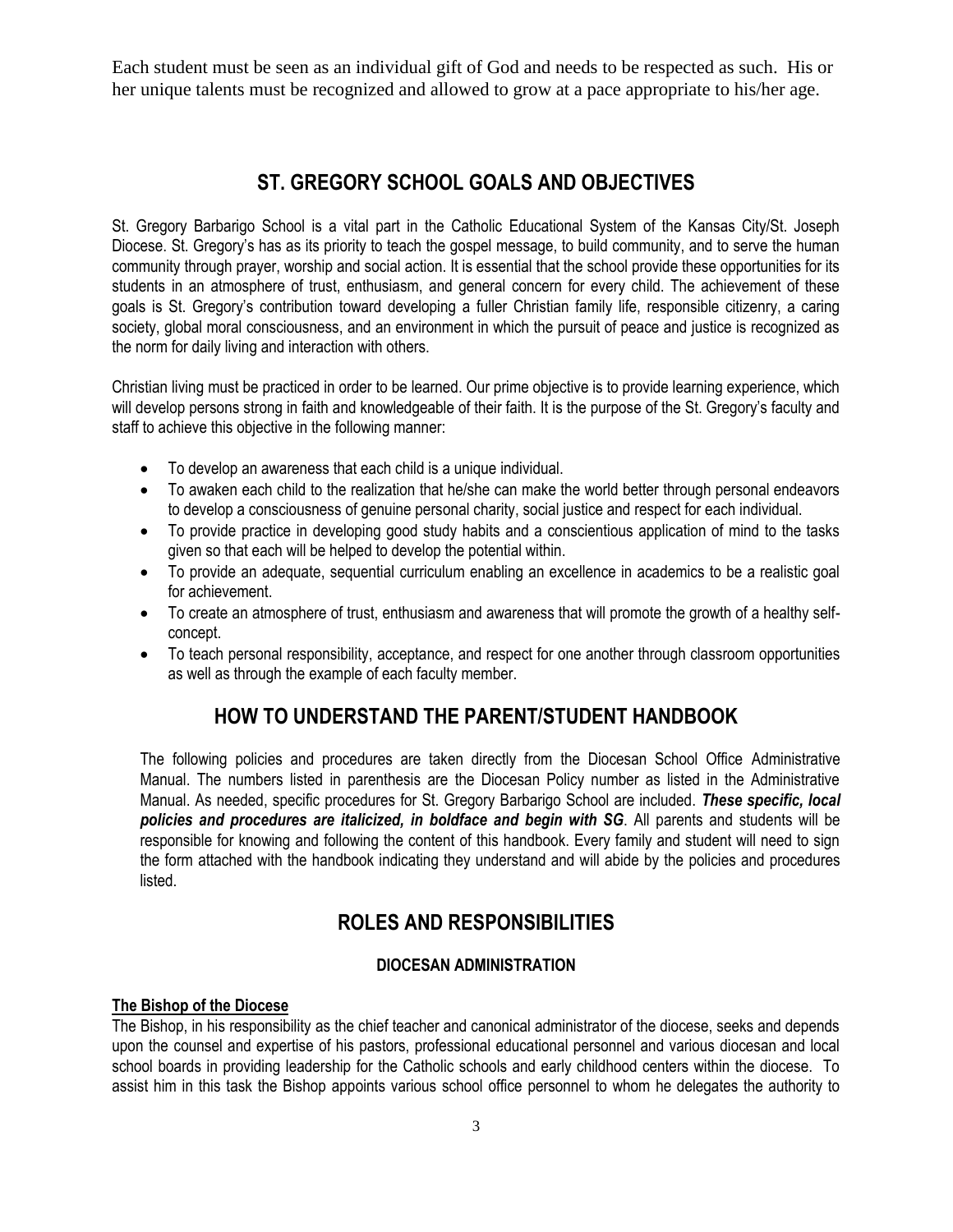represent him in most matters dealing with the implementation of diocesan school policies and the day-to-day operation of the schools and early childhood centers. (100.1)

#### **The Superintendent of Schools**

The Superintendent of Schools, appointed by the Bishop and employed by the Diocese of Kansas City-St. Joseph, is the chief administrative officer of the free standing early childhood centers, parish elementary and diocesan secondary schools of the Diocese, and of programs which come under the jurisdiction of the Diocesan School Office. (100.2)

#### **School Office Personnel**

The personnel of the Diocesan School Office serve as a resource to Early Childhood Directors, Principals and Pastors/Pastoral Administrators/Priest Representatives. They also serve as a resource to local advisory groups, boards, faculties and other members of the school community. Their roles and responsibilities are both pastoral and professional in nature. (100.3)

#### **Diocesan School Board**

The Diocesan School Board shall provide regular counsel and support to the Bishop, the Superintendent of Schools and the Diocesan School Office in matters of policy formulation, school finances, curriculum, public relations, longrange planning and development. (100.4)

#### **LOCAL ADMINISTRATION**

#### **The Pastor/Pastoral Administrator of the Parish School or Early Childhood Center**

Canon law establishes certain rights and responsibilities of the Pastor/Pastoral Administrator for the administration of the local parish. To assist him or her in this role, the Pastor/Pastoral Administrator collaborates with the Diocesan School Office in the administration of a parish school and/or early childhood center, including the selection of the Principal or Early Childhood Director. (110.1)

The Pastor/Pastoral Administrator is the administrator and spiritual leader of the total parish community and shares with the Principal, Director, local board, faculty and staff, his or her "overview" vision of the total parish. It is recommended that the Pastor/Pastoral Administrator, or a designated representative, regularly participate in the meetings of collaborative school groups. One of the proper roles of the Pastor is to enact approved policy, which has been formulated by the local elementary school or early childhood center board. (120.2)

#### **The Role of the Principal, Director of Early Childhood or Director of Extended Care**

The person appointed as Principal or Director shall be responsible for the administration of the school, center or extended care program in complete accordance with the policies of the Bishop of the Diocese of Kansas City-St. Joseph. The Principalship or Directorship includes three distinct but related responsibilities: pastoral, educational and managerial. (110.4)

#### **The Teacher or Early Childhood Provider/Early Childhood Aide**

The role of the teacher or early childhood provider/aide calls for persons of faith who will integrate the inseparable religious and educational goals of a Catholic school or early childhood center. Teachers and early childhood providers/aides must be qualified, professionally and pastorally, to perform the educational and instructional responsibilities of the school or early childhood programs according to the policies and procedures of the Diocese of Kansas City-St. Joseph. (110.6)

#### **The Students**

The role of the students is to be active learners who are members of the total Catholic school community. Students are called to grow to their potential in faith, in knowledge, in skill development, in interdependence and in service. Students shall abide by the rules of the school or program. (110.7)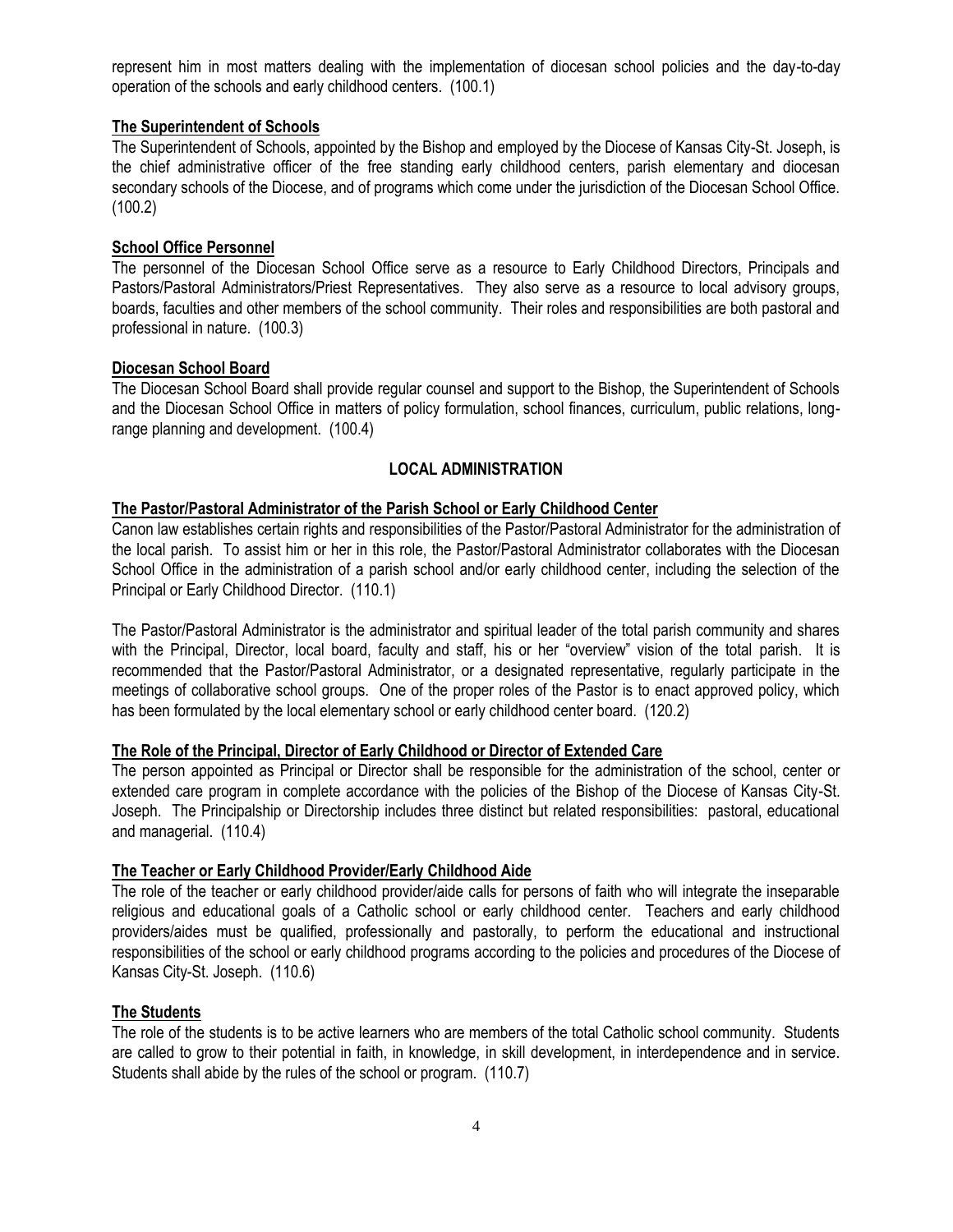*Student participation is an integral part of developing a well rounded child. Many opportunities are available for students of St. Gregory's School through organized clubs, organizations, athletics, and service opportunities. We encourage every child to find their particular gifts and participate in activities at St. Gregory.*

## *SG -Local Student Participation*

- *The Student Ambassador program in conjunction with our Falcon Faith Families offers a student leadership program. The Student Ambassadors meet regularly with the principal and/or faculty advisor.*
- *Numerous academic clubs exist and are available to all grade eligible students.*
- *Numerous athletic opportunities are available to students. It is the belief of St. Gregory School that every student should have the opportunity to participate in athletic opportunities when grade appropriate.*
- *Service to the local community and the broader world is an important element of a Christian life. We offer numerous opportunities for individual and group/class service projects.*

*We teach students to respect their bodies as temples of God and ask students to dress according to that philosophy. Appropriate student dress demonstrates self respect and respect for the school/parish community. St. Gregory School does not ask students to wear uniforms. Instead, St. Gregory asks students to wear clothing that shows a respect for and does not draw attention to their bodies. There are specific guidelines we ask students to follow.*

#### *SG -Local Dress Policy*

- *School attire should be neat, clean and appropriate for school.*
- *Shorts may be worn at the beginning of the school year. The principal will notify school families when shorts are no longer appropriate due to the conditions of the weather.*
- *Short-shorts, tank tops with spaghetti straps, tops baring the belly, short skirts or low necklines, or pants/skirts with writing on the back are not appropriate for school.*
- *No clothes will be worn to school promoting use of drugs, alcohol, or sex.*
- *All classes have physical education. Clothes appropriate for physical activity and clean shoes must be worn in the gym for physical education class.*
- *All students attend Mass and participate in Mass on certain days. Students should not wear flip flop shoes, or sweat/wind pants, especially when serving for the Mass.*
- *We ask all students to be well groomed as they represent themselves, our school and our parish.*
- *Specific clothing may be suggested for groups of students attending certain events or competitions. We encourage all students to follow these suggestions.*

## *SG- Local Mass Day Dress Code*

*In an effort to teach appropriate dress for Mass and to show respect for the celebration of the Eucharist, the following dress guidelines must be followed for all students on Mass days.*

*Mass days: Wednesday K-4th grade, Thursday 5th-8th, First Fridays with Falcon Faith Families and All School Mass days as listed on the school calendar*

- *Boys – slacks/jeans with a collared shirt (polo shirt or button up shirt with a collar) Sweaters or sweatshirts (no hood) may be worn during cool weather.*
- *Girls –dresses, skirts, pants or jeans with a blouse or polo shirt. Dress or skirt length should be 2 inches above the knee or longer. Sweaters or sweatshirts (no hood) may be worn during cool weather.*
- *Students should not wear t-shirts, shorts, capris, sweatpants, tank tops, or flip flops for Mass.*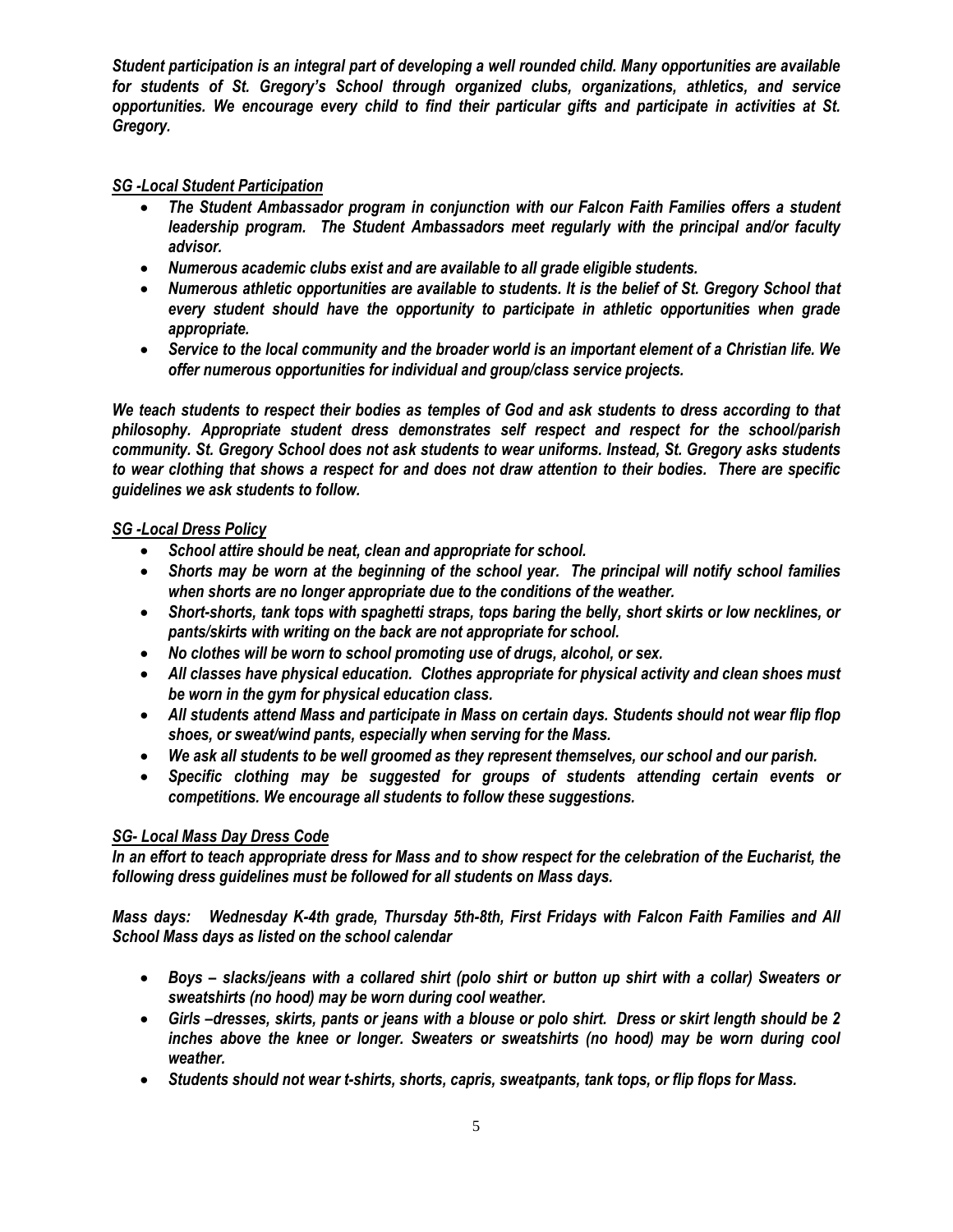# **COLLABORATIVE GROUPS**

# **The Parents or Guardians**

Parents or guardians have rights and responsibilities as the first educators of the children God has entrusted to them. Collaboration with the early childhood centers and schools, especially teachers and early childhood providers/early childhood aides, will promote the best interest of each student and assist the parent or guardian in fulfilling his/her role as educator. Parents or guardians are urged to participate in school-related and church-related organizations and activities. In the event of custodial and non-custodial parents, the school or center will assume equal access unless the Principal or Director is given a court order to the contrary. (120.1)

# *SG -Local Expectations and other parental responsibilities are:*

- *To provide proper diet and balance of sleep and exercise,*
- *To provide proper facilities for home study and to encourage conscientious completion of assignments,*
- *To insist that your child obey the regulations and principles of good behavior and manner,*
- *To encourage development of individual talents and interests,*
- *To build religious and family traditions into your lifestyle,*
- *To keep the school informed as to special needs of your child and to read carefully all communication sent home from the school,*
- *To attend PTO meetings, to take advantage of conference time, and to request additional times as needed,*
- *To participate in Sunday liturgy and tithe to the Parish,*
- *To read and support the regulations of this HANDBOOK.*

## **The Local Elementary School or Early Childhood Center Board**

Local elementary school and early childhood center boards are consultative. Boards should collaborate with school administrators in connection with the following matters:

- Planning,
- Policy formulation and adaptation,
- Finances, including the development, approval and monitoring of a budget,
- Development, including endowment, public relations, recruitment and marketing,
- Annual evaluation of school or center goals and plans, of their own effectiveness as board members and of the Principal/Director's relationship with the board,
- Participation in the selection of a new Principal or Director, and
- Participation in the annual evaluation of the Principal or Director. (120.4)

# **Characteristic of Effective Board Members**

Characteristics of effective elementary school, early childhood center and high school board members include:

- A person of faith and prayer committed to serving the Church,
- Commitment to the support of Catholic schools/early childhood centers,
- Readiness to give time, talent and share wisdom,
- Understanding of and commitment to a shared decision-making process and the principles of consensusbuilding,
- Understanding and respect of Church structure and accountability,
- Openness to change and creativity,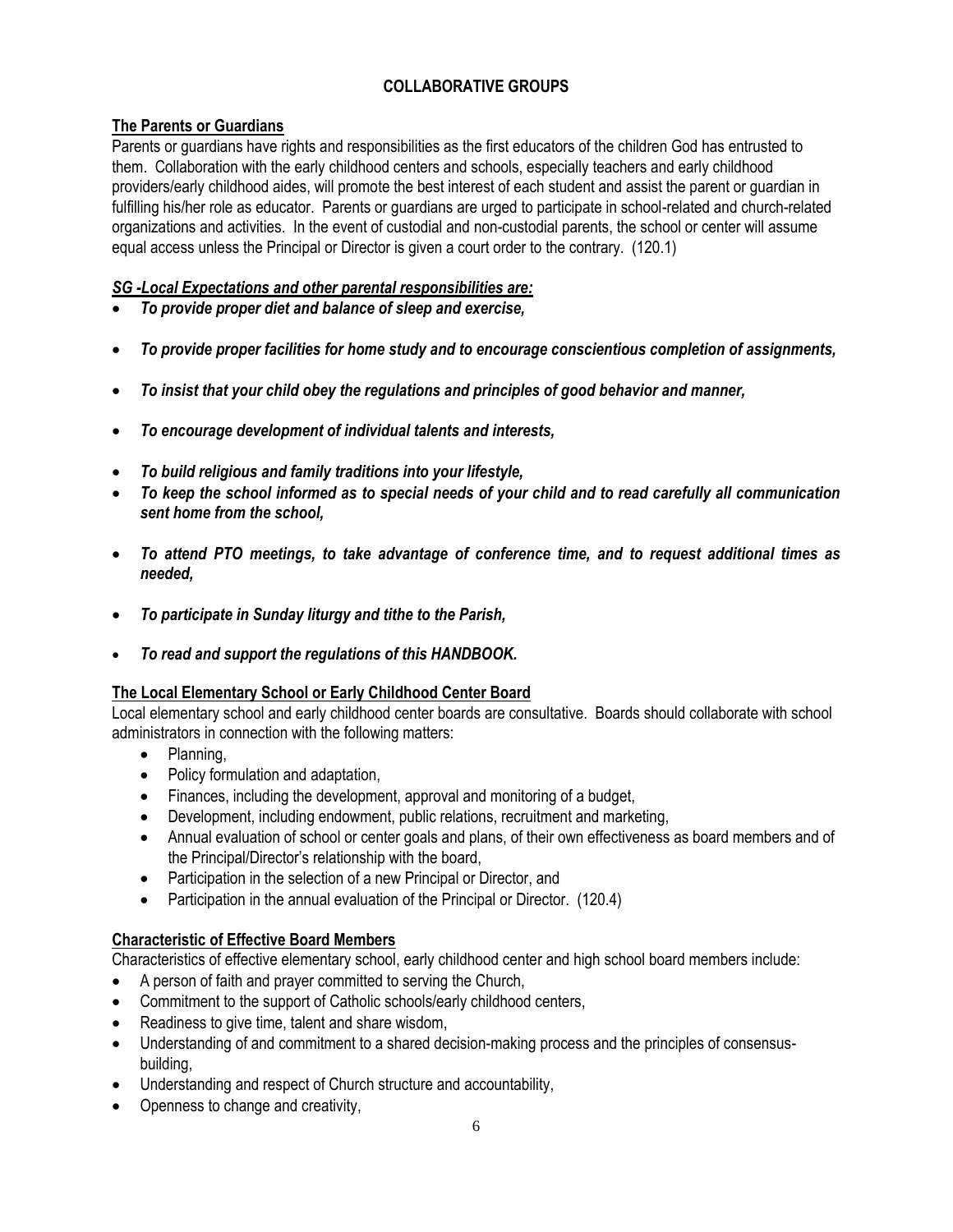- Commitment to maintain confidentiality in appropriate matters,
- Commitment to avoid conflicts of interest, and
- Willingness to recommend or donate services rather than profit from service on the board. (120.9)

## *SG - Local School Advisory Council*

*St. Gregory School Advisory Board is a consultative body to the pastor of the parish and the principal of the school. The School Advisory Board advises the pastor and principal on matters such as: planning, policy formulation, finances (including the development, approval and monitoring of a budget), development (including public relations and marketing), and annual evaluation of school goals and plans. The School Board consists of seven to nine elected lay members. Applications for the School Advisory Council are available in the school office. Open positions on the School Advisory Board will be communicated in the monthly school newsletter, through e-blasts from the school office, and the church bulletin. The pastor and principal are non-voting members. Meetings are held monthly except for July and December. If needed, elections for new advisory members will be held each spring before the June meeting.* 

#### **Parent/Guardian/Teacher Organizations**

Groups, such as Home and School Organizations, Parent Teacher Organizations, Booster Clubs and the like, collaborate with the Principals, Directors and teachers to develop and strengthen mutual understanding between the school or early childhood center and the home. (125.2)

## *SG -Local Parent/Teacher Organization*

*The St. Gregory Barbarigo PTO is made up of the parents of students of the school and the faculty/staff. Its purpose is two-fold. As a moneymaking organization, the PTO sponsors projects throughout the year to help provide equipment, supplies, library books, study trips, and other enrichment activities within the school. The second purpose of the PTO is to provide a liaison between the faculty and the parents of the St. Gregory Barbarigo School in order to develop and strengthen the communication between school and the home. All parents are encouraged to attend the general meetings and participate as volunteers. PTO officers are elected each April. Executive meetings are held on a monthly basis except for the months of July and December.*

#### **Student and Parent/Guardian Groups**

In elementary schools, students and groups are responsible to the Principal. Parent/guardian groups in the elementary school or early childhood center are responsible to the Principal or Director in consultation with the Pastor/Pastoral Administrator/Priest Representative. All groups, including the school newspaper and yearbook, are responsible to the Principal. (125.3)

#### **Special Interest Groups**

Groups, such as yearbook, school newspaper, science clubs, athletic or booster organizations, and the like, using the school name, students, and/or facilities to promote a special interest or activity of any nature and/or to generate monies for such promotion shall function according to the philosophy and policies of the local school or center and of the Diocese. (125.4)

# **PERSONNEL**

## **THE CATHOLIC SCHOOL PRINCIPAL**

#### **Spiritual Development**

The Principal is responsible for planning and directing spiritual activities that will promote a faith community within the school as well as enable and support the individual spiritual growth and development of all staff members. Their own spiritual development should be a priority.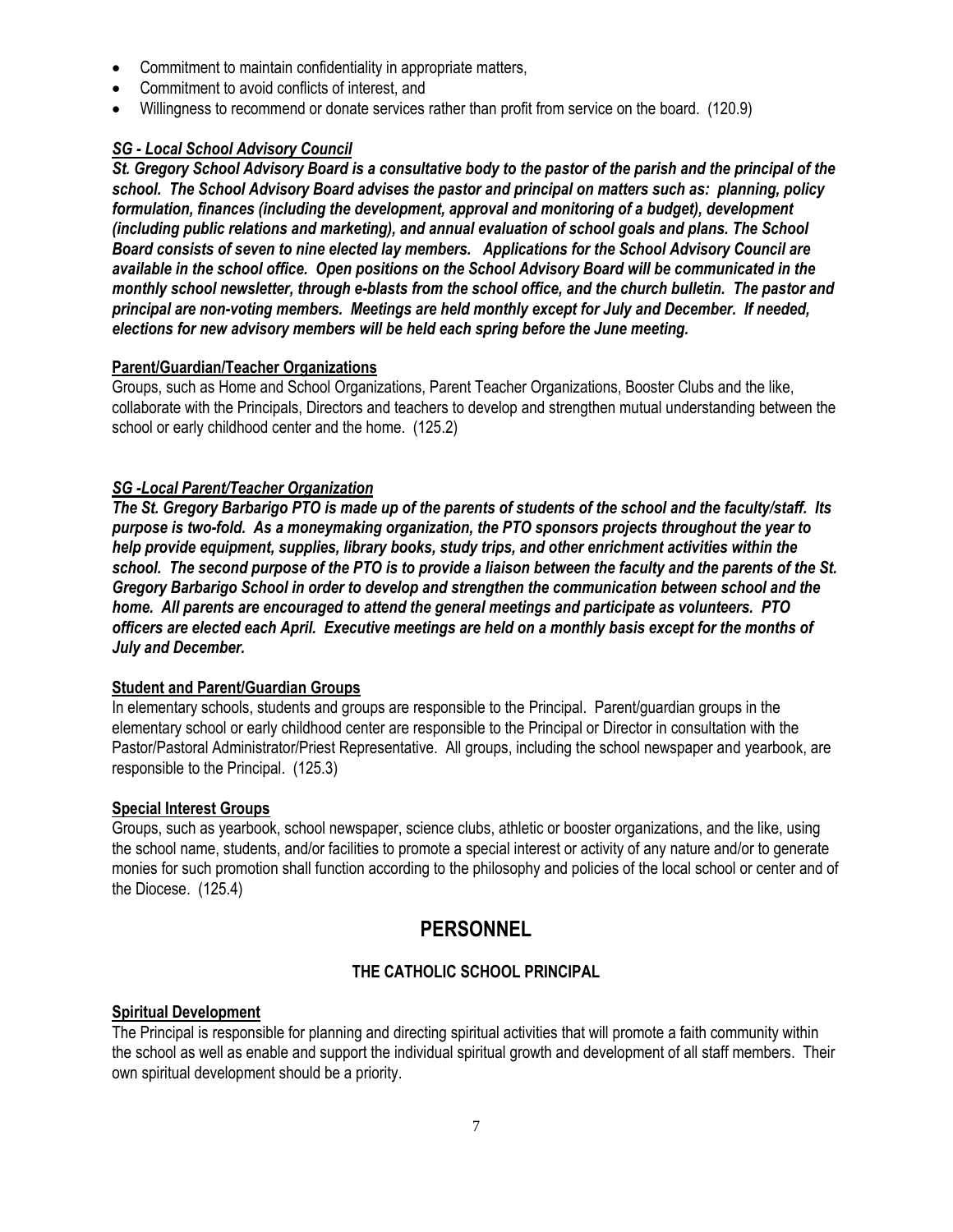A minimum of one retreat day per year is required for all elementary and high school staff members including principals. In addition six (6) hours of catechetical training is to be provided at the local level. (200.62)

#### **NON-CERTIFIED SUPPORT STAFF**

#### **Volunteers**

Volunteers, especially parents, guardians, grandparents, parishioners, and civic resource personnel, shall be incorporated into school or early childhood center programs for the benefit of the students.

Volunteers in all school or early childhood center programs are responsible to the Principal or Director or his/her delegate. Administrators must ensure that volunteers are properly screened, receive some sort of orientation and written instructions, and that only those who are able and willing to follow school/center rules and procedures are allowed to volunteer.

Volunteers should be used only for the jobs for which they are trained. Administrators should have volunteers complete a Hold Harmless Agreement when doing work that involves the risk of physical injury. (250.8)

#### **Screenings of Volunteers**

Names of any coaches and other volunteers who work with children/youth or in the school building will be submitted to The Missouri Division of Family Services by the Principal or Director to determine if the candidate has ever been reported or accused of child abuse or neglect. This should be completed before the volunteer begins work.

#### **ADMISSION POLICIES**

#### **Open Enrollment**

The Diocese maintains a policy of open enrollment in early childhood centers, elementary and secondary schools. Open enrollment means that students meeting the center/school's reasonable academic and financial requirements are to be admitted regardless of race, ethnic origin, or creed according to the subsequent provisions and priorities of this Policy. (300.1)

#### **Statement of Non-Discrimination**

Both faculty and students in true ecumenical spirit will welcome all students into the Christian educational community of St. Gregory's School. St. Gregory's school admits students of any sex, race, color, national and/or ethnic origin to all the rights, privileges, programs and activities accorded to the students of the school. (300.2)

#### **Student with Special Needs**

Catholic schools and early childhood centers should recognize the special needs of students with disabilities. While Catholic schools/centers are not equipped to provide for those needs in all cases, the schools should attempt to address the special learning needs of students to the greatest possible extent within the parameters of the school's financial and human resources. It is important that schools fairly evaluate both students' special needs and their own capabilities of addressing those needs. The goal of all efforts to address students' special learning needs should be successful mastery of the regular curriculum in the regular setting.

Schools are obligated to make minor adjustments in order to meet student needs. Before admitting students with special needs, schools should consider their ability to provide the proper resources to accommodate the student and to provide him/her with an appropriate education. Schools must obtain complete information from the student's parents and from all prior schools before determining what steps are necessary and feasible to meet the student's educational needs and whether the school can do so without undue risk to the student seeking admission or to the other students or staff.

If there is an IEP or Service Plan in place, the school is obligated to follow it. When a special need becomes evident only after a student has already been admitted, schools must likewise obtain appropriate information related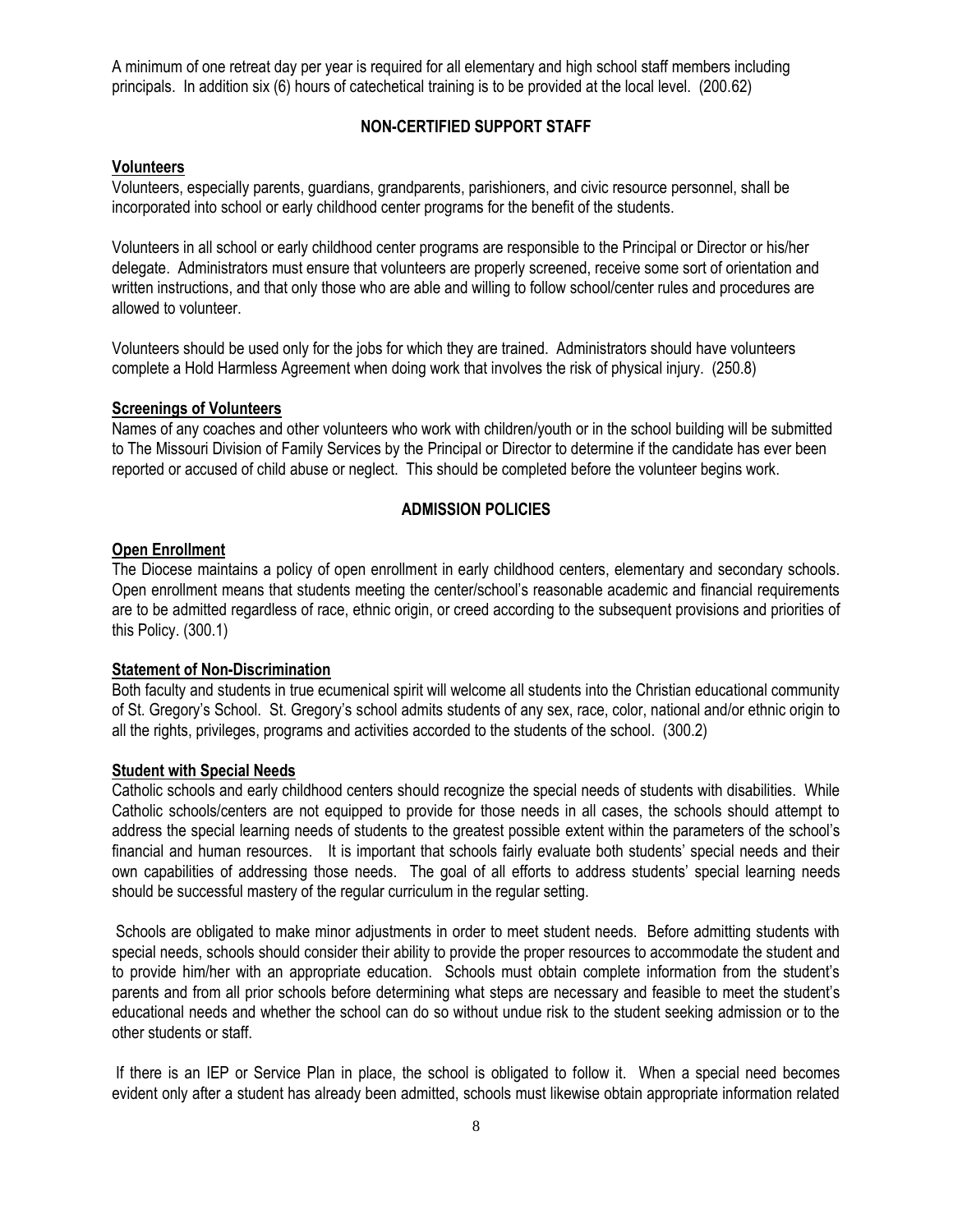to the special need. Schools should then ascertain what is necessary to address the need and whether is it feasible for the school to meet the need. If the school finds it cannot properly educate a student after implementing minor adjustments, if a student continually disrupts the learning of other students, or if the student's abilities were misunderstood or misrepresented and the school does not have the resources to accommodate the student's special needs, the school may need to terminate the student's enrollment. The school must however, assist the family with the placement of the students in another educational program and participate in any necessary referrals.

Principals and Directors will work with the local school district to ensure that all students are receiving the services to which they are entitled by law. Other resources such as the Foundation for Inclusive Religious Education (F.I.R.E.) should be sought to assist children with special needs and their teachers. (300.3)

#### **Desegregation Position**

The policy of the Diocese of Kansas City-Saint Joseph in regard to racial integration of students is:

- 1. The Diocese of Kansas City-St. Joseph sponsors and promotes racial integration of early childhood centers, elementary and secondary schools.
- 2. Catholic schools and centers emphasize the broadening and enriching of educational opportunities afforded in culturally and racially mixed settings.
- 3. Catholic schools shall not accept applicants seeking to avoid the orderly implementation of court-ordered desegregation of the public schools of any school district. (300.4)

#### **Parental/Guardian Commitment to Purposes of Catholic Education**

The development of the whole person of the child or youth—spiritually, intellectually, personally, socially and physically—is the focus of Catholic education. Parents/guardians, as partners with the administrators, teachers, and early childhood providers/early childhood aides, play a significant role in this educational ministry as they daily witness to the meaning of mature faith and Christian living. Accordingly, students should be admitted to Catholic schools and centers only if there is parental/guardian commitment to the principle that religious formation is the foundation of Catholic education. (300.5)

## *SG -Local New Family Orientation*

- *All new families are invited to an orientation before school begins.*
- *Times are scheduled for new preschool families to visit the school before the first day.*
- New kindergarten 8<sup>th</sup> grade families will be paired with a mentor family to become familiar with St. *Gregory's School and to help students and parents meet families within the school, parish and broader community.*
- *The F.A.C.T.S. (Families Are Coming To School) Program is offered to all families with children entering kindergarten. Throughout the winter and spring, pre kindergarten children will be given the opportunity to visit the school and participate in kindergarten classroom activities. This program offers new students and parents the opportunity to become familiar with the school staff and program. One parent or guardian is expected to attend the scheduled orientation meeting in the spring.*

#### **Local Admission Policy**

Each school or center is responsible for having a written policy for admission, including a policy regarding a family's ability or inability to meet its financial obligations. This policy shall be promulgated in writing to all parents/guardians and parishioners and shall be included in the Parent Handbook. Local admission policy as it relates to inability to meet financial obligations shall be in accordance with IRS regulations. (300.6)

*SG –Local Admission Policy St. Gregory Barbarigo School provides a quality education and families*  reciprocate by fulfilling their financial obligations. The school relies on tuition payments, parish support and *donations for its financial stability. The following policies have been enacted to secure financial stability while affording all parties of good faith opportunity for a Catholic education.*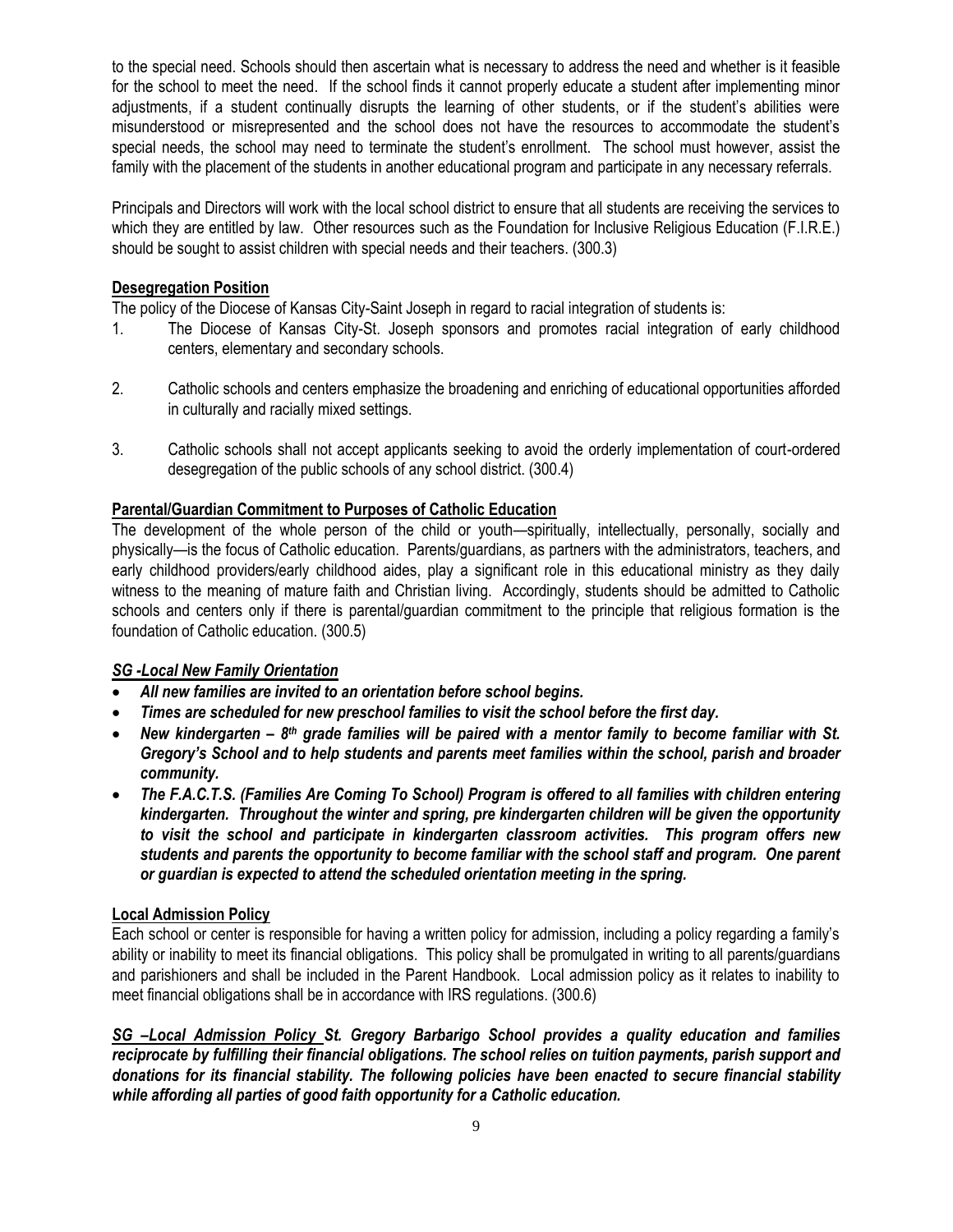*No parishioner's child will be denied the benefits of a Catholic education because of inability to pay.*

*St. Gregory's School and Parish offer an assistance program for tuition for K-8 th grade students. The Tuition Assistance program if for families experiencing financial difficulty. Whenever families can afford to, they should contribute to the Tuition Assistance fund to help pay back the assistance they received. Families are still responsible for bus, PTO dues, lunch, milk, technology and band fees. Tuition assistance is available to all kindergarten thru 8th grade students. An application for this assistance program is available during spring registration or by contacting the principal.*

*As part of the enrollment process, all school families must sign up for a Smart Tuition Account. Smart Tuition is the 3rd party vendor that bills and collects tuition for St. Gregory School.* 

#### *1. Standard Payment Schedule*

- *Upon enrolling a child (ren) at St. Gregory School, each family will be required to sign up for Smart Tuition. Smart Tuition is the 3rd party vendor that bills and collects tuition for preschool-8 th grade students. Payments are made on a 10 month schedule for the following year.*
- *Tuition is based on the number of children a family has enrolled at St. Gregory School and the family's status as registered parishioners of St. Gregory Barbarigo Church. Tuition fees include: tuition, bus, PTO dues, milk for kindergarteners, technology, and band. The fee schedule is listed in the school directory.*
- *Tuition payments are due each month to Smart Tuition based on the date you choose when you sign up for your Smart Tuition Account. The entire year's balance must be paid by June 1st .*
- *If a family is unable to adhere to the established payment plan and fails to make payments as set up with Smart Tuition, they will be charged a late fee by Smart Tuition.*

## *2. Establish Alternative Payment Plan with Principal*

- *If a family is unable to meet their financial agreement to pay school tuition, a meeting will be scheduled with the principal to discuss payment options and any extenuating circumstances.*
- *Should a family fail to respond to the request by the principal for a meeting within a two week period, the matter will be turned over to the tuition committee for review.*
- *If a payment is not received within 10 days of meeting with the principal, the family will be required to meet with the tuition committee.*
- *If at any time a family on an alternative payment plan is delinquent by a period of one month, they will be required to meet with the tuition committee.*

## *3. Tuition Committee*

- *The tuition committee will consist of the principal, the pastor, and the parish business manager.*
- *The tuition committee will offer assistance, guidance, and follow up recommendations on any issues regarding tuition payments.*
- *The tuition committee will act as the executor of the Scholarship Assistance Fund.*
- *The tuition committee may meet with families requesting funds.*
- *At no time will all funds in the Scholarship Assistance account be used towards one family. Partial funds will be kept in reserve for unexpected tuition requests. This reserve will also be used at the discretion of the tuition committee for tuition expenses.*
- *In the event there is no response to all of the above procedures and no effort has been made to remedy the delinquent account, the student(s) in question may be removed from the enrollment roster for St. Gregory School until such account is paid in full. If an account is delinquent, the family will not be allowed to enroll children for the next school year until the account is paid in full or other financial arrangements have been made with the principal and / or tuition committee.*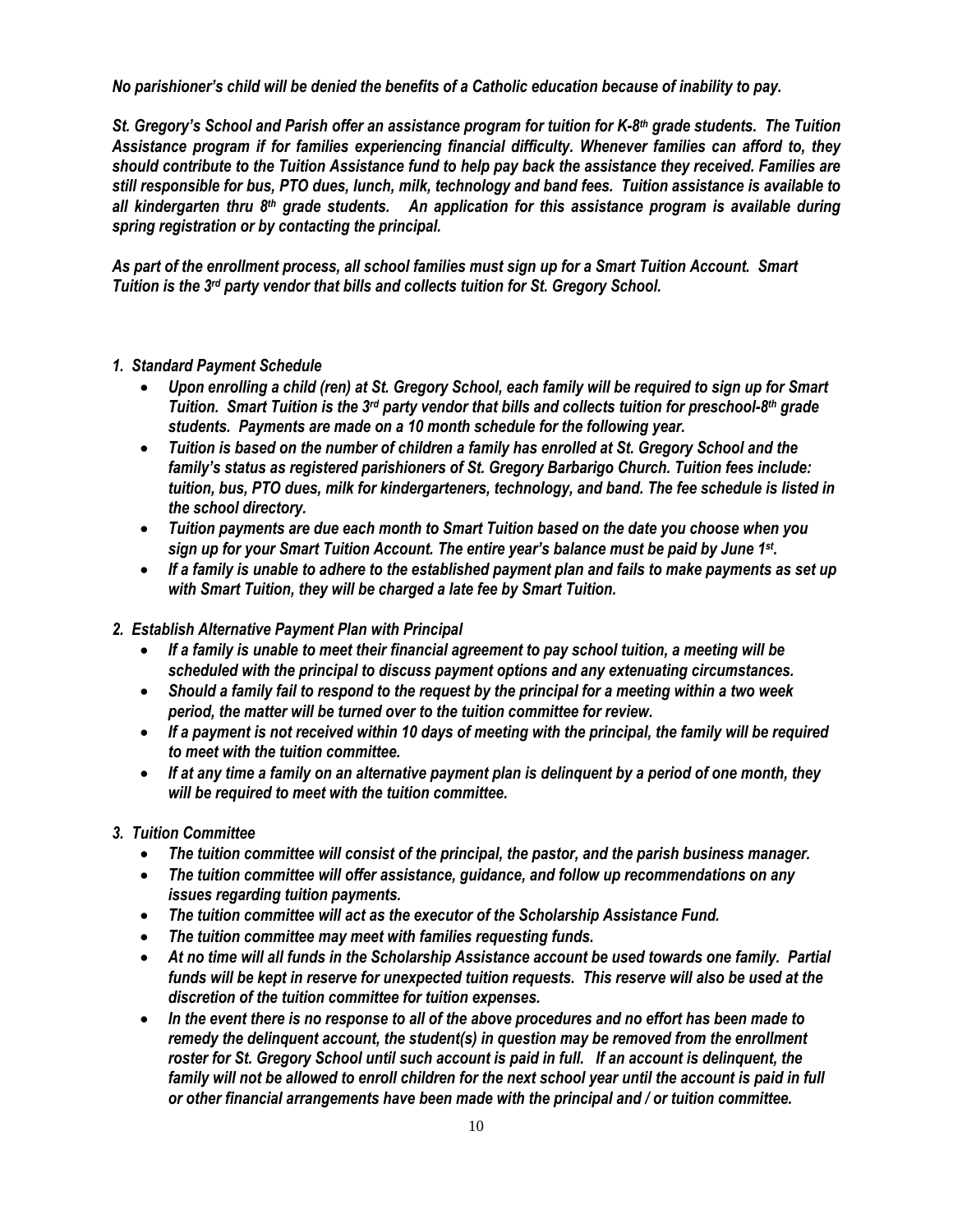## *4. Legal Action*

 *A lawyer will be contacted to collect all moneys on delinquent school accounts after all of the above methods have failed.*

*If students should depart from St. Gregory School before the end of the school year, prepaid fees will be refunded effective the next full month after departure.*

## **Admission Priority**

St. Gregory Barbarigo School adopts the following order of priority for admission to the elementary school or early childhood center.

1. Children of parishioners:

- a. Children from families with other children already enrolled
- b. First child now reaching school age
- c. Children registered on an approved waiting list.

2. Children from families new to the parish who were enrolled in another Catholic school at their current or previous residence

- 3. Children from families registered in another Catholic parish:
	- a. Children from families with other children already enrolled
	- b. Children from families without other children already enrolled
- 4. Other children, including children from non-Catholic families
	- a. Children from families with other children already enrolled
	- b. First child now reaching school age
	- c. Children registered on an approved waiting list. (300.61)

## *SG -Local Classroom Size Policy*

*The concept of student/teacher ratio must be considered when planning the delivery of educational services. The maximum class size will be 25 students for kindergarten through eighth grade. Parents/guardians may appeal to the administration and school council in extenuating circumstances where the class would exceed 25 students. If the number of students in kindergarten exceeds 20, a teacher's aide will be required. (April 17, 1996)*

#### **Registration**

During the registration process, the Director or Principal shall obtain from all families enrolling into the school or center information to be used in establishing cumulative files, in seeking previous records, and establishing files to be used in the event of an emergency. If the student is transferring from another school the registration will not be finalized and the student will not be formally admitted until all previous school records have been received and reviewed by the administration.

If the child is enrolling from another Catholic school or center, the Principal or Director should check with the previous institution to ensure that all financial obligations were met prior to accepting the enrollment.

If the child is enrolling from another institution, whether Catholic, private or public, the Principal or Director should check to determine if academic and behavioral requirements were met prior to accepting the enrollment. (300.7)

## *SG -Local Pre-registration Policy*

- *Pre-registration for the coming school terms will take place in the second semester of each year.*
- *A copy of the school agreement forms will be mailed to all pre-registered families by August.*
- *Agreement forms will not be issued to parents until all payments from the past school year are current or prior arrangements have been made with the principal.*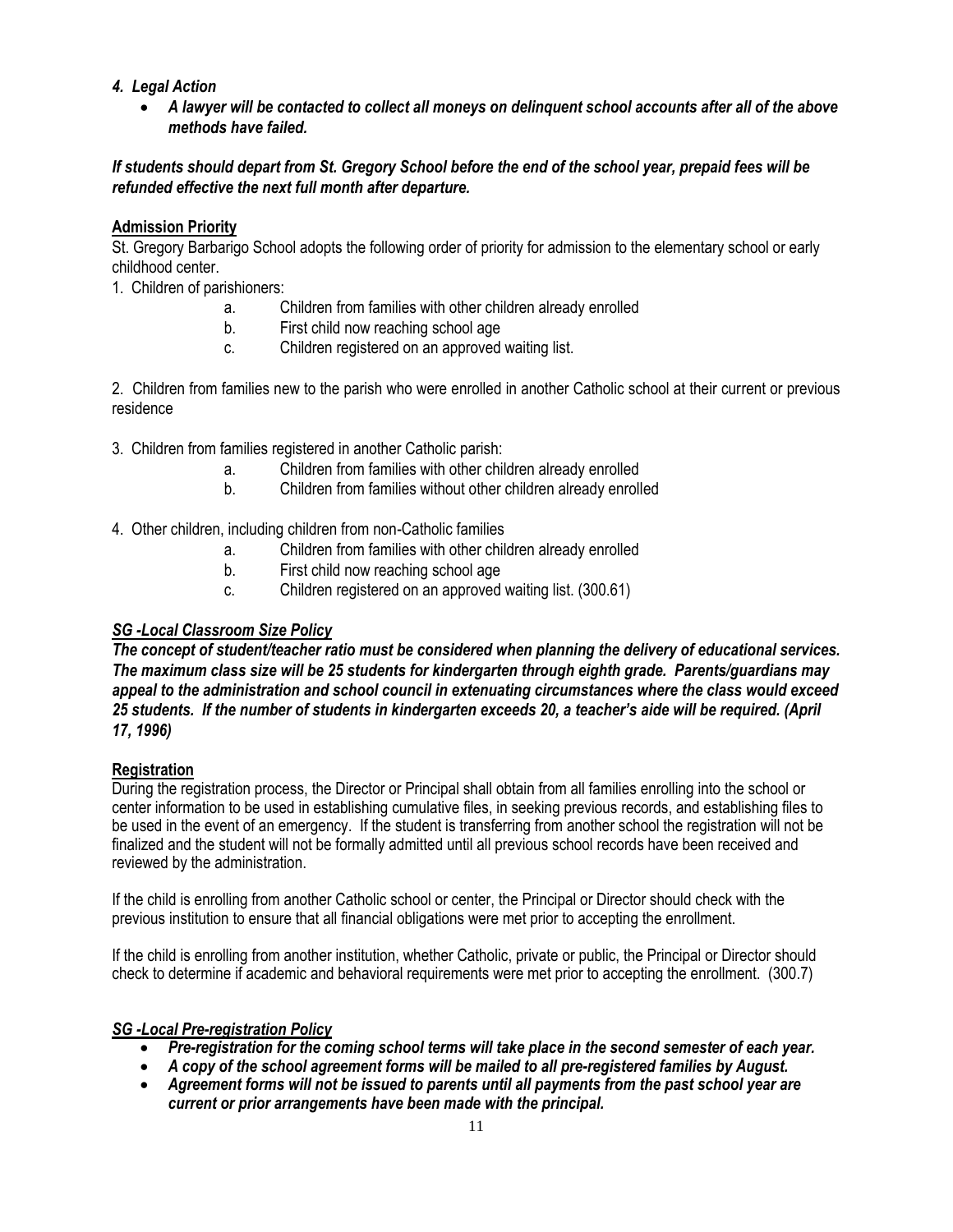*The first payment is due in August.* 

#### *SG -Local New Registration Policy*

*New parishioners must register in the parish to receive the parishioner rate for school tuition. The principal prior to admittance will interview all new families. The school office requests health records and previous school records. If registration is closed for any class, the request for entrance will be kept on file. Parents will be notified as soon as there is an opening.*

#### **Special Needs Records**

Schools should obtain current diagnostic evaluations and authorization to exchange information with specialists and agencies, in order to make informed decisions about admitting students with special needs and providing them with appropriate accommodations during their term of enrollment. These evaluations and related documents should be part of a student's cumulative record. (300.8)

#### **Cooperation of Parents/Guardians and Students**

It is appropriate that criteria for acceptance of students into the school or center include the cooperation of parents/guardians and students with the Church and the school/center. (300.9)

# **ENTRANCE INTO SCHOOL**

#### **Age of Entrance**

A child entering Kindergarten must be five (5) years of age by July 31. A child entering Grade One must he six (6) years of age by July 31 or have successfully completed Kindergarten. Date of birth should be certified by either birth or baptism certificate, and this information should he noted on the permanent record. (310.1)

#### **Grade Placement for a Student Enrolling From Another School**

When students apply for grades other than Kindergarten or Grade One, the Principal will arrange for the grade placement of the student according to records received. Admission should be on a space-available basis, according to local admission criteria. It is appropriate to request a review of a portfolio of the student's work or to administer screening or grade placement tests to determine the needs of the individual student. (310.5)

## **ATTENDANCE**

#### **Compulsory Attendance**

The State of Missouri mandates full-time attendance of minor persons from the age of seven (7) years to sixteen (16) years. (320.1)

## **The School Year**

The CSO shall annually establish a diocesan school calendar. The calendar will meet the minimum number of instructional hours mandated by the diocese. (320.2)

#### **The School or Center Calendar**

Each school or center shall submit a comprehensive school or program calendar for approval by the Diocesan School Office. The annual school or program calendar should be available to the parents/guardians of each school. (320.2)

#### **School Day**

The school day consists of a minimum of six (6) hours of instruction, exclusive of lunch and recess periods. (325.1)

## *SG -Local School Day Policy*

- *The school doors open at 7:25 am and the school day starts at 7:40 am*
- *Students arriving before 7:25 am will be placed in the Before School Child Care Program. A fee for*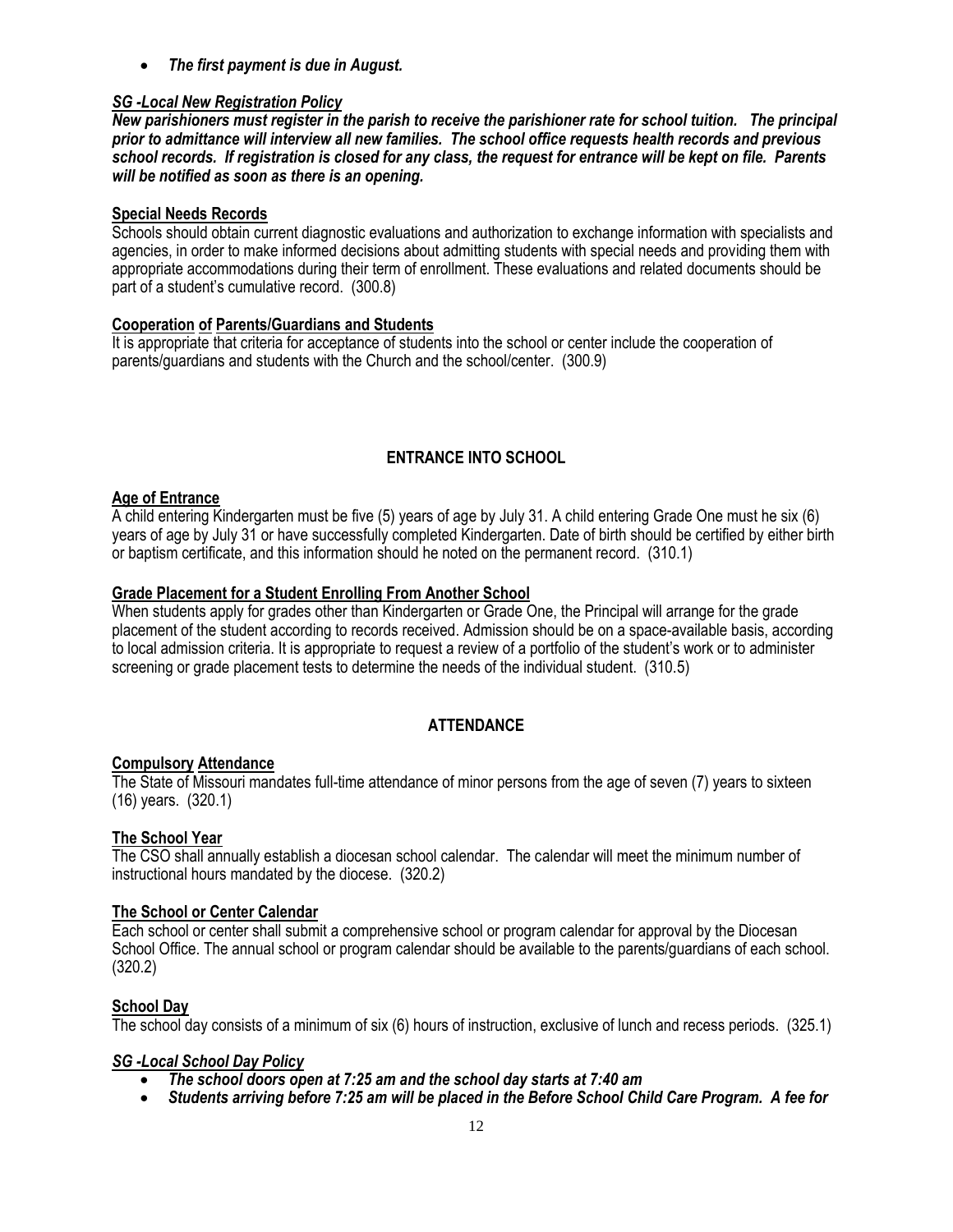*this program is stated in the school directory.* 

- *The school hours are from 7:40am to 3:00 pm*
- *All students arriving are to use the main entrance on Davis Street. Parents are asked not to allow students to cross traffic on Davis when dropping off students.*
- *Students are to remain in the halls until their homeroom teacher arrives to open the classroom.*
- *Preschool children should enter at the preschool entrance. Parents must bring preschool children to their rooms and sign them in.*

## *SG -Local Pick Up and Drop Off Policy*

- *Parents/guardians bringing children to school will unload on the east side of Davis Street and from the right hand side of the car.*
- *Families of preschool age children may unload at the back of the building, by the preschool door. Preschool age children must be signed in by the parent/guardian upon arrival.*
- *Upon dismissal, children riding buses will be dismissed first.*
- *Children riding in other vehicles will be dismissed after the busses depart. Vehicles may pull up on Davis Street, if you park your vehicle in the church parking lot, you will need to come to the school to pick up your child.*
- *Walkers and bike riders will be dismissed after the majority of vehicles have departed.*
- *Parents of preschoolers may pick up their children in the back of school, by the preschool door. Preschool parents/guardians must sign children out in the preschool room.*
- *Elementary students not picked up by 3:15pm will be taken to SACC to ensure proper supervision.*
- *Preschool students not picked up by 2:40pm will be taken to SACC to ensure proper supervision.*

#### **Early Dismissal**

For a day to count as a full school day, there must he a minimum of four (4) hours of instruction, exclusive of lunch or recess periods. For a day to count as a half-day of school, there must be a minimum of two (2) hours of instruction, exclusive of lunch or recess periods. (325.2)

#### **Early Dismissal for Faculty Meetings**

The school day may be shortened to no less than four (4) hours of instruction to accommodate staff development opportunities for teachers and staff. Such meetings should be announced well in advance and published in an annual calendar. (325.3)

#### **Absences and Tardiness**

Absences and tardiness will be recorded accurately. All absences or tardiness, even if excused or planned, are recorded as absences or tardiness on the official attendance record. Upon returning to school after an absence, a student is required to submit a written, dated, signed explanation from the parent or guardian. Make—up procedures are to be specified by local written policy.

Consistent or habitual tardiness is a serious offense. In the case of consistent or habitual tardiness, the school will conference with the parent(s) or guardian(s). In some cases, where tardiness continues to be a problem, it may be necessary for parent(s) or guardian(s) to explore other educational options in order to ensure that the child's educational needs are being met and limited interruption in the educational environment is maintained for teachers and other students. If appropriate, the proper authorities with the State of Missouri will be contacted. (320.6)

## *SG -Local Absence/Tardiness Policy*

- *A child should be encouraged to form habits of regular attendance at school to achieve his/her best and to complete the required curriculum.*
- *Habitual tardiness and absenteeism is unacceptable.*
- *The school day begins upon the ringing of the bell at 7:40am. Students not in their assigned classroom at 7:45am shall be marked tardy unless they are riders of a bus or their being tardy was due to an emergency.*

*If a student is tardy for more than three days in any one month, the following will take place:*

*A conference will be called with the parent(s) to discuss the tardiness issue.*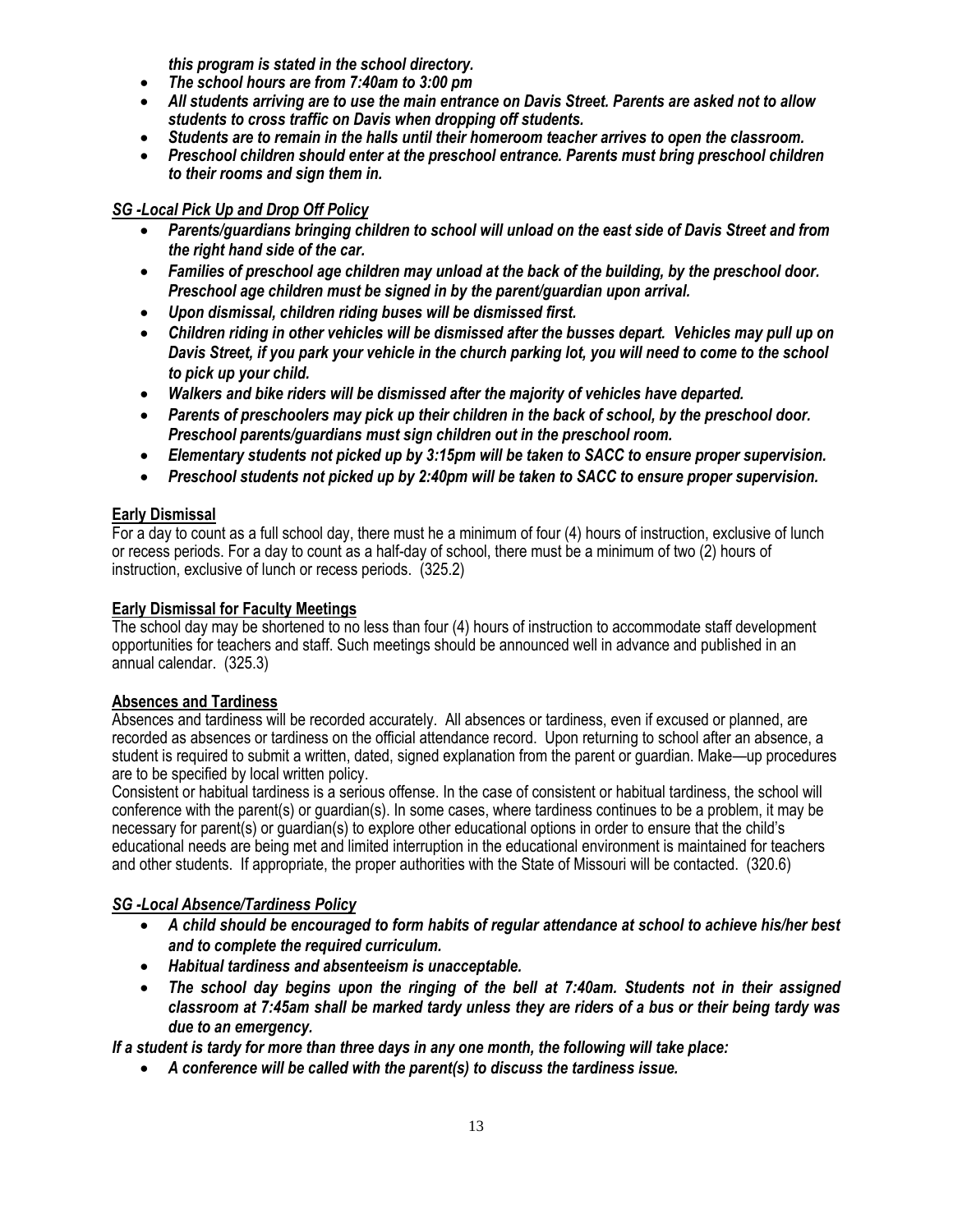- *The student will be expected to arrive at 7:00am on a designated day to help prepare the school building for opening. The student will be supervised by the principal during this time. It is the parent's responsibility to have the student at the school building by 7:00am in this situation.*
- *If a student receives morning duty more than two times, another conference will be called with the parent(s) and the principal to determine if St. Gregory School is the best environment for the student or if additional resources may be needed for the student.*

## *SG -Local School Leave Policy*

- *No pupil will be permitted to leave school before the regular dismissal time, except in the case of sickness or similar emergency.*
- *If a child becomes ill at school, his/her parents or those placed in authority by the parents will be contacted before the child is sent home.*
- *Parents or those placed in authority by the parents must sign a child out when the child leaves during the school day for any reason.*
- *Under no circumstances may a child go home without reporting to the school office and without the parent's permission.*
- *As a safety measure, parents are required to notify the school between 7:30am and 8:00am if their child is absent. If notification is not received form the parents, the school office will call the home or parent' place of business to ensure the safety of the child.*

#### *SG -Local Homework Makeup Policy*

- *Parents may request that homework be picked up from the school office.*
- *Students will be given one day for each day of excused absence to complete assignments.*
- *If absences are planned, teachers should be notified so homework can be given prior to absence.*

#### **Planned Absence**

Parent(s)/guardian(s) have the right and authority to remove a child from school temporarily for family activities. However, any absence, planned or unplanned, may be considered in determining whether the student is making sufficient academic progress. (320.7) Planned absences beyond one day should be preceded by a conference between the teacher and the parents. A written record of the recommendations made to parents regarding classroom work, will be kept in the school office.

## *SG -Local Planned Absence Policy*

 *If absences are planned, the school office and classroom teacher should be notified as soon as possible for the absence.*

## **Individual Withdrawal During the School Day**

A parent or quardian may withdraw a child from school during the school day. If a student attends school for at least four (4) instructional hours on a given day, the withdrawal is not counted as an absence. If the student attends school for at least two (2) but less than four (4) instructional hours, the withdrawal is counted as a half-day absence. If the student attends school for less than two (2) instructional hours, the withdrawal is counted as a full-day absence.

In elementary schools, early childhood programs and extended day programs, it is required that the parent/guardian, or an adult designated by the parent/guardian, meet the child in the school or center office and sign a register indicating the child's name, the date, the time of departure and, if appropriate, the expected time of return. This register remains in the school office throughout the year. (320.8)

## *SG -Local Early Leave Policy*

- *Parents/guardians are required to sign the early dismissal log located in the school office before the child is released.*
- *The child will meet the parent in the school office for early dismissal.*
- *Under no circumstances may a child go home early, without reporting to the school office and without the parent's permission.*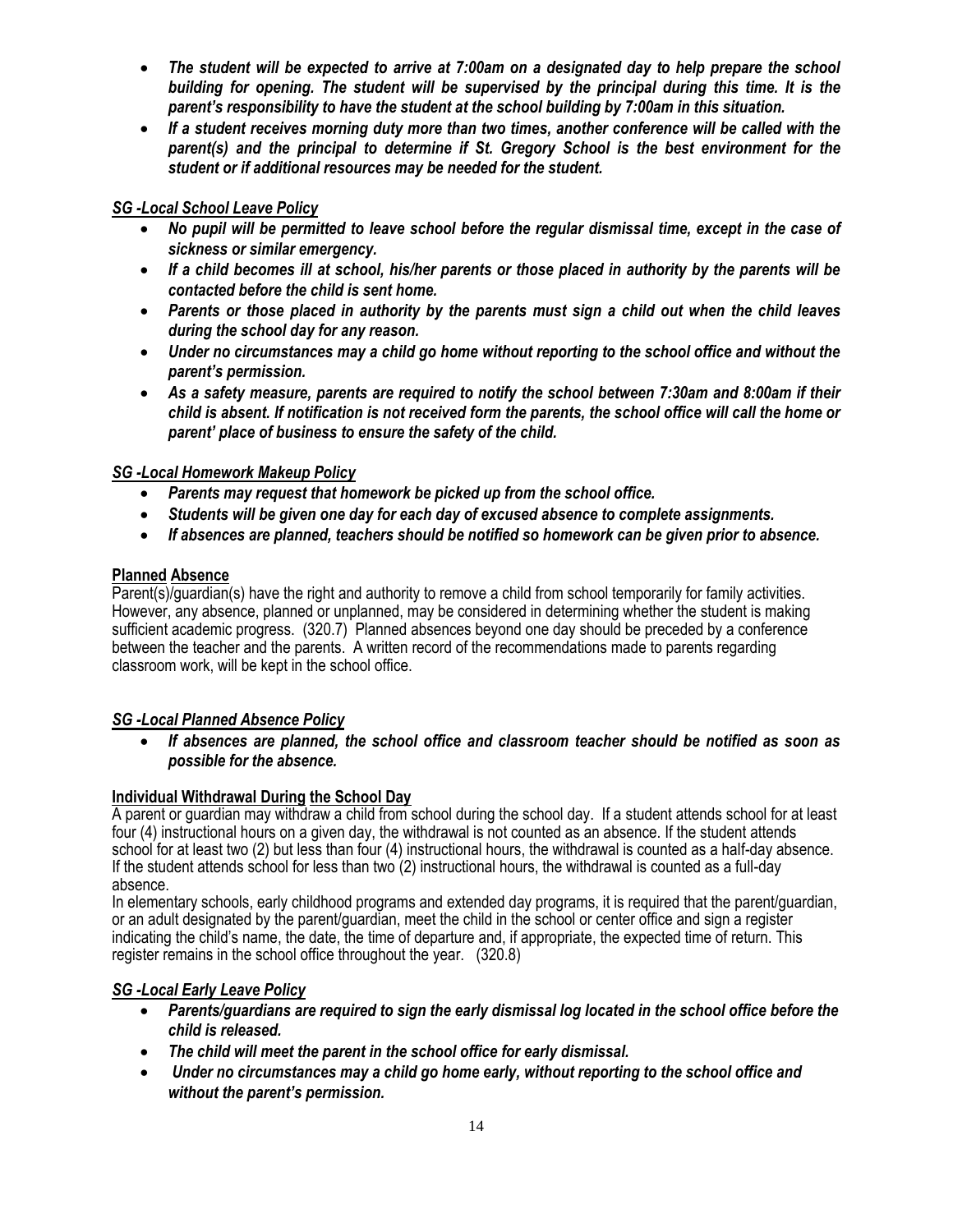*If at all possible, parents are requested to notify the school office before the time of early dismissal.*

#### *SG -Local Transportation Policy*

- *If someone other than the parents/guardians will be picking up your child (ren), please notify the school office.*
- *A child shall be released from the facility only to the child's custodial parent(s) or guardian or to a person, authorized in writing, by the parent(s) or guardian of the child.*

#### **Emergency School or Center Closings**

In case of inclement weather, individual schools and centers will determine what process to use in deciding whether or not to close school. It is recommended that, where possible, schools decide as a POD whether or not to close. Or individual schools may close when their local public district closes; secondary schools may choose to follow a late start schedule. Each local school shall inform families of their procedure for emergency closings and shall have a mechanism for informing families of departures from their procedures adequately in advance. (320.9)

#### *SG -Local Emergency School Closing Policy*

- *At the discretion of the school principal.*
- *When inclement weather occurs, closing of school will follow Maryville R-II District announcement.*
- *Announcements will be made on the radio and television station of Maryville and St. Joseph no later than 6am.*
- *A text-caster and email will also be used to call parents of unscheduled school closing or early release during the school day.*

#### **Daily Attendance Records**

Daily attendance records are required. Attendance forms are available through the Diocesan School Office. These attendance records must be kept on file locally for a period of ten (10) years. The official daily attendance record should be kept by the teacher or a clerk designated by the Principal. Attendance records are to remain in the school building at all times. Daily parental/guardian "sign-in" forms are required for child care centers. Extended day programs are also required to take attendance. (320.10)

## **ACTIVITIES**

#### **Classroom Prayer**

Formal and spontaneous prayer shall be an integral part of each school or center day. Prayer is recommended for opening and closing exercises in elementary classrooms daily. (330.1)

#### **Eucharistic Liturgies**

All students, elementary and secondary, shall participate in regularly scheduled celebrations of Eucharist. These celebrations may be for classes, grades, departments, or the entire school; small or large groups; celebrated in churches, classrooms or other appropriate places where students may be gathered. All-school liturgies may be weekly, monthly, quarterly, seasonal, or for specific dates of local importance, but should be regularly scheduled. Each school is urged to provide a variety in liturgical experiences for students and to instruct students in preparation for and participation in these experiences. (330.2)

#### **Sacrament of Reconciliation**

Students shall have the opportunity for periodic reception of the Sacrament of Reconciliation. In elementary schools, it is recommended that each year students be offered the opportunity to participate in both communal penance services and individual celebrations of reconciliation, so that both rituals may be learned. (330.3)

#### **Prayer Services**

Para liturgical celebrations, prayer services, memorial celebrations etc. shall be included in the religious experiences of all students, elementary and secondary, in keeping with the Liturgical Year of the church. (330.3)

#### **Student Retreats**

It is recommended that Eighth Grade students will have an annual retreat. (330.4)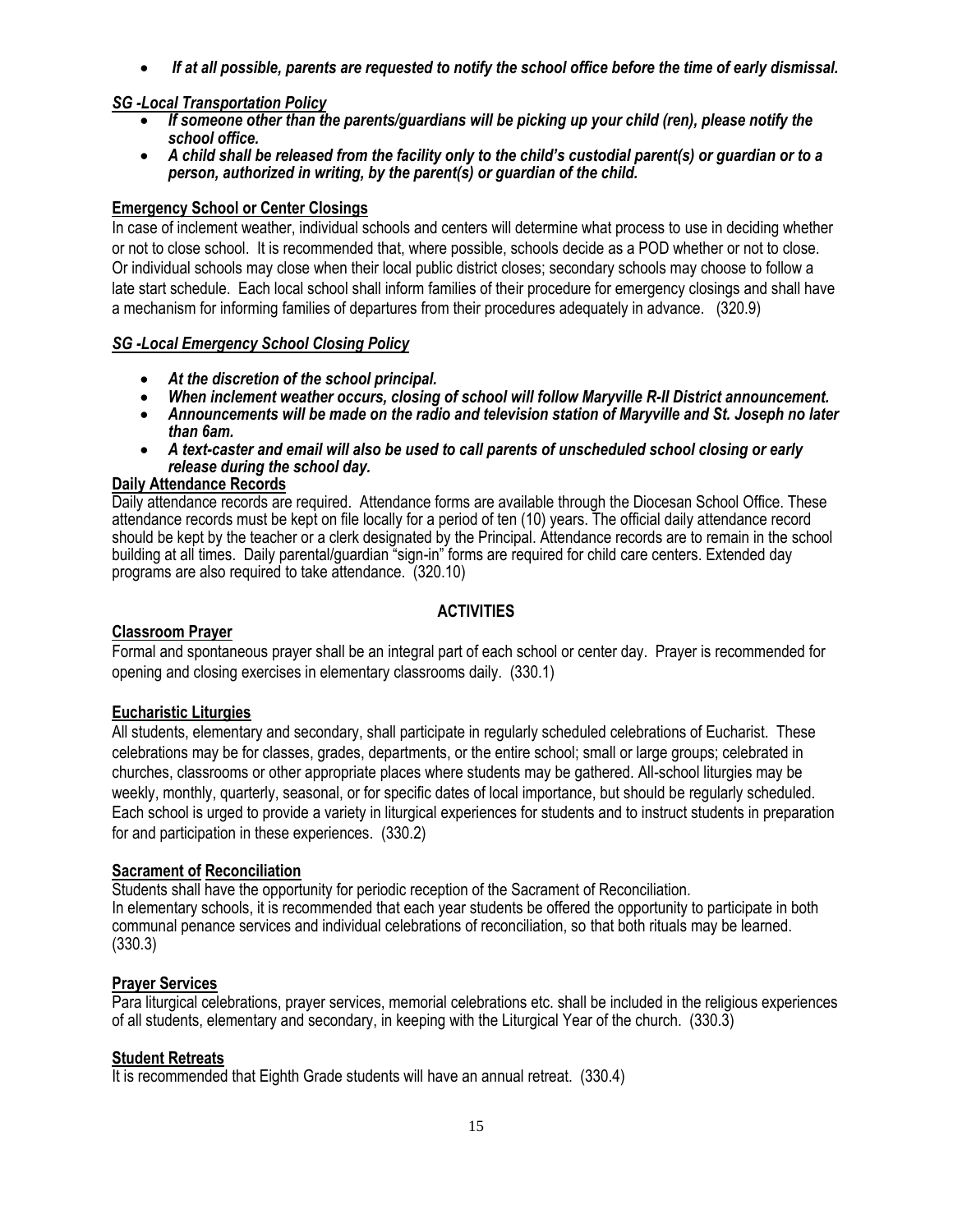#### *SG -Local Retreat Policy*

- *The eighth grade class will attend a retreat each year.*
- *Grade two will have a mini-retreat after their preparation for their First Communion. Grade five will attend the Vocations Day.*
- *Retreats are encouraged for all classes.*

## **Display of Crucifix/Religious Artifacts**

The crucifix and/or religious artifacts shall be displayed in places of honor throughout the school or center. There should be multi-cultural images of Jesus, Mary and the saints throughout the school or center. (330.5)

#### **Display of the American Flag**

The American flag shall be displayed outside the building, weather permitting, whenever school is in session. The flag shall be raised at the beginning and taken down at the close of each school day. It is recommended that the American flag shall be displayed in each school classroom. (330.7)

#### **Visiting Speakers**

The principal shall approve all speakers who visit the school. Care shall be taken that speakers and topics are consistent with the teachings of the Catholic Church. (330.10)

#### **Community Service Programs**

Participation in community service programs (visits to and/or volunteer work at nursing homes shelters, food pantries, etc.) enhance the standard program of the school and are encouraged. Such programs should be age appropriate and provide a balanced view of and experience in community service. (330.12) **Study Trips**

Study trips are encouraged and should meet educational objectives. (330.13)

#### **Activities Away from Elementary School Premises During the School Day**

A minimum ratio of one (1) adult to ten (10) students is recommended at the elementary level for study trips, community service programs and other school -sponsored activities during the school day. Parents may be invited to assist in supervision or act as chaperones for such activities. All volunteers should be trained as to their proper role as chaperones and supervisors and must be in compliance with the Policy of Ethics and Integrity in Ministry and the Critical Employment Policies of the diocese.

Written parental permission is necessary whenever a student leaves the school premises during school hours. Care should he taken that the teacher or adult in charge has appropriate emergency information available at all times for each student. The permission form is kept in the school office during the trip and either in the school office or in the classroom teacher's file for period of one year following the trip. (330.15)

## *SG -Local Study Trip Policy*

- *Study trips are taken that meet educational objectives.*
- *The study trips are a privilege, not a right. Students must have classroom work completed in order to obtain this privilege.*
- *Permission forms must be signed by the parents/guardians. NO ORAL OR OTHER NOTES WILL BE ACCEPTED FOR PERMISSION FOR THE CHILD TO ATTEND THE STUDY TRIP. THE PERMISSION SLIP MUST BE SIGNED AND RETURNED OR THE CHILD WILL NOT BE ABLE TO ATTEND THE EVENT.*
- *When students are traveling in cars, the number of passengers in a vehicle will not exceed the number of seatbelts available.*
- *Students are required to wear seatbelts.*
- *Students are required to be in booster seats as mandated by Missouri State Law.*
- *All drivers must have had Virtus training and have a copy of their Driver's license and proof of insurance on file with the school office.*

#### **The Use of Volunteer Chaperones for School Events**

Adult chaperones may be used to supervise student events. These adult volunteers should be reasonably prudent people who have been trained in the duties of their position. All volunteers must be in compliance with the Policy of Ethics and Integrity in Ministry and the Critical Employment Policies of the diocese. All volunteer chaperones should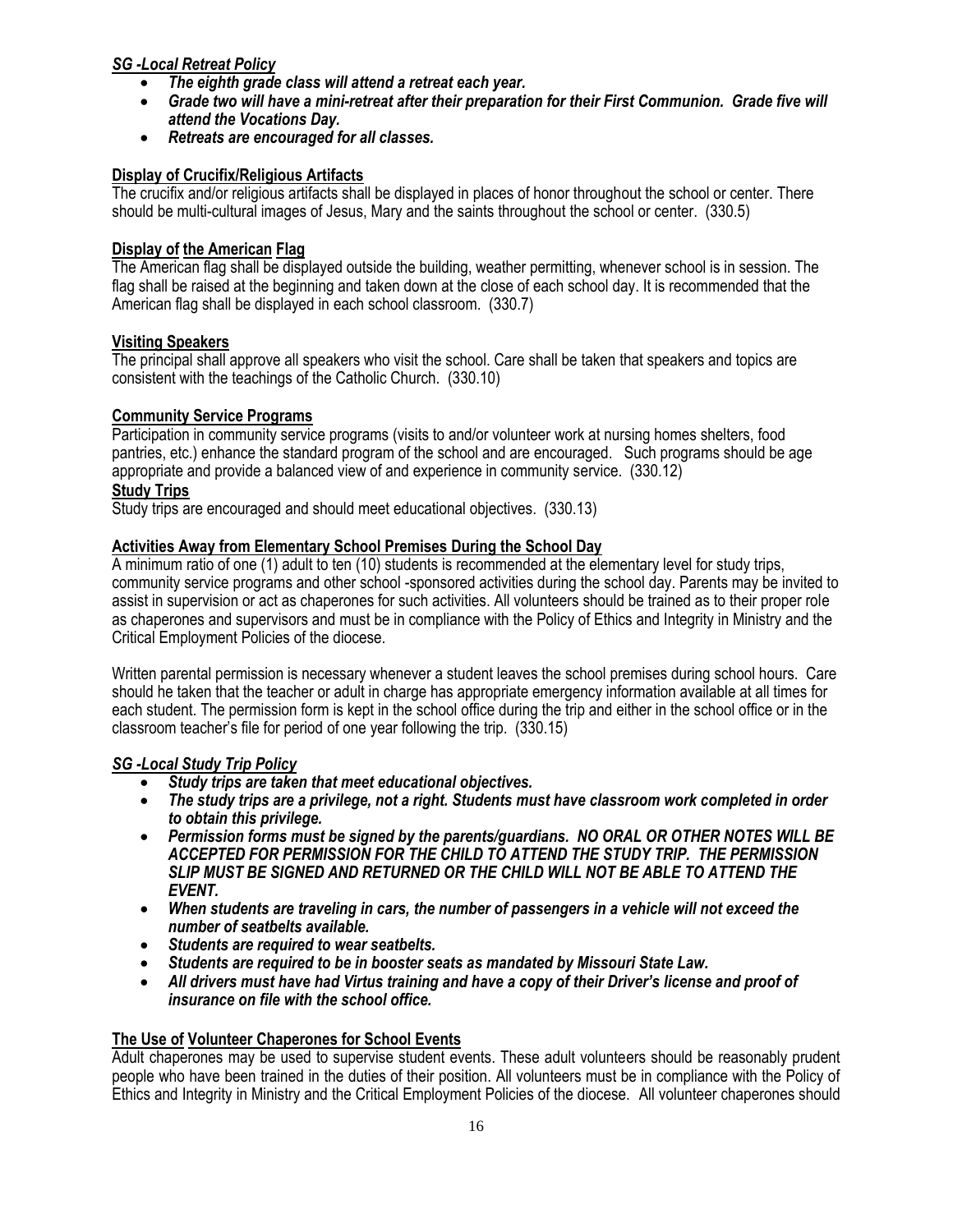be given a written description of their duties, school rules and consequences for breaking those rules. Chaperones must agree to enforce the rules. If for some reason a person ignores the rules, that person should not be allowed to chaperone again. (330.17)

## **Overnight Trips**

Elementary school students shall not be taken on overnight trips. (430.2)

## **Ski Trips**

Skiing should not be considered as a class or study trip activity. (430.3)

#### *SG -Local Class Trips*

- *7/8th Grade classes participate in an educational, class trip every year. Fundraising occurs for this trip and all students are encouraged to participate.*
- *7/8th Grade classes participate in an educational, class day trip to Jefferson City every other year.*
- *Other classes participate in day trips to local areas for educational purposes.*

#### **Photographs of Students or Children Used for Marketing Purposes**

Administrators should have on file a signed "Parent/Guardian Consent for Photos and Recordings" before any photograph or video of a student or child is published for the purpose of marketing. (330.9)

#### **Alcohol**

Each parish and school should establish policies regarding the use of alcohol at parish or school-sponsored events. All laws regarding the serving of alcohol to minors, licensing. etc., must be followed. Special liability insurance may be purchased through the Diocesan Insurance Office when alcohol is served. Alcohol should not be served at school-sponsored events where children are present. (330.19)

#### **S***G -Local Lost and Found Collection*

- *All lost and found articles are sent to the school office. The articles will be kept in the "lost and found" container in the office.*
- *Unclaimed articles will be sold at the semi-annual PTO rummage sale or given to local charities every two months.*

#### *SG -Local Cold Weather Policy*

- *When weather becomes cold, all students are required to have coats. It is highly suggested that gloves and hats be worn.*
- *Teachers may use their own judgment based on the age of the children in deciding to go outside or wearing of gloves and hats.*
- *For the children's safety, if temperature or wind chill falls below the freezing degree, hats and gloves will be required of all.*
- *If snow is on ground, two pairs of shoes, or one pair of shoes and one pair of boots or over boots are necessary. If students have no boots or extra shoes, students must stay on sidewalk.*
- *Sledding is up to the discretion of supervising teacher. Caution and care should be taken for the safety of all participating. Snow pants or change of clothes is required for sledding.*
- *No snow balling during the school day.*
- *A written note signed by the parent/guardian is needed if the child is to stay in from recess due to physical conditions.*

#### **DISCIPLINE**

#### **Christian Behavior**

We are representatives of Christ on earth, and the core of our mission is to live a Christ-centered life. Therefore our expectations for behavior or staff, students and families is the high bar of the Gospel. Students, staff and community are expected to behave in a manner which witnesses Christian charity and values. Each person's dignity must be valued and guarded, in our speech and our actions.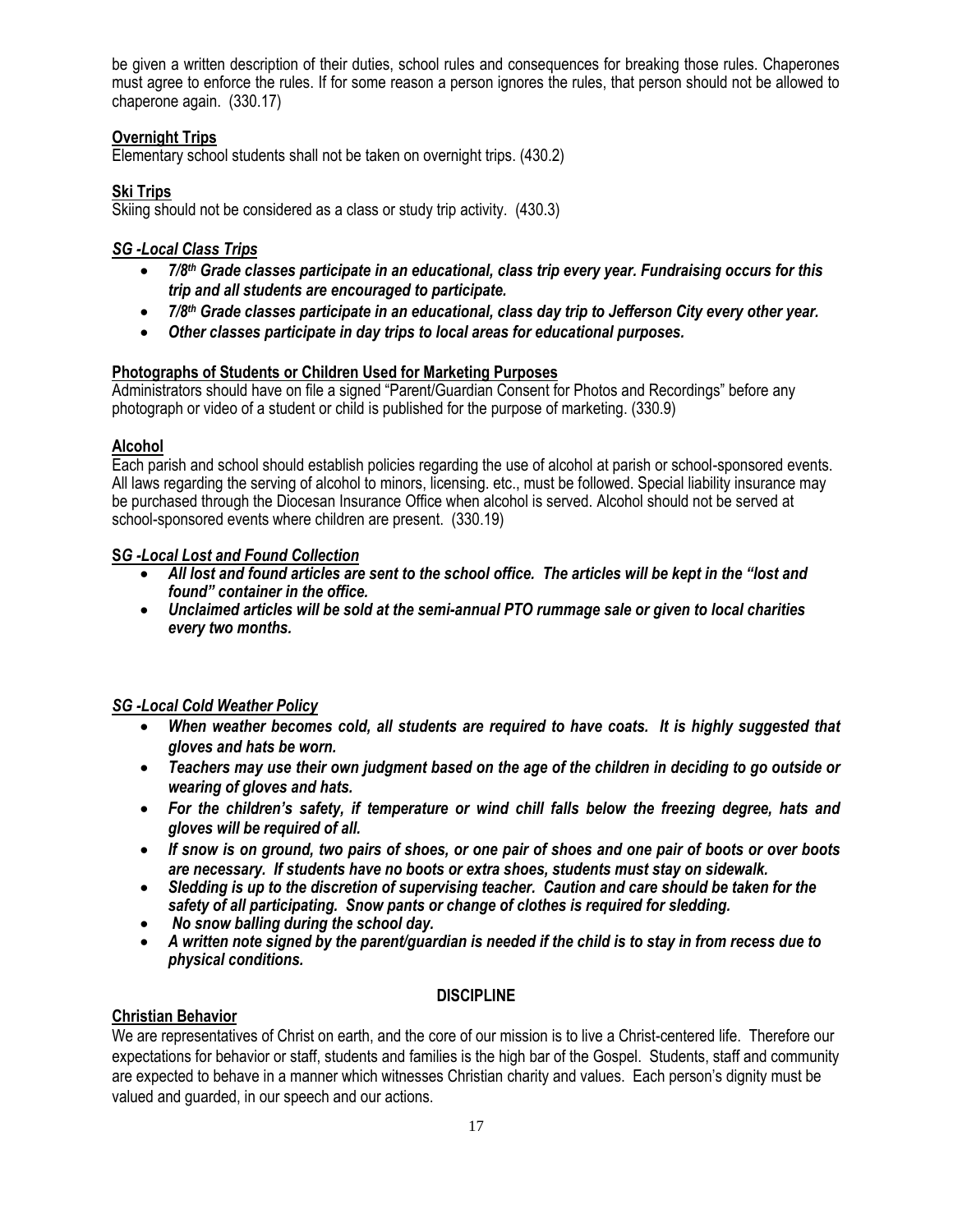#### **Policy Statement**

Achievement of a positive, orderly learning environment for all children and youth is the chief goal of any disciplinary code. The growth and development of the child or youth and his/her own self concept shall be the major concern in all disciplinary planning.

The disciplinary code shall aim for behavior proceeding from a positive self concept and internalized conviction rather than proceeding from externally enforced controls.

The mission of Catholic education is to proclaim the mission of Jesus and His Church. Catholic education is faithbased in the Gospel, communal and person-centered. Therefore, all disciplinary philosophies, procedures and actions must meet the following criteria:

- 1. Discipline shall he rooted in the teachings of the Catholic Church.<br>2. Discipline shall promote the moral welfare of the school community
- 2. Discipline shall promote the moral welfare of the school community.<br>3 Discipline shall care for the dignity of the person and of each individe
- Discipline shall care for the dignity of the person and of each individual student in a Christcentered manner.
- 4. Discipline shall include appropriate parent/guardian involvement.
- 5. Discipline shall promote a Catholic environment that advances and promotes the Catholic Educational process.

The inherent authority of the Director, Principal or teacher to control the school or classroom goes beyond the specific procedures described in this manual. The Superintendent of Schools will develop any further procedures as needed. (330.19)

#### **Promulgation of Discipline Codes**

The Principal or Director shall promulgate to teachers and early childhood providers/early childhood aides, parents/guardians and students the full disciplinary code, which is based on the Diocesan discipline policy.

#### *SG -Local Discipline Teaching*

*The primary function of the school is to provide a quality education in a Christian atmosphere, which allows the complete growth of the child. Discipline is an integral part of the learning process that allows us to teach each child to control his/her own behavior in an acceptable manner. Parents and teachers with students should work continuously to stimulate growth. As a result of this partnership in the child's education, the child will learn to adjust his/her behavior to grow toward self-discipline. Together, teachers and parents are urged to unite in their efforts to make St. Gregory's Barbarigo School a center of Christian community living by enforcing the following principles. The following life skills, which St. Gregory's also refers to as Christ Skills, are taught and role modeled in our classrooms and entire school community:*

| Integrity:                     | To be honest, sincere and of sound moral principle                |  |  |  |  |  |
|--------------------------------|-------------------------------------------------------------------|--|--|--|--|--|
| Initiative:                    | To do something because it needs to be done                       |  |  |  |  |  |
| <b>Flexibility:</b>            | The ability to alter plans when necessary                         |  |  |  |  |  |
| Perseverance:                  | To continue in spite of difficulties                              |  |  |  |  |  |
| Organization:                  | To plan, arrange and implement in an orderly way                  |  |  |  |  |  |
| <b>Sense of Humor:</b>         | To laugh and be playful without hurting others                    |  |  |  |  |  |
| To try your hardest<br>Effort: |                                                                   |  |  |  |  |  |
|                                | <b>Common Sense: To seek solutions in difficult situations</b>    |  |  |  |  |  |
| <b>Problem Solving:</b>        | To create solutions in difficult situations and everyday problems |  |  |  |  |  |
| <b>Responsibility:</b>         | To be accountable for your actions                                |  |  |  |  |  |
| Patience:                      | To wait calmly for someone or something                           |  |  |  |  |  |
| Friendship:                    | To make and keep a friend through mutual trust and caring         |  |  |  |  |  |
| Curiosity:                     | A desire to learn or know about a full range of things            |  |  |  |  |  |
| Cooperation:                   | To work together toward a common goal (purpose)                   |  |  |  |  |  |
| Caring:                        | To feel concern for others                                        |  |  |  |  |  |
| Courage:                       | To act according to one's beliefs                                 |  |  |  |  |  |
| Pride:                         | A satisfaction from doing your personal best                      |  |  |  |  |  |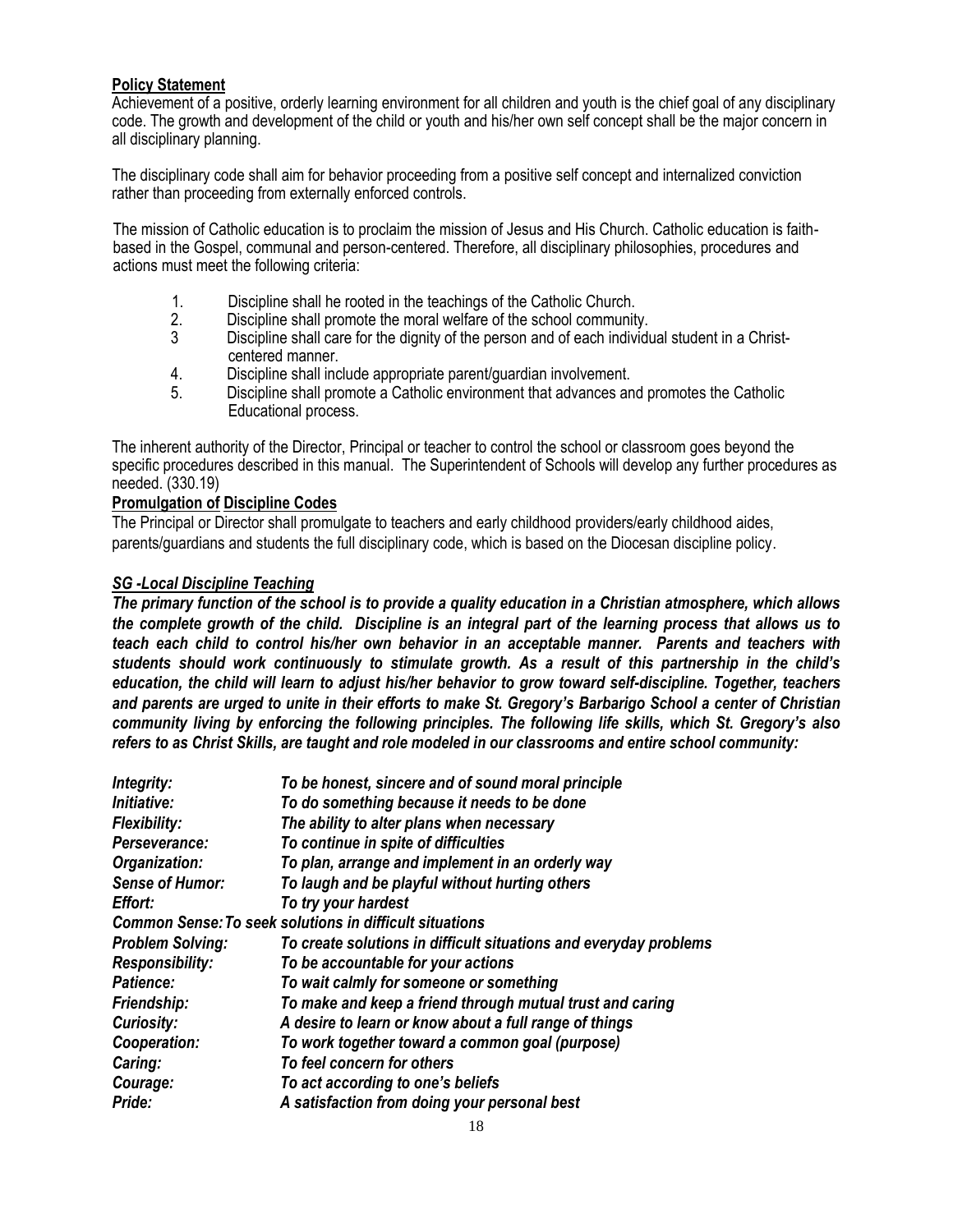*Resourceful: To be able to deal effectively with problems when they arise*

*\*The following are principles students are taught and reminded to practice to create self-awareness and selfdiscipline:*

## *\*Principle One: Errors*

*Turning errors into positive learning experiences is one of the best ways human beings have of growing, becoming better, stronger, happier and more fulfilled. We must always endeavor to:*

- *a. Be ready to admit them,*
- *b. Be willing to accept the consequences of them,*
- *c. Persist in our efforts to correct them,*
- *d. Remember the correction, but forget the error.*

#### *\*Principle Two: Self-Control*

*To maintain self-esteem, we must always try to recognize and properly use the differing roles of emotion and reason. Emotions are internal signs, which tell us of our well-being according to the values we hold, but they are not always proper guides to action.*

#### *\*Principle Three: Responsibility*

*To maintain self-esteem, we must always strive to fulfill the things in our lives for which we truly are responsible. Distinguishing between those, which are our responsibilities, and those which are not, is crucial.*

#### *\*Principle Four: Rights*

*To be a person of genuine self-esteem, one must always seek to act in accordance with principles, which give equal respect and weight to one's own rights and to the rights of all others. There are certain rights, which are inalienable to the human condition. These rights should be the same for every person, and should be upheld equally on behalf of all.*

*(Source: Project ESSENTIAL)*

#### **Unacceptable Behavior (340.2)**

It is the responsibility of the entire school/center community to model acceptable behavior. Behavior that disrupts the educational process will not be tolerated. Certain behaviors, including but not limited to the following, qualify as serious unacceptable behavior and should not be tolerated within the school or center community on or off school grounds, including websites, blogs, or internet communications. Among the behaviors, but not limited exclusively to these, would be the following:

- Disrespect for others including principals, directors, teachers, early childhood providers/early childhood aides, other adults or peers,
- Abusive or unacceptable language,
- Fighting
- Bullying (see policy)
- Hazing
- Possession of illegal substances, materials or objects.
- Vandalizing
- Stealing, cheating or plagiarism,
- Making threats towards students or staff.
- Harassment,
- **•** Gang Behavior.

#### *SG -Local Unacceptable Behavior Policy*

 *In any situation involving willful destruction of school/center or personal property, sexual harassment/activity, gang behavior/activity, threatening or bullying (see bullying policy) – an immediate conference will be called with parents. The appropriate law enforcement agency may be included in the conference at the discretion of the principal.*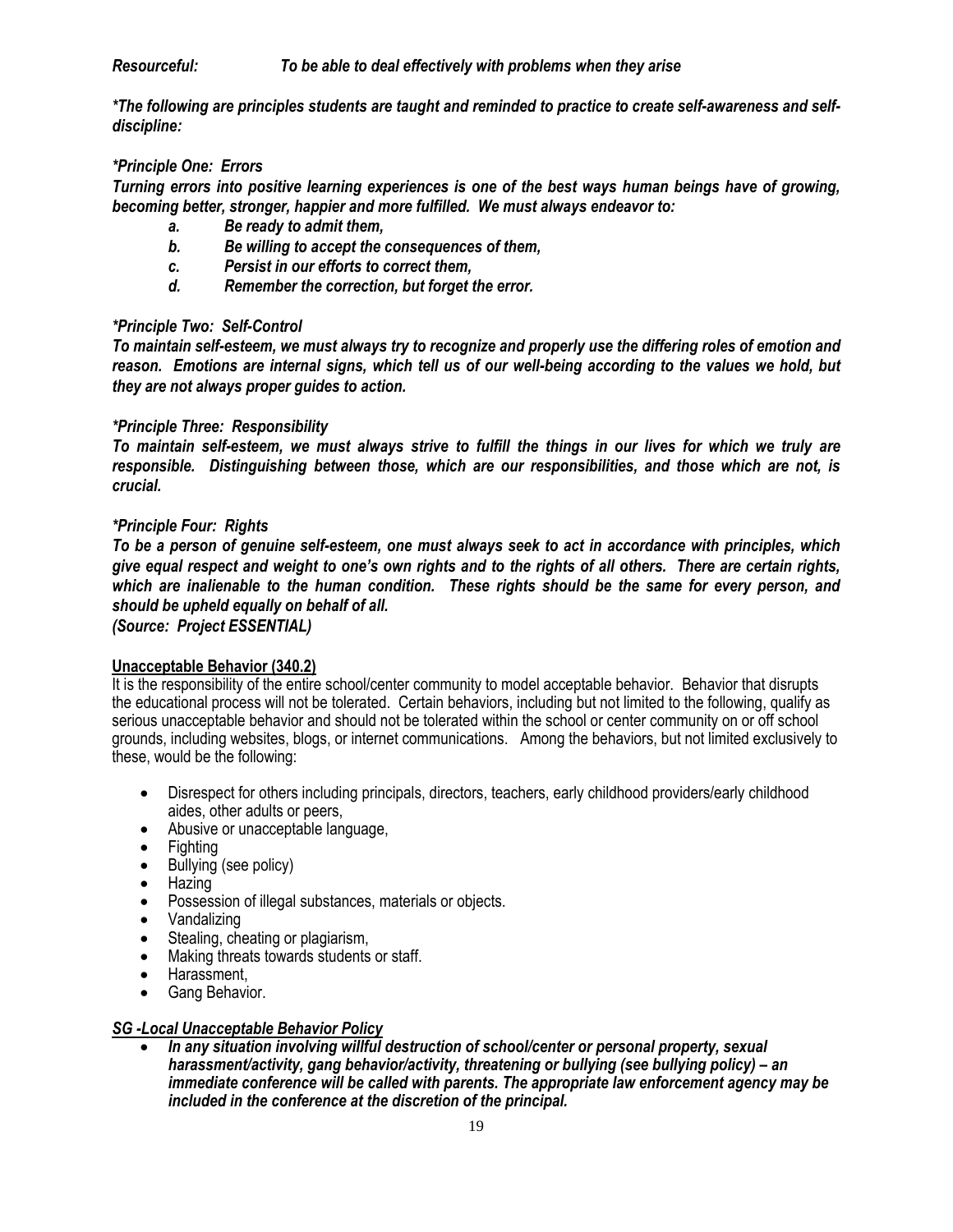- *Students who violate this section will be subject to a minimum of one day of in-school suspension with appropriate activity monitored by the principal and/or staff. The principal (after conferencing with parents), or in conjunction with the student's parents, may administer additional consequences as the situation dictates. Credit will be given for work or tests completed during in school suspension.*
- *In any situation involving the possession of a weapon or illegal substance, or verbalized/written threats (serious or in a joking manner) students will be suspended from school immediately and the proper authorities may be notified. The student may be required to undergo a psychiatric evaluation at the request of the principal/pastor before he/she returns to school. The said evaluation shall be at the expense of the student's parent(s) or legal guardian(s). Before the student is readmitted to school, a conference will be held with the appropriate health care/safety officials, the school principal, the pastor, the parent(s)/guardian(s) and the student to determine if the student is able to return to school.*

*Disrespectful behavior or attitude consists of but is not limited to unacceptable or foul language, inappropriate body language, yelling at any of the above individuals, inappropriate public displays of affection among peers, not following the directions of a teacher or adult, taunting or laughing at peers or other adults in a hurtful way.*

| In any situation involving disrespectful behavior(* see definition) or attitude, fighting, stealing, |
|------------------------------------------------------------------------------------------------------|
| cheating, plagiarizing or any other unacceptable behavior not listed, the following will take place: |

| 1 <sup>st</sup> occurrence:    | Immediately sent to the principal's office<br>Parent(s) called for conference                                                               |
|--------------------------------|---------------------------------------------------------------------------------------------------------------------------------------------|
|                                | Up to 2 hours of lunch detention or after school detention working in the school<br>Ineligible for sports practice or activities for 2 days |
| 2 <sup>nd</sup> occurrence:    | Immediately sent to the principal's office                                                                                                  |
|                                | Parent(s) called in for immediate conference                                                                                                |
|                                | 4 hours of lunch detention or after school detention working in the school<br>Ineligible for sports practice or activities for 4 days       |
| 3 <sub>rd</sub><br>occurrence: | Immediately sent to the principal's office                                                                                                  |
|                                | Parent(s) called for immediate conference                                                                                                   |
|                                | One day of in school suspension - zero's in all subjects                                                                                    |
|                                | Ineligible for sports practice or activities for 1 month                                                                                    |
| 4 <sup>th</sup> occurrence:    | Immediately sent to principal's office                                                                                                      |
|                                | Parent(s) called to pick up child                                                                                                           |
|                                | Conference scheduled with principal, child and parent<br>to determine the needs of the child                                                |
|                                | All eligibility for sports is lost                                                                                                          |
|                                |                                                                                                                                             |

*\*Repeated unacceptable behavior over the course of student's term at St. Gregory School may require disciplinary actions to be modified at the discretion of the principal and/or pastor.*

#### **Serious Infractions (340.4)**

Any serious violation of the discipline code shall be addressed promptly by the administration of the school or center. This response may include, but it not limited to, suspension and/or termination of the student, child, or employee; banning the person or persons involved from school or center property; and/or criminal prosecution of the person or person involved.

#### **SG – Local Bullying Policy**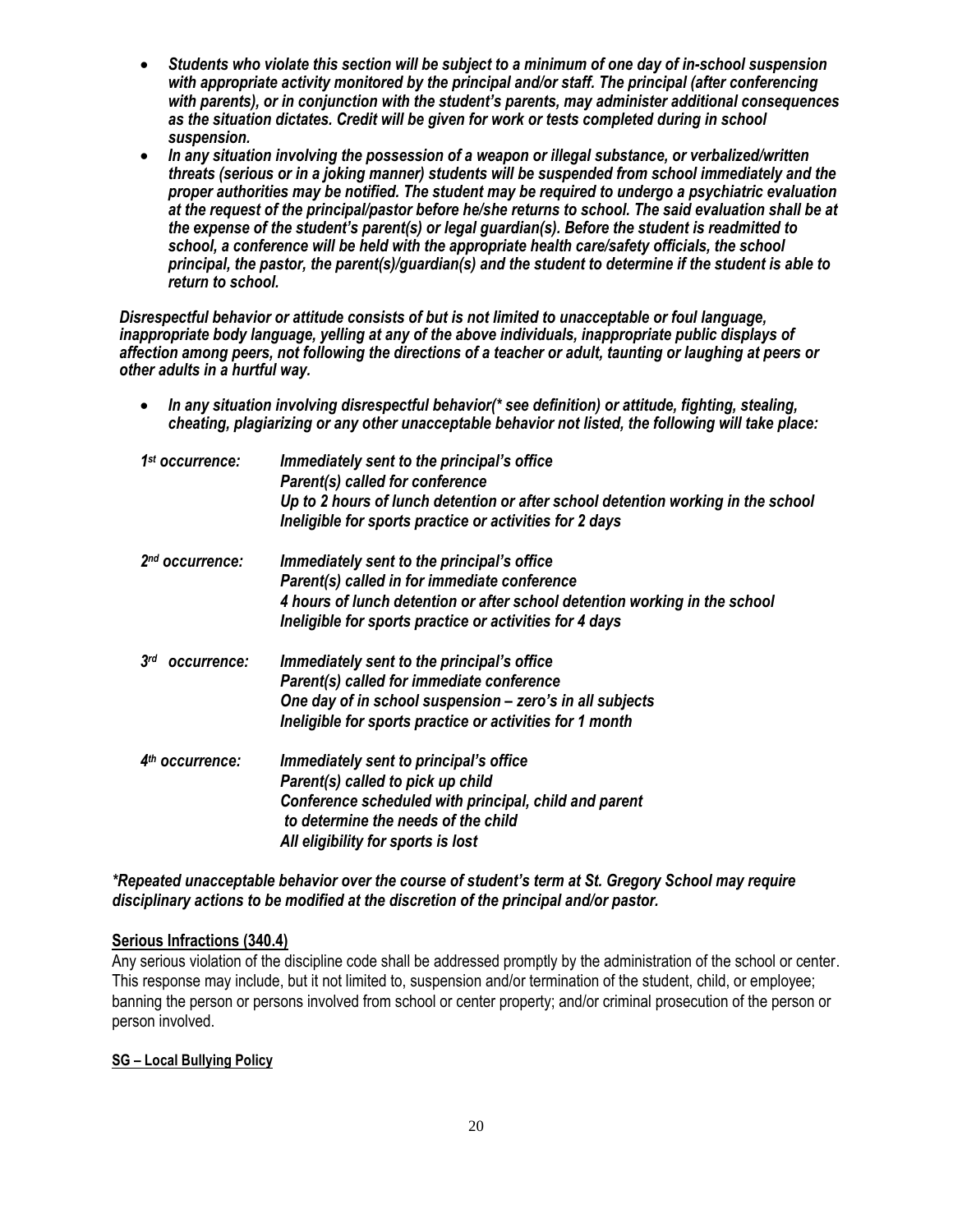**Definition: Bullying is when a person or group of people deliberately and persistently target someone with the intention of hurting them.** 

> **It is often difficult to determine what does and does not constitute bullying. For consistency, fairness and educational purposes, the following criteria will be used to determine evidence of bullying behavior: the acts must be intentional, imbalanced, and repeated.**

**Intentional: Bullying incidents are not accidental. Rather, the bully intends to inflict harm or discomfort upon the victim.**

**Imbalanced: Bullying occurs in an interpersonal relationship characterized by an imbalance of power, physical or psychological. Bullies are adept at identifying other students who lack the skills, abilities, or personal characteristics to defend themselves.**

**Repeated: To be considered bullying, the acts must not only reflect intention and an abuse of power, they must also occur more than once. It is when incidents are repeated and beyond control of the victim that bullying is occurring.**

#### **Bullying can be:**

- **Psychological deliberately being unfriendly, ignoring someone, leaving individuals out, hurting someone's feelings, tormenting (e.g. hiding books, threatening gestures, handwritten notes) making the target feel singled out and uncomfortable**
- **Physical pushing, hitting, kicking, punching or any use of violence**
- **Sexual unwanted physical contact or sexually suggestive comments or actions**
- **Verbal name calling, sarcasm, spreading rumors, teasing, threats, foul language**
- **Racist racial taunts, graffiti or gestures**
- **CyberBullying harassment, bullying, intimidation, or invasion of privacy inflicted through electronic media. This includes, but is not limited to email, cell phone or pager text messages, instant messaging, blogs, social network sites, polling sites, personal websites/pages, or electronic greeting cards.**

#### **No Tolerance Statement on Bullying**

- **St. Gregory School believes all students have a right to a safe and healthy environment.**
- **Bullying of any kind ---psychological, physical, sexual, verbal, racist, or CyberBullying, will not be tolerated at St. Gregory's School.**

#### **Reporting of Bullying**

- **St. Gregory's expects students and / or staff to immediately report incidents of bullying to the principal or designee**
- **Staff are expected to immediately intervene when they see a bullying incident occur**
- **Since most bullying happens without a teacher witness, parents are encouraged to inform teachers or the administration about instances of bullying. Together, with the student, we will work to make the school a safer place.**
- **Each complaint of bullying shall be promptly investigated by the principal and documented**
- **This policy applies to students on school grounds, while traveling to and from a school sponsored event, and at all school sponsored events on or off campus. A student, who participates in CyberBullying, regardless of where or when they engage in those activities, may be held criminally liable under several state and federal statutes, including the Missouri Safe Schools Act. Although CyberBullying may occur outside of school property and hours, there is pending legislation that focuses on the effect that such activity has on the orderly operation of a school. If it is determined that a student of St. Gregory's school**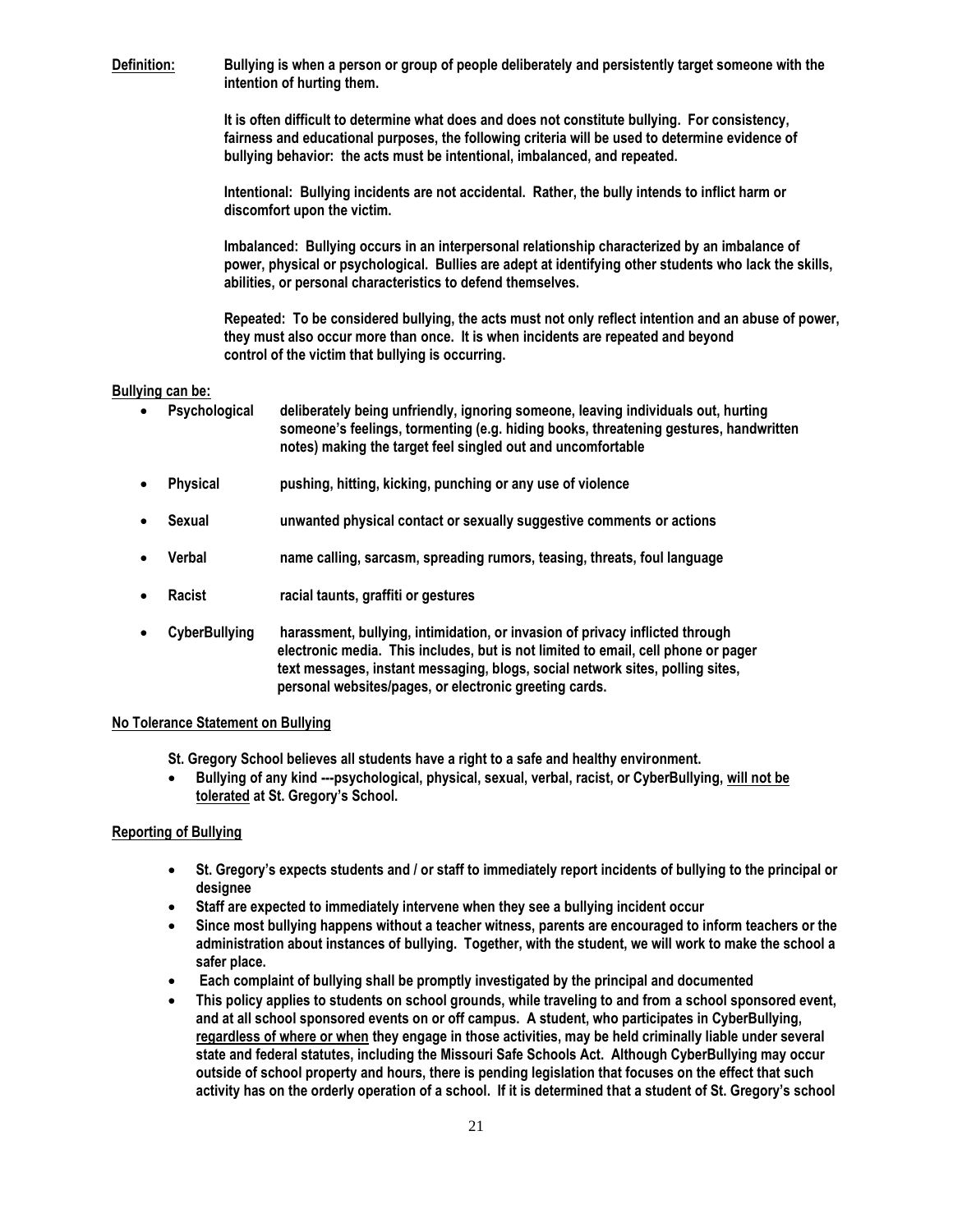**has been engaging in CyberBullying activity, the matter will be brought to the principal, who will determine the appropriate action, including legal action if appropriate.** 

 **Cyber Bullying reports - If a student receives a harassing electronic message, such as an email or instant message, i-SAFE recommends she or he should ignore that message once, making no response whatsoever. If the harassment occurs a second time, it is important that the student immediately confide in a trusted adult.**

**If the inflammatory material appears on a public or semi-public venue such as blog or social network, the student should immediately tell a trusted adult. Many students, however, feel embarrassed by such harassment and may only discuss it with a peer. Students, therefore, have the responsibility to encourage and support friends as they report any form of bullying. If a student refuses to get help, peers should let an adult know. This behavior is not tattling, and it may save a friend's life.**

#### **Consequences of Bullying**

#### **1 st Occurrence**

**The classroom teacher will manage the situation and inform the principal / pastor.**

- **Victim: Class teacher talks to the victim to establish what has happened and gives support.**
- **Bully: Class teacher talks to the student to establish what has happened and gives warning.**
	- **The student is reminded of the harmful effects of bullying, and the consequences should the behavior be repeated.**
- **Teacher: written documentation given to the principal who will investigate.**
- **Principal: The matter will be discussed with both the victim (support) and the bully (warning) and documented.**

#### **2 nd Occurrence**

**Parents will be informed and involved.** 

- **Victim: Parents are informed of the incident and the procedure.**
- **Bully: The student's parents are contacted and a meeting is held with the student, parents, teacher and the principal / pastor. The student will be ineligible for sports practice or activities for 1 week.**
- **Teacher: Written documentation given to the principal.**
- **Principal: Will contact the parents. Incident will be documented**

#### **3rd Occurrence**

**Victim: Parents are informed of the incident and the procedure.**

- **Bully: The student's parents are again contacted. The student is referred to in-school suspension for two days. The student will be ineligible for sports practice or activities for two weeks.**
- **Teacher: Written documentation given to the principal.**

**Principal: Will contact the parents. Incident will be documented.**

#### **4th Occurrence**

**Victim: Parents are informed of the incident and the procedure.**

**Bully: The student's parents are again contacted. The student is referred to in-school suspension for four days and required to begin counseling at the expense of the parents. One counseling session must be completed before the student will be eligible to return to the regular classroom. Documentation of counseling will be required. The student will be ineligible for sports practice or activities for one month. Completion of at least one more counseling session (total of 2) will be required in the one month period following the incident.** 

**Teacher: Written documentation given to the principal.**

**Principal: Will contact the parents. Incident will be documented.**

- **Further incidents of bullying may result in expulsion and all eligibility for sports or activities is forfeited. Final determination of expulsion rests with the Principal/Pastor.**
- **In any situation involving the possession of a weapon or illegal substance, or verbalized/written threats (serious or in a joking manner) students will be suspended from school immediately and the proper authorities may be notified. The student may be required to undergo a psychiatric evaluation at the request of**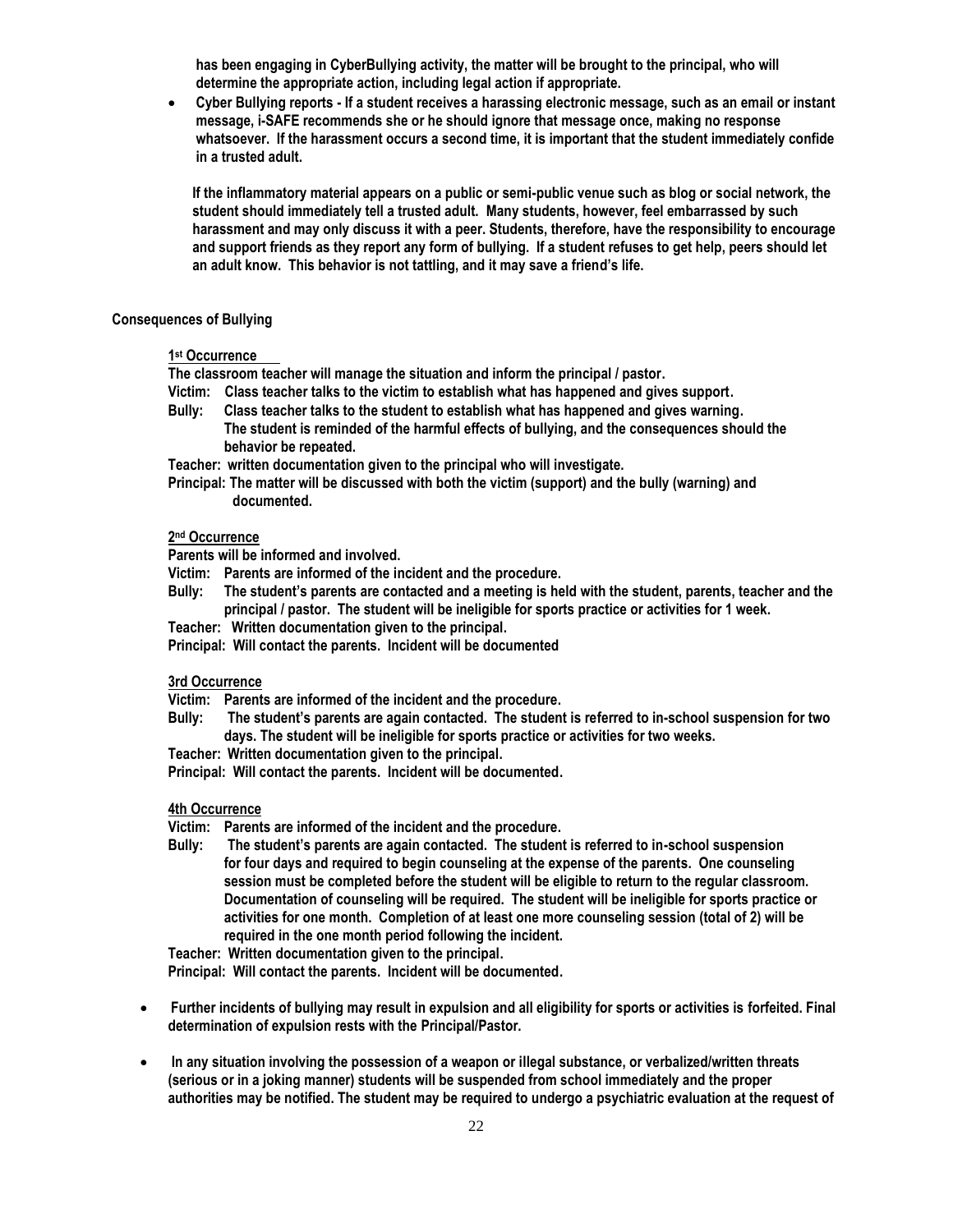**the principal/pastor before he/she returns to school. The said evaluation shall be at the expense of the student's parent(s) or legal guardian(s). Before the student is readmitted to school, a conference will be held with the appropriate health care/safety officials, the school principal, the pastor, the parent(s)/guardian(s) and the student to determine if the student is able to return to school.** 

 **A student, who participates in CyberBullying, regardless of where or when they engage in those activities, may be held criminally liable under several state and federal statutes, including the Missouri Safe Schools Act. Although CyberBullying may occur outside of school property and hours, there is pending legislation that focuses on the effect that such activity has on the orderly operation of a school. If it is determined that student of St. Gregory's school has been engaging in CyberBullying activity, the matter will be brought to the principal, who will determine the appropriate action, including legal action if appropriate.** 

#### **Prevention of Bullying**

**To fulfill our aims the following strategies will be used:**

- **A structured and ongoing program to raise self esteem and compassion in our students will be included in grades K-8 th with the** *Kindness is Contagious* **Curriculum and the encouragement of positive behavior**
- **St. Gregory's school shall provide a comprehensive and age-appropriate curriculum dealing with Internet Safety, to all students K-8. This will include education regarding CyberBullying.**
- **Raising the awareness of bullying through parent education and support materials**
- **Support and training for staff about bullying through education and provided curriculum**
- **Involvement of all school staff for a consistent approach**
- **Encouraging students and parents to report bullying**

#### $\bullet$ **Sexual Harassment**

It is the policy of the Diocese, in order to provide a positive discrimination-free environment, that sexual harassment in the work place or the educational environment is unacceptable conduct. Sexual harassment is subject to discipline, up to and including termination of employment, or, in the case of a student, suspension or expulsion. (340.32)

#### **Definition of Sexual Harassment**

Sexual harassment is defined for purposes of 340.32 as either:

- 1. Unwelcome sexual advances or requests for sexual activity by a Diocesan employee or volunteer in a position of authority to another Diocesan employee or volunteer or to a student, or by one student to another student.
- 2. Other unwelcome verbal or physical conduct of a sexual nature by a Diocesan employee or volunteer, or a student to another Diocesan employee or volunteer or to a student, when:
	- a. Submission to or rejection of such conduct is used explicitly or implicitly as a condition for academic or employment decisions; or
	- b. The purpose or result of such conduct to a reasonable person is to create an intimidating, hostile, or offensive environment. (340.33)

#### **Sexual Harassment**

Care should be taken to ensure that students, staff members and volunteers are informed of what constitutes sexual harassment. Sexual harassment may be physical, verbal or nonverbal.

- Physical harassment may include any unwanted sexually-oriented physical act, such as:
- Grabbing or touching someone, especially his or her private parts,
- **Tearing or pulling at a person's clothing,**
- **Purposely bumping or rubbing against a person,**
- Kissing or holding a person against his or her will, or
- Impeding a person's movements or preventing a person from moving freely.

Verbal sexual harassment means offensive words or comments, spoken privately to a person or in front of others. For example:

**EXECOMMENT** Comments about body parts or rating people's bodies,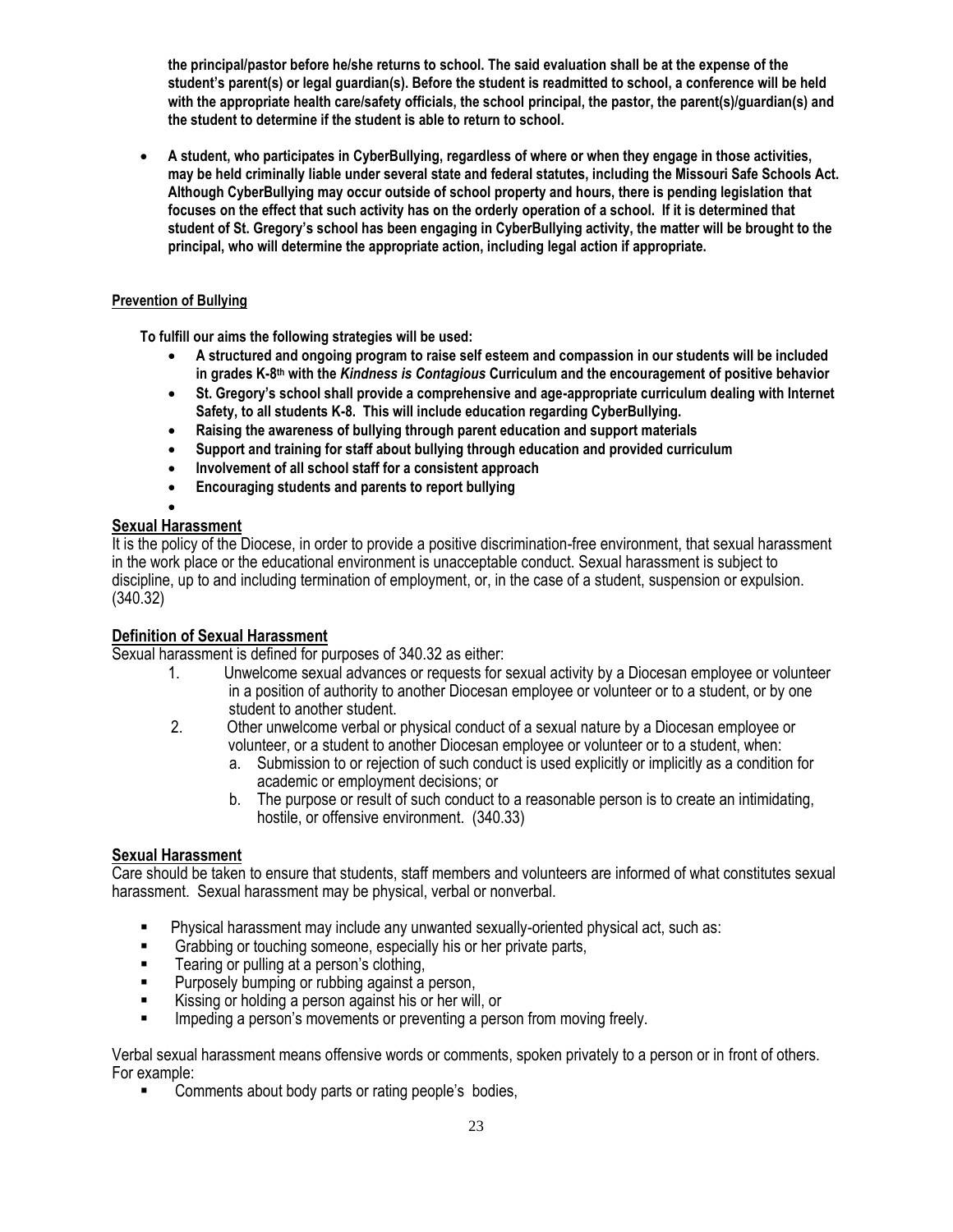- Sexual suggestions or threats,
- **Questions about personal life,**
- **Spreading sexual rumors or stories,**
- **Sexual jokes,**
- Using sexual orientation as an insult, or
- Using sexist, derogatory language.

Nonverbal sexual harassment includes:

- Staring or pointing at a person's body or body parts.
- Making obscene gestures, mooning, simulating masturbation or intercourse,
- Displaying obscene sexual material or placing it in someone's locker, desk or on someone's computer, among someone's personal effects, etc.,
- Writing people's names along with sexual remarks, suggestions, or drawings in public places. (340.34)

#### **Complaint Procedure**

Any employee or student who believes he or she has been sexually harassed should report the complaint to the Principal or Director. The Principal or Director will gather preliminary information and then report the complaint to the CSO.

Upon receiving a complaint of sexual harassment against an employee or student, the CSO will investigate and, if the complaint is substantiated, will confer with the Principal or Director to initiate the appropriate disciplinary action. A complaint of sexual harassment against a Principal or Director should be reported directly and immediately to the CSO/

#### **Acceptable Discipline**

Students must learn that there are consequences associated with all behavior. Disciplinary action (or consequences) should be tailored to the gravity of the offense or infraction, to the age and maturity of the student, and to the overall effect on the growth and development of the student.

Acceptable disciplinary actions may include any one or more of the following: reminders, conferences, and a conference with parents or guardians, time-outs, limited deprivation of privileges, peer mediation, counseling, detention, paying for vandalism, suspension or expulsion. When a law has been broken (such as incidents involving narcotic, weapons or making threats to persons or property), the student may be referred to the proper civil or criminal authorities. (340.8)

#### **Corporal Punishment**

Corporal punishment of any student in a school or early childhood center of the Diocese is strictly forbidden. The Principal or Director shall make certain that all personnel and volunteers are aware of the seriousness of this policy. (340.9)

#### **Procedures for Detention**

Parents/guardians always shall be notified of student detentions. Parents/guardians of elementary students shall be notified in advance of the detention. (340.10)

#### **Procedures for Suspension**

Schools using suspension as a mode of discipline must publish guidelines to govern suspensions in conjunction with diocesan guidelines. Suspension of students may be in-school or off-campus. Suspensions should be used sparingly and only for more serious infractions or unacceptable behavior. Repeated suspensions of the same student indicate the need for alternative action. (340.11)

#### **Procedures for Expulsion**

Expulsion of a student from a school or center in the Diocese shall meet one of the following criteria:

- I. Other avenues of remediation of the unacceptable behavior have been exhausted.
- 2. The moral and/ or physical well-being of the student and/or school community is at risk.<br>3. The student in question exhibits prolonged and open disregard for policy, personnel, fell
- The student in question exhibits prolonged and open disregard for policy, personnel, fellow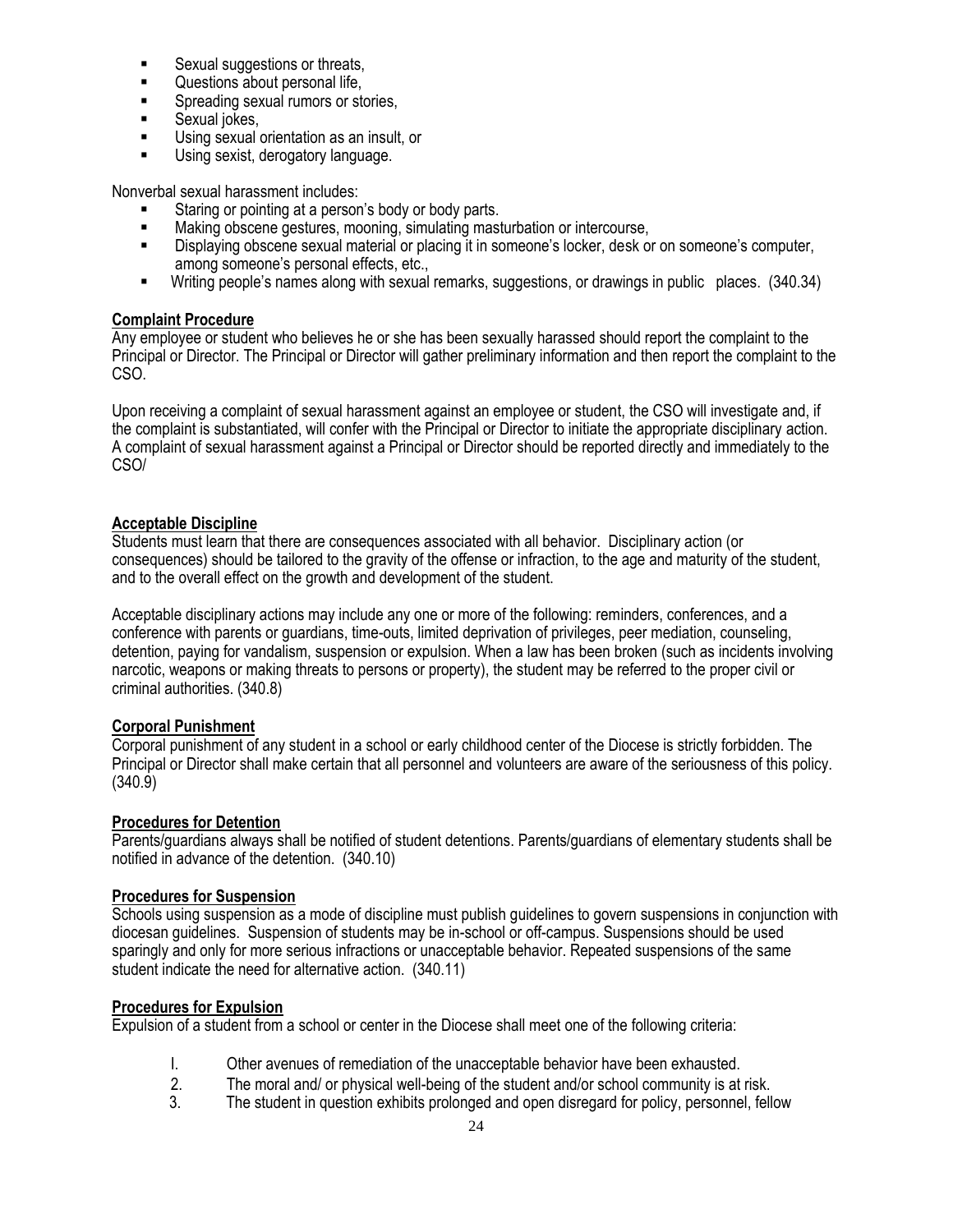The final determination of expulsion rests with the Principal or Director after communication with the Superintendent of Schools about the situation.

Student behaviors that are cause for expulsion shall be clearly stated in the disciplinary code which has been published or communicated throughout the school community. The following procedures shall be followed when necessity dictates the expulsion of a student:

- 1. Elementary schools: The Principal shall inform the CSO and the Pastor / Priest representative of the situation and surrounding circumstances **PRIOR** to the act of expulsion.
- 2. The student and his/her family shall be informed formally of the expulsion by:
	- a. A conference including the parent(s)/guardian(s), student, Principal and, if necessary, teacher and/or counselor; and
	- b. Written communication.
- 3. The Principal shall send to the Diocesan School Office a complete written summary of the action and the circumstances leading to it within three (3) days of the expulsion.

Expulsion should rarely be a surprise and should be considered a last recourse. Prior to expulsion, serious effort must be made to help the student change his/her behavior. (340.12)

# **A Student Subject to Criminal Charges**

At the discretion of the Principal, Pastor, or Director a student who has been charged with a crime may be suspended or placed on probation pending the outcome of the charge. The Superintendent of Schools shall be immediately notified of such an event. (340.13)

## **Search and Seizure**

A school official may search individual students and individual storage areas such as backpacks, desks, lockers and motor vehicles under the following circumstances.

- 1. The official has reasonable grounds for suspecting that the search will produce evidence that a student has violated or is violating either the law or a school rule or regulation; and
- 2. The search is conducted on school premises or at a school event in a manner which is reasonably related to the objective of the search and which is not excessively intrusive in light of the age and gender of the student and the nature of the suspected infraction.

If a student is not or will not be present at the time a search of the student's storage area is conducted, the student shall be informed of the search as soon as is reasonably practicable after the search has been conducted.

A school official shall not conduct a search which involves:

- 1. The removal of any undergarment or underclothes<br>2. A body cavity search
- 2. A body cavity search
- 3. The use of a drug-sniffing animal to search a student's body; or
- 4. The search of a student by an official not of the same gender as the student,

School officials may conduct periodic inspections of all, or a randomly selected number of, school lockers, desks and other facilities or spaces owned by the school and provided as a courtesy to a student, even if there is a separate lock on a locker or other space. Such an inspection may occur whether the student is present or not. Two adults must be present during any search. (340.14)

## **Search by the Police**

The Principal or Director may involve the police in a search if there is reason to suspect criminal activity or danger to any person or persons. (340.15)

# **Cooperation with Law Enforcement Personnel**

Schools and early childhood centers shall endeavor to cooperate with requests by law enforcement personnel in the course of criminal investigations. If law enforcement personnel come to the school or center seeking to interview a student as part of a criminal investigation, the Principal or Director, or his/her delegate, shall notify a parent or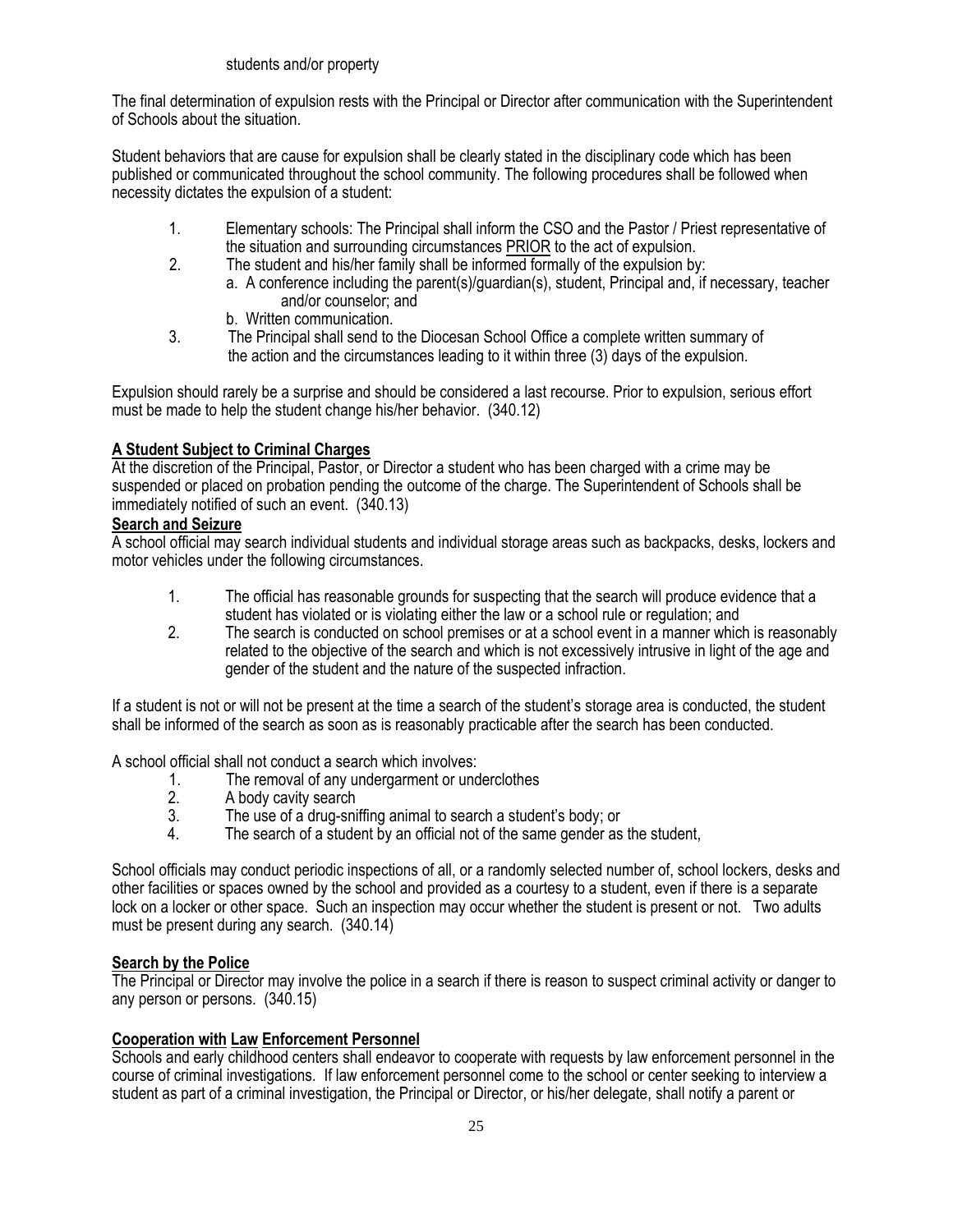guardian of the student/child in order that the parent or guardian may be present for the interview.

If for any reason a parent or guardian is not present for the interview of a student or child on school or center premises, on (1) school or center employee should be present for the interview. At any point that it becomes apparent that the students or child is suspected of criminal activity, the interview should be suspended until a parent or guardian is present.

A record should be kept of the attempts by the school or center to reach the parent(s) or guardian(s). (340.16)

#### *SG -Local Locker Policy*

*Students in grades 5-8 have individual lockers which they are responsible for keeping neat and clean. Locks may not be used on lockers.*

#### *SG – Cell Phones / Electronic Devices*

*Cell Phones and other electronic devices are a disruption to the educational process and are not allowed at St. Gregory's school during the school day and at school sponsored events. This includes all school*  sponsored trips, activities, athletic practices and games. If the policy is violated the parents/guardians will *be required to make an appointment with the administration to recover the item.* 9/04/08

## **ATHLETICS**

#### *SG- Local-Athletic Handbook*

#### **St. Gregory Athletics Philosophy Statement**

The primary purpose of St. Gregory School's Athletic program is to meet the school related interests and needs of students that are not provided for by the curricular program of the school.

The athletic program is an extension of the classroom, and while athletics at the secondary level take on a more competitive nature, Christian values of fairness, honesty, self-discipline, cooperation, effort, dedication, determination, discipline, respect, integrity, dignity, responsibility and leadership are an integral part of the participation of students, coaches, parents/guardians and fans at all levels of play---and when supported with a sound academic foundation we have achieved the ultimate goal of education.

Our programs goal is to supply our young people with as many productive experiences as possible to make each person a better member of society because of his/her exposure to the basic principles taught through athletics. The athletic program is organized so that each student may participate according to his/her interest. There is a place for every student and every student is encouraged to take part in at least one sport.

The bottom line of the athletic program is to supply the student with as many productive experiences as possible and to make each participant a better member of society because of their exposure to the basic values taught through athletics.

#### *Eligibility to Participate*

Before a student can participate, this includes practice, they must have completed the following and have them on file in the office (350.2, 350.3):

- 1. Current physical examination form
- 2. Signed participation agreement
- 3. Signed Parent's or Guardian's Permission form
- 4. Signed Athletic Insurance coverage (school or personal insurance)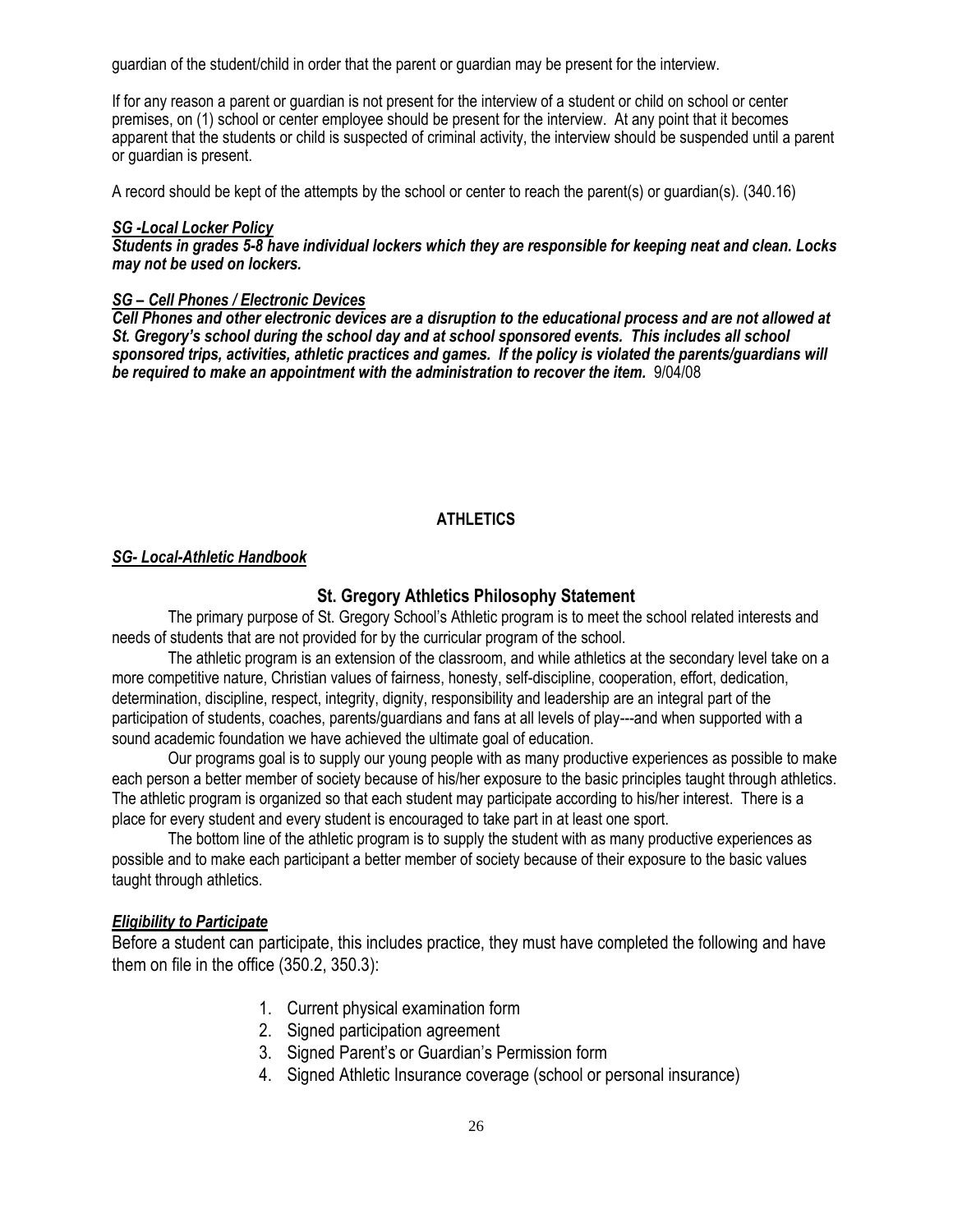If a student has not completed the above requirements, they must be in attendance (observing only) to avoid an unexcused absence. Three days of only observing will equal one unexcused absence.

#### ADDITIONAL REQUIREMENTS (350.5):

- $\Box$  Students must be academically eligible and display sportsmanlike behavior
- Students must not have exceeded the limit of three unexcused absences.
- Student is not presently under suspension from school

#### **Student Eligibility - Elementary School**

Eligibility should run from Tuesday to Tuesday. Teachers should notify the Principal of ineligibilities on Mondays, and coaches should be notified on Monday regarding which students will not be eligible to play that week. This should give each coach sufficient time to plan for the week's competition. (350.5)

#### *SG -Local Eligibility –Grades*

*For athletic eligibility, the minimum grade average in each class each week must be a "C" average with no F's.* 

*If the weekly grade average for any class is at or below a C-, the student will be warned but not made ineligible for the first week his / her average for any class is a C- average or below.*

*If the weekly average is a C- or below for any second week (not necessarily a successive second week) then the student is ineligible for the next week.*

*Exceptions to the grade rule can be made for students with special circumstances as deemed by the building principal upon consultation with the teacher.*

#### *SG –Local Eligibility – Behavior*

*Unsportsmanlike conduct will make the student ineligible. The length of ineligibility will be determined by the school principal and/or pastor with consolation of the student's coach.* 

Eligibility shall run as stated above per Diocesan School Board Policy. (350.5)

*Student athletes who abuse their health by using illegal drugs will be suspended from the sport. Suspension will be at the discretion of the principal and/or pastor after consultation with the coach in accordance with school board policy.*

#### *SG-Students Playing on other Teams*

*St. Gregory's Middle School (7th & 8th grade) participates in the Missouri State High School Activities Association (MSHSAA). MSHSAA prohibits anyone from playing on another team. "He or she shall neither practice nor compete as a member of a nonschool team or as an individual participant in organized nonschool competition in that same sport." (Bylaw 235.1 a)*

#### *SG -REGULATIONS FOR 5TH AND 6TH GRADE TEAMS:*

- *Students are strongly encouraged to play for only SGS teams.*
- *If a student chooses to participate for another team he/she shall place SGS practices and games first.*
- *Missing practices or games because of the membership of another team will be considered an unexcused absence*
- *Three unexcused absences results in being cut from the team.*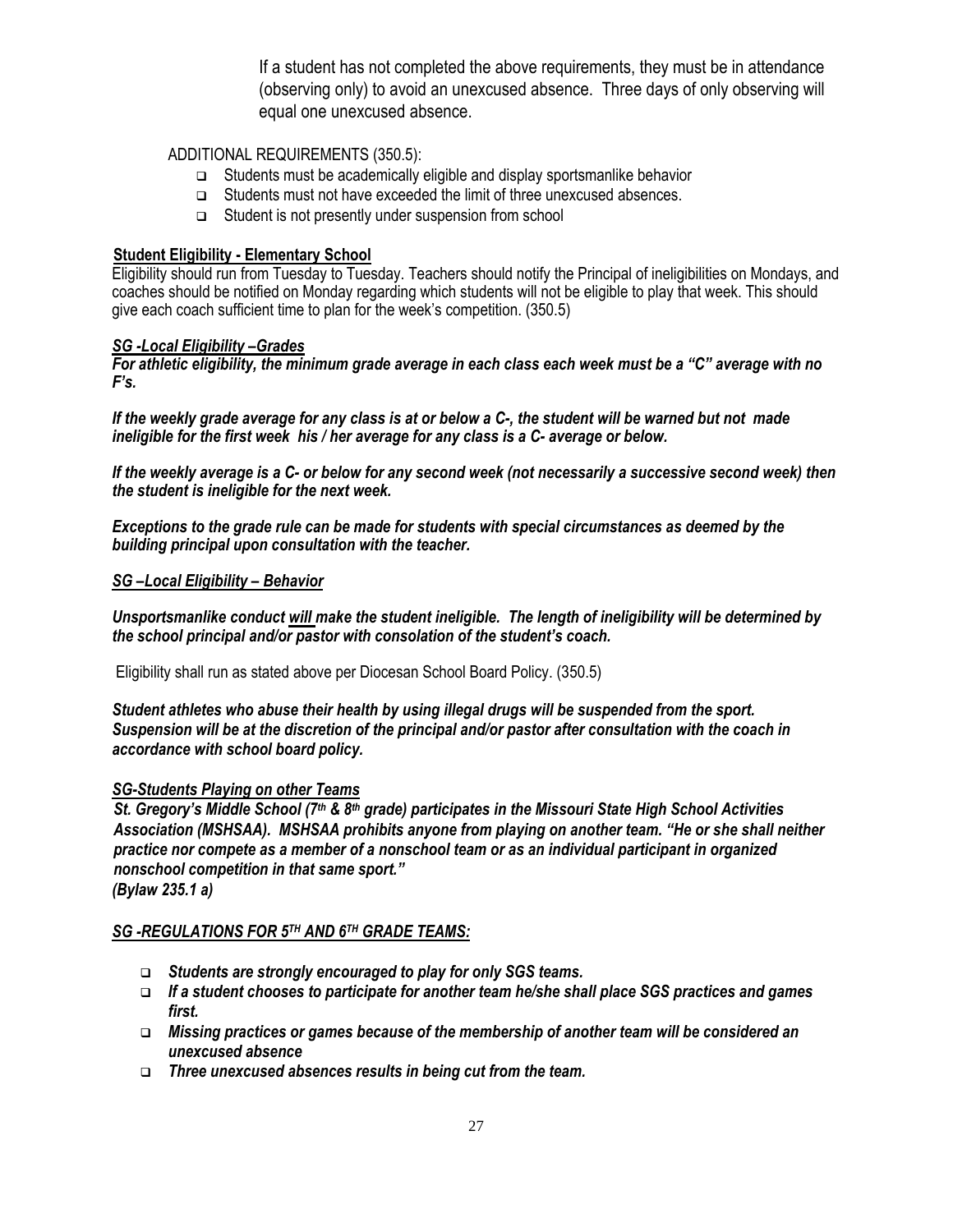## *SG-Student Return of Equipment*

*Our school provides our students with excellent equipment. We hope to keep the quality of the equipment as high as possible. All equipment must be returned or settled for before a student may go out for another activity.*

## *SG-Student Attendance*

*Students must attend school the entire day to participate in any afternoon or evening athletic events. Exceptions will be made for medical and dental appointments or situations that are approved in advance by the school administration (350.6).* 

## *SG - Early Dismissal from School*

*When school is dismissed because of inclement weather, no practices or games will be permitted. The postponing of sporting events will be at the discretion of the school administration.*

#### *SG - Taking Students on a Bus*

*Our goal for travel is to provide a safe, efficient, and reasonable accommodating means of transportation for you and your students. Teamwork is the essence of any successful group - St. Gregory's encourages students to be as involved with their team as possible.* 

- *Students are required to ride the activity bus to and from all athletic contests.*
- *In the case of an emergency, a student may ride with their parent or legal guardian.*
- *The on–site supervisor or principal will authorize emergencies allowing a student to ride with a parent.*

#### *SG – Absences from Practice*

*At times, we have problems with athletes missing practice or coming late for a variety of reasons. We do have a policy that allows an athlete three unexcused absences before being cut from the squad. The only absences or late attendance we will accept as excused will be medical, dental or other emergency situations as approved by the coach or Athletic Director. Shopping trips, haircuts, disciplinary problems, etc., will not be considered an excused absence.*

*We realize that unusual situations sometimes arise and if your child is confronted with a serious reason for having to miss practice, they will be expected to clear their absence with their coach in advance of the absences.*

*If an athlete is home ill, we do not want them to come to practice. Bonafide illnesses will be excused. Illnesses that come up during the school day will have to be cleared through the school nurse in order to be considered excused. If a student has been absent from school because of illness, the coaches will understand if a students needs to miss practice to work with a teacher after school. However, if a student has to stay after school for disciplinary reasons or because they are not completing assignments, then their absence from practice will be considered unexcused. If a student comes to practice late, it will be considered an unexcused absence.*

*When an athlete receives the third unexcused absence, they will be cut from the squad for the remainder of the season.*

#### *SG – Parent Responsibilities*

*The level of student involvement may most correctly measure the true success of an athletic program. Indirectly, this is a measure of the involvement by the parents of the students. Also, without the parent's support, a student has a difficult time becoming an athlete. When students choose to become athletes, they are committing additional time, effort, and often expense to the endeavor.*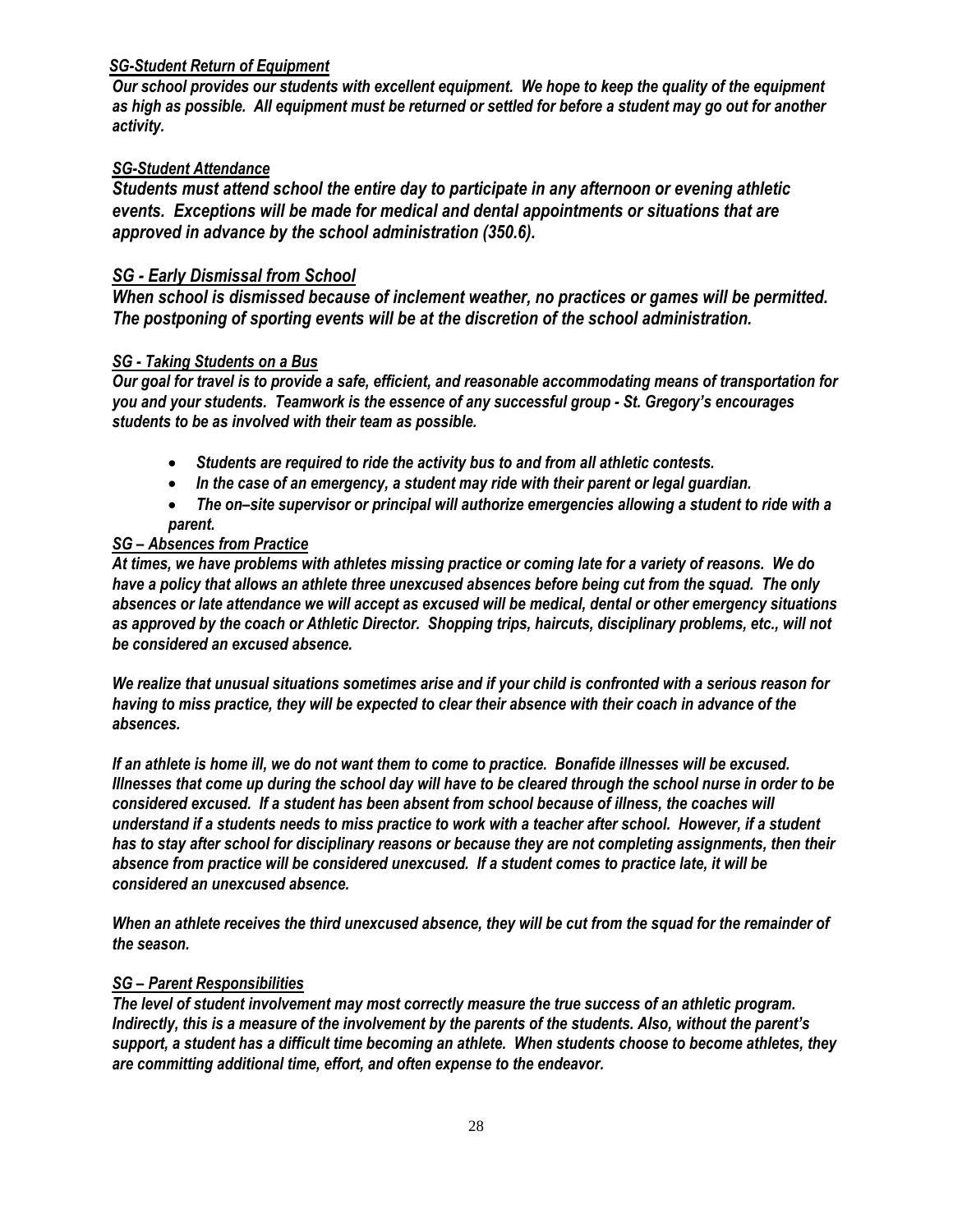*Parents will be scheduled to work athletic events in which their children are participating. At the beginning of the season sign-up sheet will be sent home for you to indicate which job you would most like to do. These jobs include: The GATE, CONCESSION STAND, SCOREBOOK and SCOREBOARD.* 

#### **INSURANCE**

#### **Insurance**

All schools and early childhood centers of the Diocese shall be covered as prescribed by the Diocesan Insurance Office. Premiums for such coverage shall be included in the annual school budget. (360.1)

#### *SG -Local School Insurance Plans*

 *Individual school insurance is also available at an additional cost to all school children. Brochures are available at the beginning of the school year.*

#### **School Time Accident and Catastrophic School Time Accident Insurance**

The Diocese of Kansas City-St. Joseph provides both Basic School Time Accident Insurance and Catastrophic School Time Accident Insurance. Notification of such insurance is given to Principals in the fall of each year. Principals and Athletic Directors will ensure that all parents and guardians are informed of the coverage as well as the procedure for filing a claim. In the event of any accident, forms should be sent to parents or guardians promptly. A record of the accident should be kept in the student's Permanent Record file. (360.2)

#### **ACCREDITATION**

#### **Preschool/Early Childhood Accreditation**

Preschool programs which operate as part of an elementary school are required to be accredited by the Missouri Chapter of the National Federation of Non-Public School State Accrediting Association. (365.1)

#### **Elementary School Accreditation**

Elementary schools of the Diocese are accredited by the Missouri Non-Public School Accrediting Associations and the North Central Association/AdvancEd (365.2)

#### *SG -Local Accreditation Policy*

- *The Missouri Non-Public School Accrediting association and the North Central Association/AdvancEd accredits St. Gregory Barbarigo School. This accreditation is fully recognized by the Missouri State Department of Education. A yearly self-evaluation is conducted by the administration and overseen by the DSO as well as a five –year assessment by an evaluation team.*
- *St. Gregory Preschool is accredited through the National Association for the Accreditation of Young Children. (NAEYC)*

#### **PUBLICATIONS**

#### **School or Center Publications**

The Principal or Early Childhood Director is responsible for the supervision, content and distribution of all written communications representing the school or center. (370.1)

#### **School or Center Websites and Social Media**

It is recommended that Schools and Centers have a website. Schools and Centers must follow the diocesan Social Media Policy with websites and any social media. (370.4)

#### **School or Center Roster**

School or center rosters, or buzz books, are recommended as a tool to assist in creation of community and a spirit of interdependence. If the school or center publishes a roster, parents/guardians should know in advance that their phone numbers will be listed. Under no circumstances is the roster to be used for commercial solicitation without the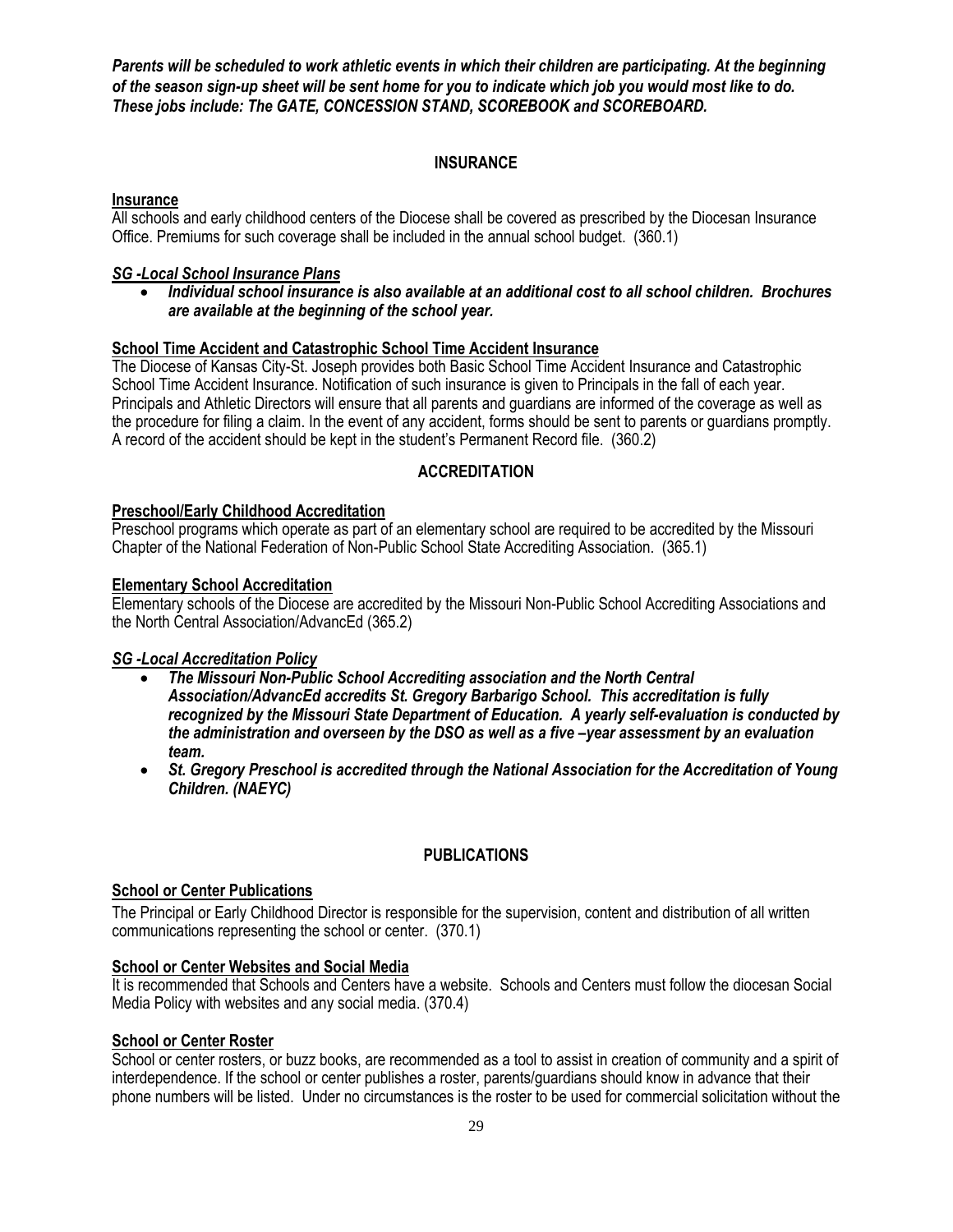express written consent of the Principal or Director. A statement of this policy should be included in the Roster. (370.5)

#### **Student Publications**

Student publications foster creativity, responsibility, and improved communications skills. Such publications should be under the guidance and supervision of a competent teacher. Every effort should be made to keep the expenses reasonable. (370.6)

#### *SG -Local School Memory Book*

- *St. Gregory's School publishes a memory book that is designed by the eighth grade class with the technology teacher serving as the advisor.*
- *Memory Books will be published in the spring. The memory book will include school pictures and candid shots.*
- *Memory book fees are listed in the school directory.*

#### *SG -Local School Pictures*

 *Individual school pictures are taken each fall and group pictures are taken in the spring. All children will have their pictures taken for school purposes, but parents/guardians have the option of buying the packages from the vendor.*

## **RECORDS AND REPORTS**

#### **Release of Transcripts and Report Cards**

Transcripts and report cards shall not be released to parents/guardians or to other educational institutions until all financial obligations with respect to the student have been satisfied. This policy should be so stated in the Parent Handbook. (380.32)

#### *SG-Release of Transcripts and Report Cards*

*Student transcripts or report cards will not be released to parents or the school a student is transferring to until all financial obligations have been satisfied.*

#### **Transfer of Records**

When students change schools, records are transferred upon the signed request of the parent or guardian. (380.33)

## **Access to Student Records**

All professional staff should have ready access to all student records on a "need to know" basis. According to the federal student privacy law, when a file is viewed, a record should be kept indicating the name of the student, the person viewing the record and the date.

A parent or guardian may view a child's record upon request and in the presence of the Principal or teacher. A parent may not remove a child's cumulative record but may request removal of certain subjective data, e.g., a teacher's opinion, a specific label given the child, etc.

In the case of a student whose parents' marriage has been dissolved, the name and addresses of both parents should appear in the student file. Both parents shall have access to their child's school records, except for a noncustodial parent in the case where the school has been provided with a certified copy of a court order denying visitation rights with the child. (380.5)

#### **GRIEVANCE**

#### **Grievance Policy**

Any person or persons feeling aggrieved concerning any mailer connected with the school or center may have recourse to a grievance process. Each school or center should have a grievance process, written in the handbook, to be followed in the school or center. Emphasis should he placed on fairness and justice with a view toward conciliation. (385.1)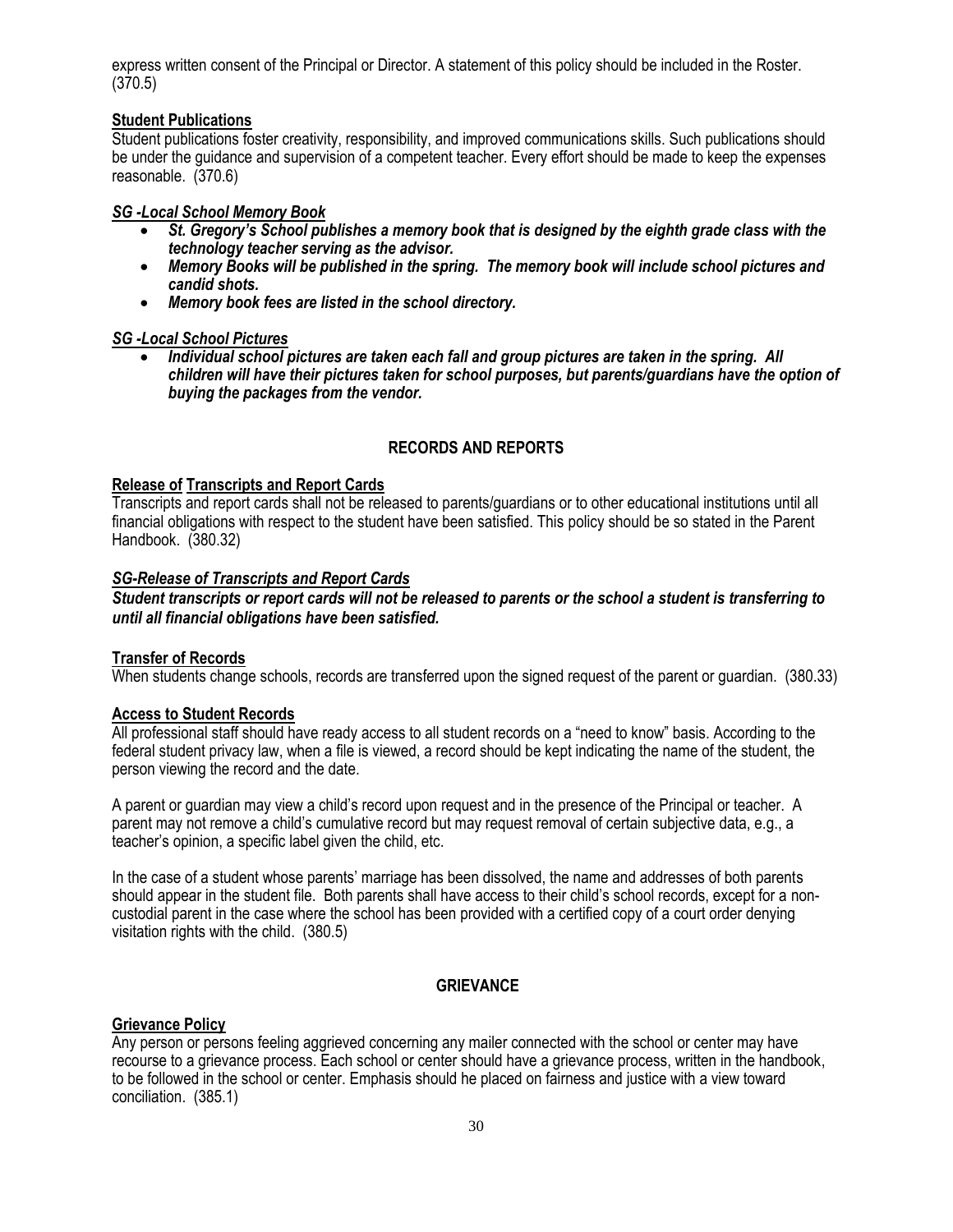#### **Grievance Procedure**

In ordinary circumstances, the subject of the grievance first should meet, in person, with the aggrieved person or group. If this meeting fails to resolve the conflict, the next higher level of authority (i.e., teacher, Principal or Director, Pastor) should meet personally with the aggrieved person or group. If the local process fails to achieve agreement or satisfaction, the grievance should be referred to the Superintendent of Schools or the appropriate Associate Superintendent of Schools. (385.2)

#### *SG -Local Grievance Policy*

#### *St. Gregory's School follows Diocesan grievance procedures.*

#### **EXTENDED-DAY AND DAY-CARE PROGRAMS**

#### **Policy Statement for Extended-Day and Child-Care Programs**

The Diocese recognizes the importance of extended-day and early education programs as part of the Christian educational experience. Before a school or parish initiates such a program, approval must be obtained from the CSO. (390.1)

#### *SG -Local School Age Child Care (SACC) Program*

- *School age childcare is available before and after school. Before school childcare is available from 6:15 am to 7:30 am. The after school childcare hours are 2:45 pm (preschool) and 3:00pm (elementary) to 5:30 pm. The supervised program provides study time, refreshments, play time and special activities. A registration fee enrolls the child (ren) in the before and after school childcare program.*
- *A calendar of days SACC will be offered during the school year will be available by the first day of school each fall. SACC will not be offered on snow days.*
- *A registration fee per family is charged for enrollment in this program. Information in the school directory lists the rates for childcare.*

#### **STUDENT SAFETY AND SUPERVISION**

#### **Emergency Student File**

Parent/guardian must supply an emergency information file with an individual card for each student and shall be readily accessible to the Principal or Director. This card will include parent(s)/guardian(s) home and work phone numbers, alternative parent-authorized contact person with home and work phone numbers, special health information and, if available, a recent photograph of the student. Teaches should bring copies of these cards on Study Trips, Class Trips, etc. (400.2)

#### **Child Abuse and Neglect (Including Sexual Abuse)**

School officials including Principals, Directors, teachers, early childhood providers/early childhood aides and nonprofessional personnel, are required by Missouri law to report, any observed or suspected child abuse or neglect to the Missouri Department of Social Services, Children's Division.

Under Missouri law, child abuse is defined as any physical injury, sexual abuse, or emotional abuse inflicted on a child (a person under eighteen [18] years of age) other than by accidental means by those responsible for his/her care, custody and control (including a teacher), except that discipline, including spanking, administered in a reasonable manner is not considered to be child abuse under state law.

Under Missouri law, child neglect is defined as any failure to provide the proper and necessary support, education to the extent required by law, nutrition, medical, surgical or any other care necessary for a child's well-being. (400.4)

#### **Visits by Division of Family Services Employees to a School or Center**

If a Division of Family Services employee visits a school or center to interview a child regarding an incident that occurred at the school or center or outside the school or center, the Principal or Director may offer to attend the interview in order to give support to the child. (400.4)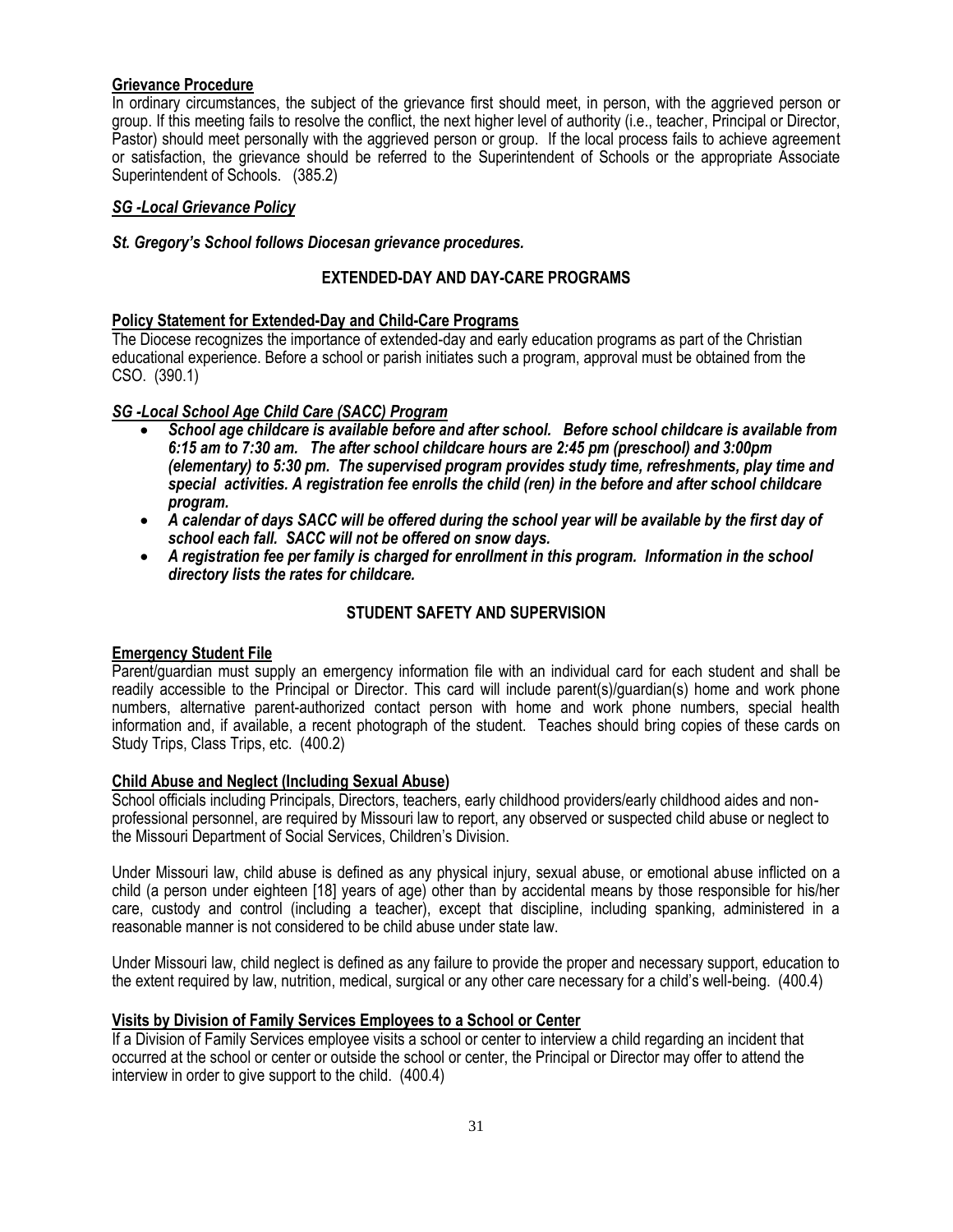## *SG School Doors*

*School doors are locked from 8-3pm daily.*

## **Fire Drill**

Fired drills are to be held as often as recommended by policy of the local fire department and according to procedures posted in every classroom where students assemble.(400.7)

#### *SG -Local Fire Drill Policies*

- *Fire drills are to be held regularly according to procedures posted in every classroom and place where students assemble.*
- *Fire exits shall be clearly marked.*
- *Each teacher is responsible for informing students of the procedures.*
- *An announced or unannounced fire drill will be held each month.*

#### **Tornado Drill**

The signal for the tornado drill shall be familiar to the students but distinctively different from the fire drill signal. At least two tornado drills should be held during each school year; in the fall and in the spring. Where possible, schools should participate in local area-wide tornado drills. A weather radio should be available in the office of the Principal, Director or school secretary. (400.8)

#### *SG -Local Tornado Drill Policy*

- *Tornado drills will be held in the fall and the spring.*
- *Each teacher and staff employee is responsible for knowing the procedures and informing students.*

#### **Bomb Threat**

A bomb threat, written or phoned, shall be taken seriously and shall be responded to in the following manner:

- 1. Notify the local police department immediately.
- 2. Explicitly follow directions received from law enforcement authorities.
- 3. Notify the Catholic School Office promptly.

Clearing the building is necessary when so directed by the police, and such evacuation should be prompt and orderly. Cell phones should be turned off during a bomb threat. (400.9)

#### *SG- Emergency Notification to parents*

*Parents will be notified in the event of a major emergency and a directive to parents will be issued via text and e-mail. We ask that you follow any instructions provided, rather than calling the school directly. Clearing the building is necessary when so directed by the police, and such evacuation should be prompt and orderly. Cell phones should be turned off during a bomb threat.*

#### **Asbestos**

All schools and early childhood centers of the Diocese shall comply with federal and state regulations governing asbestos, asbestos removal, asbestos files, and public notification of the presence of asbestos in a building. Principals and Directors are to ensure that the periodic asbestos surveys are returned to the Diocesan Director of Property Management twice annually, on January 1 and June 1. Principal and Directors will notify parents and patrons of any asbestos on the premises each fall. A copy of the notification will be sent to the Diocesan Director of Property Management on or before September 1.

#### *SG –No Asbestos Information*

- *St. Gregory's School has complied with the directives of the Diocesan Office with respect to the regulations governing asbestos, asbestos removal, asbestos files and public notification according to the directives. The file and letters of notification are found in the principal's office.*
- *There is no asbestos in St. Gregory School or Preschool*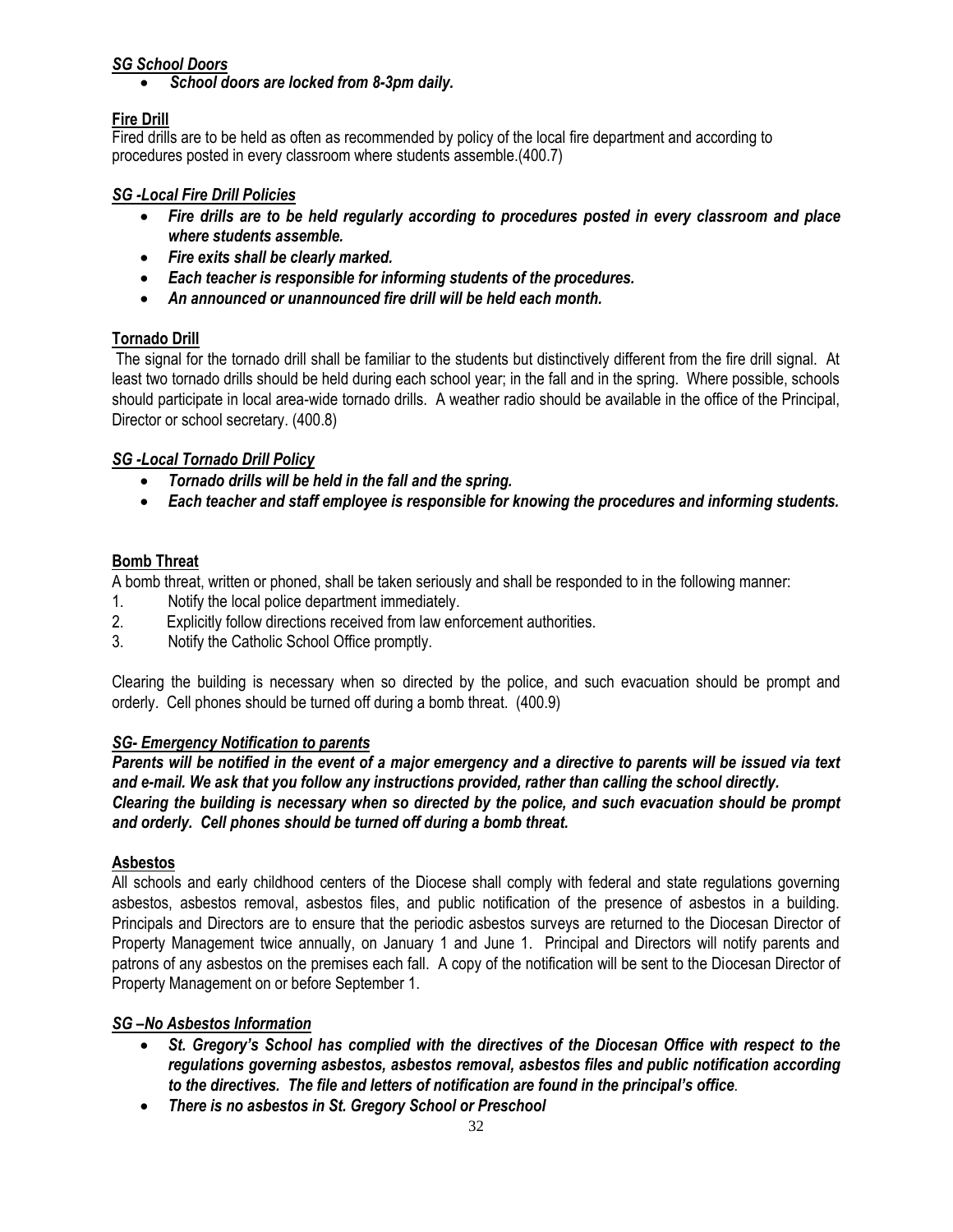## **Safety Inspections**

The Principal/Director should work with maintenance and custodial personnel to insure that there are regular safety inspections of the buildings and property. (400.11)

#### *SG -General Supervision*

*It is important to model and teach appropriate behavior to students from the very beginning and throughout the school year. It is the responsibility of every teacher/coordinator to discipline students when appropriate. Teachers are responsible for the supervision of students and shall endeavor to protect their safety during the school day.* 

## *SG-Classroom Supervision*

*Teachers should not leave a classroom unattended by an adult during regular school hours. If a situation occurs requiring a teacher to leave the classroom, he/she should notify the office or another teacher immediately.*

#### *SG-Special Class Supervision (PE, MUSIC, Technology)*

*Generally, the classroom teacher is responsible for escorting students to and from special class areas. This is especially important in grades K-4. Upper level students may be allowed to transition between classes without adult supervision, depending on their ability to do so in a responsible and respectful way. Teachers are responsible for the supervision of students in hallways and special class areas, and shall endeavor to protect the safety of students in these areas.*

#### **TRANSPORTATION**

#### **Transportation of Children Enrolled in Elementary Schools and Early Childhood Centers**

The following requirements are set forth for early childhood providers and elementary schools when transporting children on study trips, class trips or extra curricular activities as well as early childhood field trips: The school or center shall be responsible for the care, safety and supervision of children any time they transport children away from the facility.

- Written parental consent shall be on file at the facility for trips and transportation.
- Parents/guardians shall be informed when trips are planned.
- Short, unscheduled walks may be taken without parent notification. These unscheduled outings shall be discussed with the parent/guardian at the time of enrollment.
- All children shall be seated in a permanent seat and restrained by seat belts or child restraint devices as required by Missouri law.
- Identifying information regarding the name of the school or center, the names of the children, and the names, addresses and telephone numbers of each child's parent/guardian shall be carried in the vehicle.
- Staff/child ratios shall be maintained any time the school or center transports children away from the facility.
- Children shall be required to remain seated while the vehicle is in motion.
- Doors shall be locked when the vehicle is moving.
- Order shall be maintained in the vehicle at all times.
- Children shall not be left unattended in a vehicle at any time.
- Children shall leave and enter the vehicle from the curbside unless the vehicle is on a protected area or driveway.
- Children shall be assisted, when necessary, while entering or leaving the vehicle.
- Children shall be released only to the parent/guardian or individual authorized by the parent/guardian.
- The operator of the vehicle shall wait until the child is in the custody of the parent/guardian or individual authorized by the parent/guardian to receive the child.
- Drivers should go only to the place(s) indicated on the permission form. No side-trips should occur.
- Name to face count shall be taken before leaving the school or center, after entering the vehicle, during the trips, after taking the children to bathrooms, after returning to the vehicle and when back at the school or center.
- When children leave the vehicle, the vehicle shall be inspected to ensure that no children are left on or under seats. (420.1)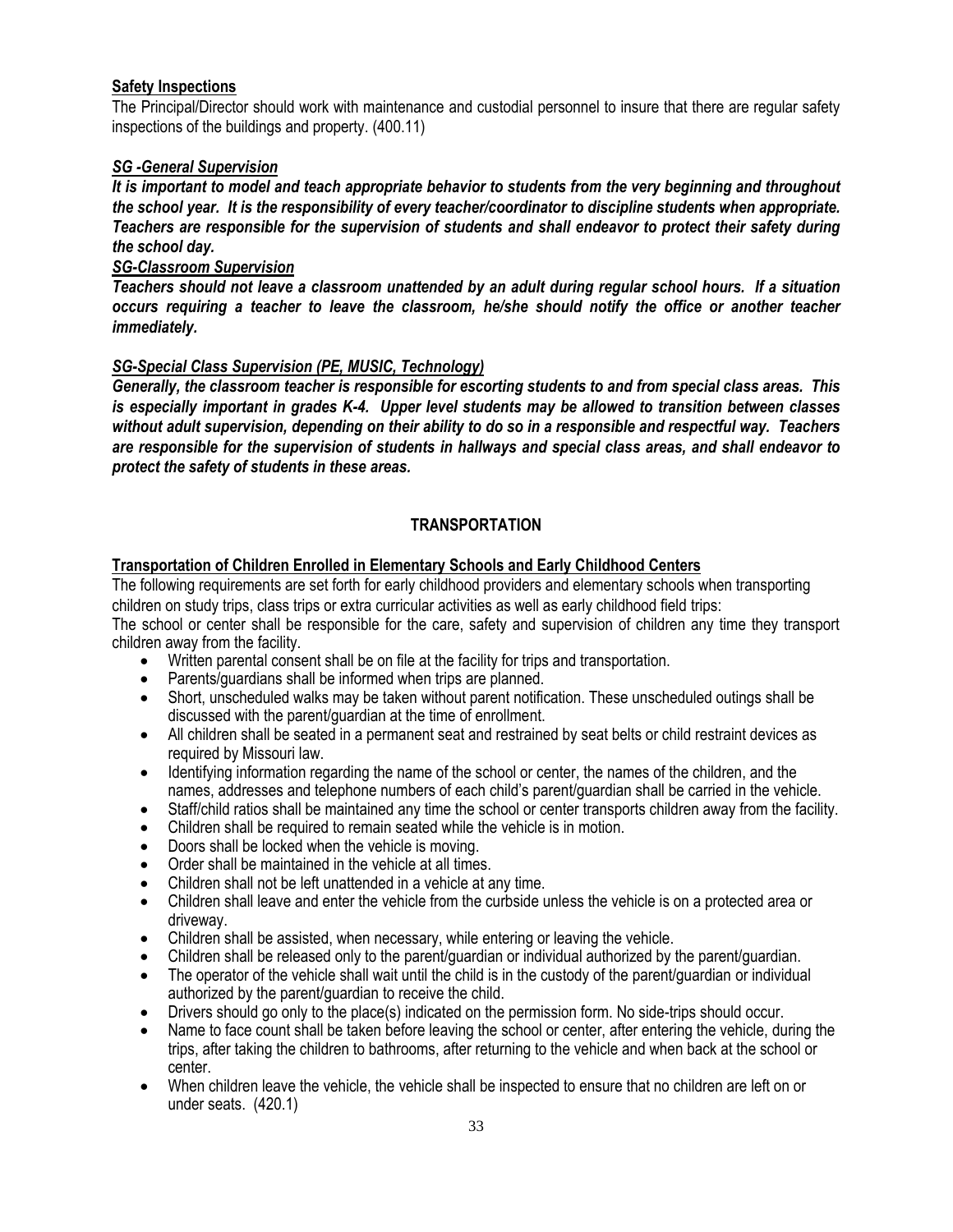#### **Using Volunteer or School Employees to Drive Personally Owned Vehicles**

If parent/adult volunteers or teachers/coaches/advisers are used as drivers for study trips, class trips or extra curricular activities, the following guidelines must be followed:

- Each occupant must have and use his or her own seat belt if the vehicle has seatbelts.
- Drivers should be at least twenty-one (21) years of age with no physical disability that may impair the ability to drive safely.
- Drivers must have a valid driver's license. A copy of each driver's license should be kept on file with the Principal or Director.
- When using personal vehicles for school purposes, the driver must carry liability insurance as required by state law. This is a key element because the insurance carried by the driver provides the primary coverage while diocesan insurance provides or may provide secondary coverage. These coverages are shown on the declaration pages of the individual's insurance policy. A copy of the State Insurance Card for each driver should be kept on file.
	- No one may ride in the bed of pick-up trucks.
	- Must be in compliance with the policy on Ethics and Integrity in Ministry and the Critical Employment Policies of the diocese. (420.5)

#### **STUDENT HEALTH**

#### **Student Insurance**

The Diocese of Kansas City - St. Joseph provides both Basic School Time Accident Insurance and Catastrophic School Time Accident Insurance. (440.1)

#### **Immunizations**

Section 167.181 of the Missouri Revised Statutes requiring immunization against specific diseases for all children shall be strictly observed in all schools and centers of the Diocese.

Each year, every school and center shall strive for 100% compliance with the immunization laws of the State. Failure to provide immunization information by the specified date is cause for exclusion from school. (450.3)

#### **Student Injury/Illness**

Each student shall be observed for contagious diseases and other signs of illness on arrival and throughout the day. Should a student suffer a minor injury or illness, first aid may be rendered.

In the event of a more serious illness or injury, the Principal or Director or his/her delegate shall use the emergency file to notify the parent/guardian, or his/her delegate as listed in the Emergency Student File for specific instructions on how to proceed in the treatment of the illness or injury.

If the situation is urgent and/it is not possible to contact the person(s) listed on the emergency file, the principal or director shall contact "911" emergency medical services and follow their instructions. (450.4)

#### *SG -Local Illness Policy*

- *Do not send your child(ren) to school with the following symptoms:*
	- *1. Sore throat, earache, or swollen glands*
	- *2. Unexplained rash or skin eruptions*
	- *3. Headache or behavior that is noticeably out of the ordinary*
- *Children should use good personal hygiene at all time for their own good and the consideration of others.*
- *See that your child eats a good breakfast.*
- *Inform the school office if your child has a health problem such as rheumatic fever, epilepsy, diabetes, asthma, etc.*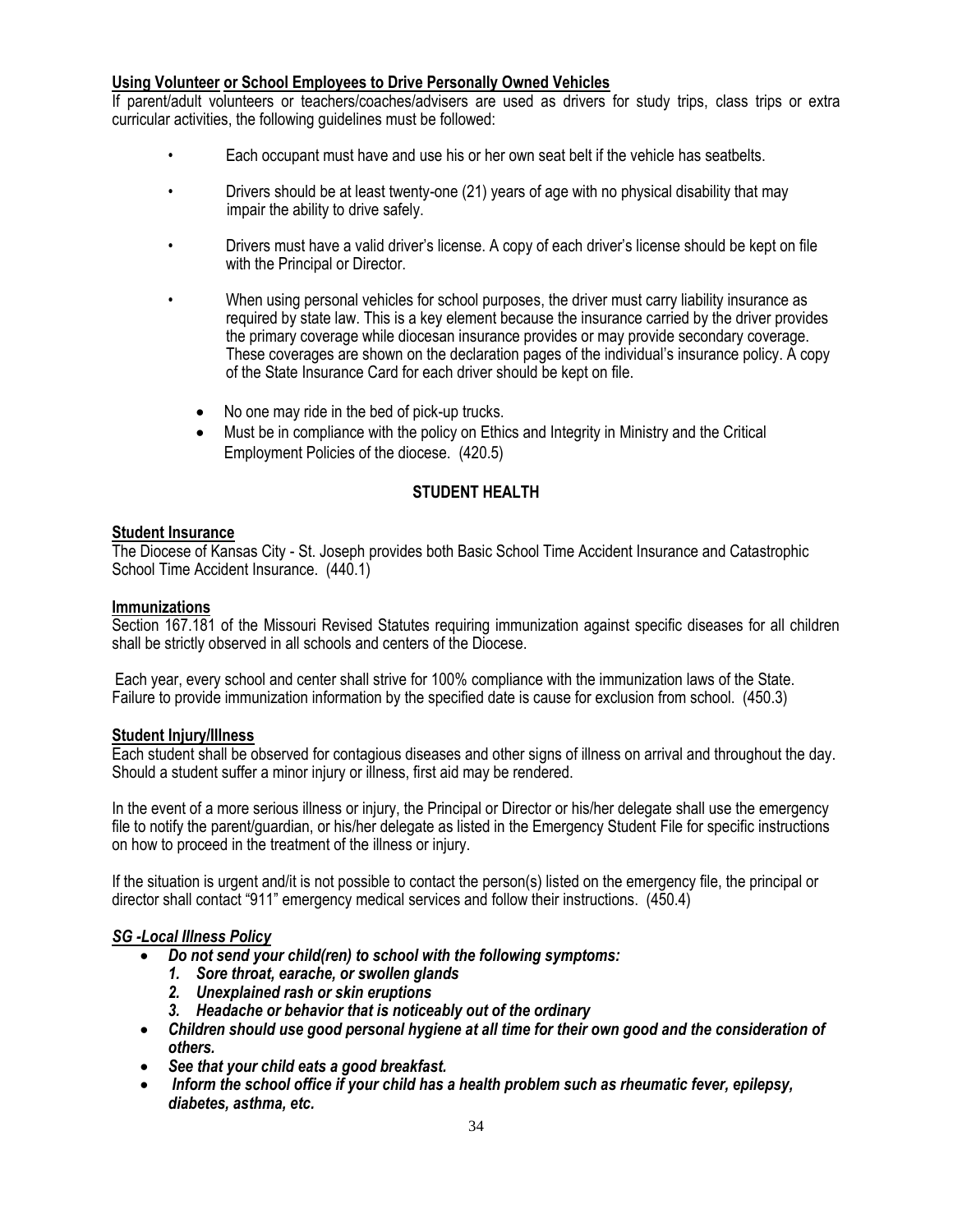*To be allowed to return to school after an illness, a student may not have thrown up, had diarrhea or run a fever in the past 24 hours.*

## **Dispensation of Medication**

Prescription and Non-prescription medication may not be dispensed by the school or center without written authorization by a student's physician and parent/guardian. This permission may be per event or annually. Permission forms to dispense medication should be kept in the school for a period of ten years.

Prescription medication may be dispensed only if:

- 1. It is not the first dose.<br>2. The medication is in o
- 2. The medication is in original prescription container.<br>3. Written authorization from the parent or quardian is
- Written authorization from the parent or guardian is on file.

All medication shall be stored out of the reach of children or in a locked container. Medication shall be returned to storage immediately after use. Medication shall be returned to the parent/guardian or disposed of immediately when no longer needed. (460.4)

#### *SG -Local Dispensation of Medication Policy*

- *The school will notify the parent/guardian when medication is dispensed so that they are aware of the child's complaint. Further, only one dose of an "as needed" medication will be administered during any school day.*
- *If symptoms are not relieved, the parent/guardian will be notified.*
- *No medication will be given during the before and after school child care program.*
- *Students will report to the office to receive their medication.*
- *Documentation is recorded each time the medicine is dispensed to the child.*

#### *SG -Emergency Medical Form*

- *The school utilizes a parent authorization form for emergency medical care for each student.*
- *Parents should keep children with communicable disease symptoms at home and immediately notify the school of such illness.*
- *A note from school informing parent of communicable diseases and alerting them to watch for symptoms will be sent home if the need should arise.*

#### **Student Pregnancy**

Even with the care and guidance of the Catholic family and school community, a student may become pregnant. At such time, the school has a dual responsibility toward the student and the school as a whole. The good of the school community requires that the school continue to teach the value of chastity and to oppose anything that would encourage premarital sexual activity. The school must continue to promote a respect for all life, especially that of the unborn, and must stand strongly against abortion. In considering the good of the student(s) involved, we follow the leadership and directives of the Catholic Church, which urges us, as an educational and faith community, to provide an environment where a pregnant student can find support, compassion and forgiveness. We further hope to offer students who have already experienced an abortion a spirit of reconciliation. Therefore, we will not automatically expel such student from the school community. The school must recognize that the pregnant student or student father has made a choice that cannot be undone, and seek to offer support to carry the pregnancy to term. No attempt will be made to discipline the student(s) for the purpose of punishing a moral offense. This is an issue between the students, their priest-confessors, and God. Care will be taken that there is no discrimination in the manner in which young men and young women are considered in this issue. The school will not encourage pregnant students or student fathers to get married. Nevertheless, the students are expected to assume responsibilities concomitant with the act of bringing a new human life into the world. This implies a change in their priorities. The pregnant student should be caring for herself as a mother-to-be. The father should respond in a stance of support for the mother and the child.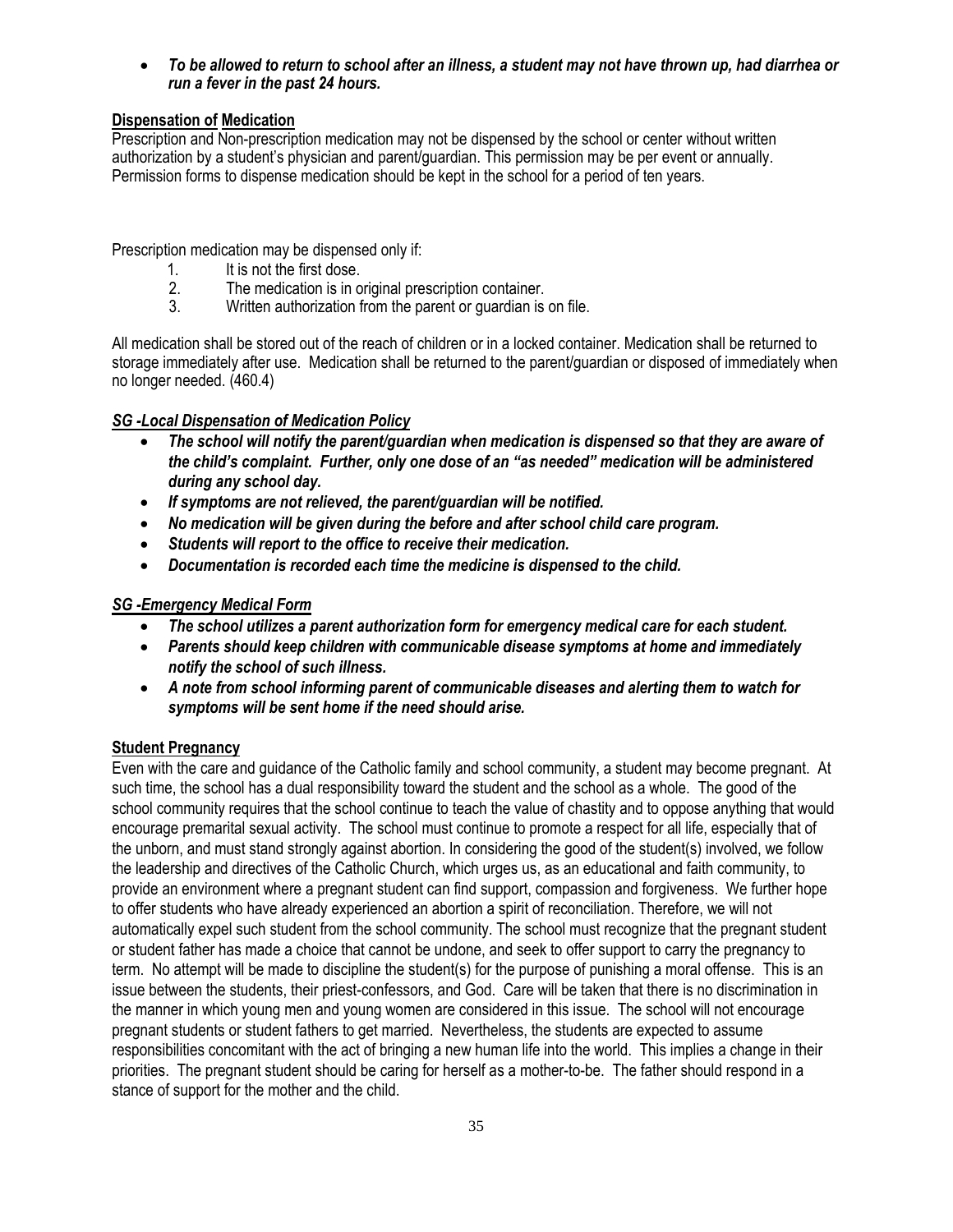## **SUBSTANCE ABUSE EDUCATION**

## **Substance Abuse Education**

Schools shall be committed to the prevention of substance abuse through the implementation of educational programs on drug, tobacco and alcohol abuse**.** Schools should work with the parents/guardians to provide assistance in referral of afflicted students to appropriate rehabilitation agencies or professional personnel.

Any student who refuses to cooperate with either the school administration or the appropriate rehabilitation agency shall not be allowed to continue in school. Schools of the Diocese shall strictly adhere to existing laws and assist law enforcement agencies where violations of criminal laws are present or suspected. (490.1)

#### *SG -Local Substance Abuse Education*

 *St. Gregory's participates in the Drug Awareness and Resistance Education Program (DARE) provided by the local & area public safety departments.* 

## **AIDS AND OTHER CHRONIC INFECTIOUS CONDITIONS**

#### **General AIDS Policy**

AIDS is an infectious condition, however, according to the Surgeon Generals report on Acquired Immune Deficiency Syndrome, it cannot be spread in the same manner as a common cold or chicken pox, and none of the identified causes of AIDS in the United States are known or suspected to have been transmitted from one student to another through regular school contact. Therefore, students with AIDS who are enrolled or seeking enrollment should ordinarily be permitted to attend school in an unrestricted setting. They should be excluded from school only if exceptional conditions are evident, such as the inability to control bodily fluids or unusual physical aggression with a documented history of biting or otherwise harming others.

It is understood that the Department of Health will notify "the head of a private school" of students who are infected with the HIV (AIDS) virus. It is anticipated that such notice will be given to the Superintendent of Schools. (495.2)

#### **Policy for AIDS and Other Chronic Infectious Conditions**

Students, faculty or staff having evidence of HTLV-III, HIV-I, or HIV-2 virus infections, or symptoms associated with acquired immune deficiency syndrome (AIDS) or AIDS-related complex (ARC), should not be restricted from school or work setting unless after a medical review such action is recommended, all in conformance with the Diocesan AIDS policy. (495.1)

#### **Procedure for AIDS and Other Chronic Infectious Diseases**

- 1. If notice is given to the Principal or Director, the Principal/Director shall immediately notify the Superintendent.
- 2. The Principal or Director, in consultation with the Superintendent, shall immediately appoint and assemble an Advisory Team. The Pastor/Pastoral Administrator, or someone designated by the Pastor/Pastoral Administrator, should be a member of the Team. The student's physician and at least one of the student's parents (or guardians) should generally be asked to serve on the Team. Other appropriate persons, such as public health officer, a psychologist, and a social worker, may also be appointed to the Team.
- 3. The Team shall meet as soon as feasible after it has been appointed. It should:
	- Be advised of and consider the current recommended policies and procedures of the Missouri Department of Health;
	- Assess the student's condition based on data made available to it;
	- Advise the Principal or Director whether, in the opinion of the Team any restriction should be imposed on the student's attendance or activities at school/center.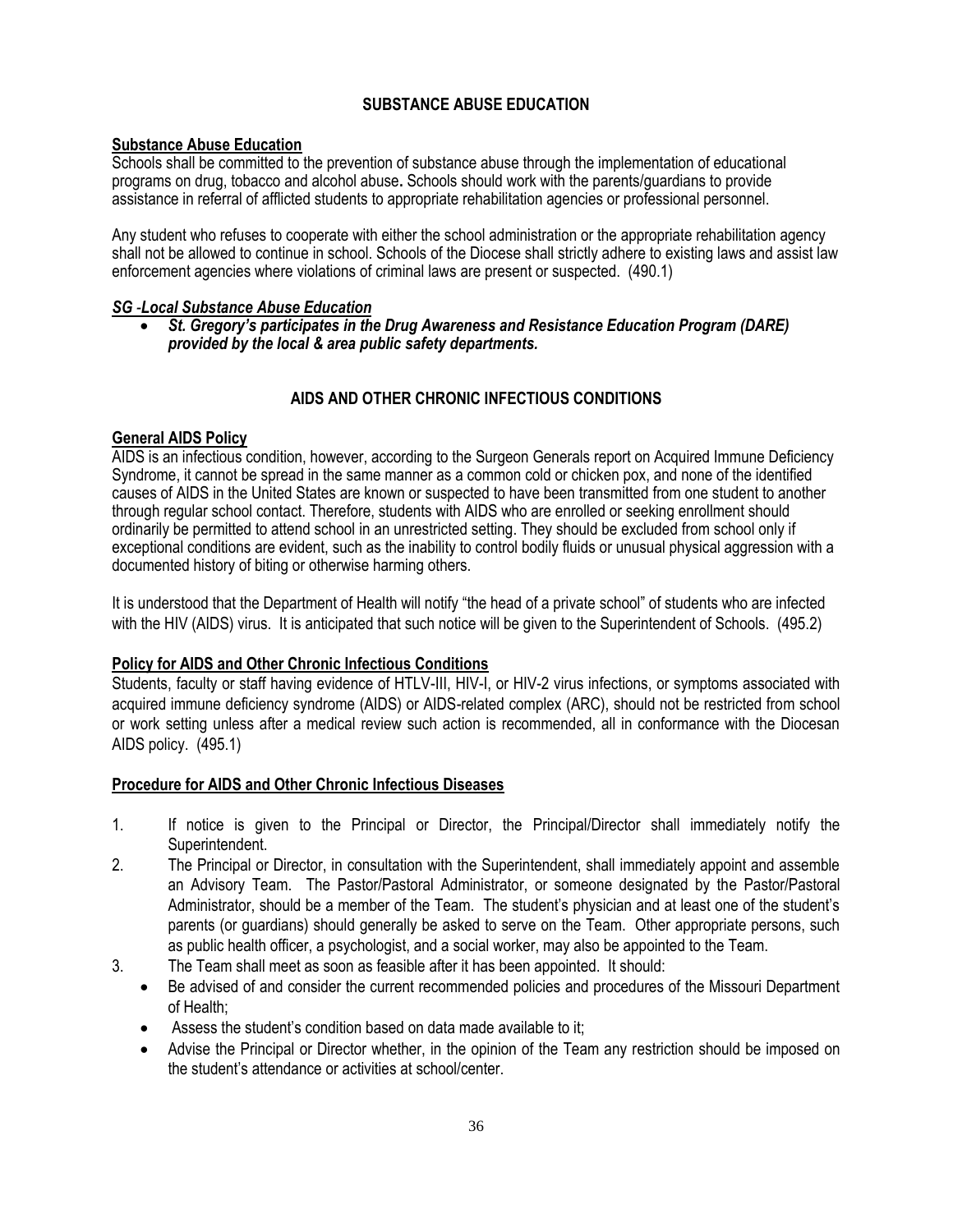- Advise the Principal or Director as to which staff members have a medical reason to know the identity and condition of the student. Ordinarily, this would be staff persons who are responsible for providing health care during the school day and those likely to be in a position to render first aid to the student;
- Protect the student's right to confidentiality;
- Report its recommendations to the Principal/Director, the recommendations to be in writing if so requested by the Principal or Director.
- 4. The student's doctor should be requested to evaluate the risk of infection to the student with HIV because students with HIV risk severe complications from other infections commonly picked up in school such as chicken pox and other infections. If the doctor should recommend higher-than-average absenteeism, the student's teachers should be encouraged to help the student keep up with classes as much as the teacher's other duties will permit.

The number of people who are made aware of the infected student's identity and condition should be kept to the minimum needed to assure proper care of the student and to detect any extraordinary situation that may present a potential transmission of the virus. Every person receiving information about a student with HIV should recognize his or her obligation to treat and keep that information confidential and should be aware that Missouri law provides for civil damages for breach of this confidentiality.

#### **Staff Precautions**

The Center for Disease and Control has issued guidelines which are set forth in 360.95 which are entitled "Precautionary Measures for Cleaning Blood and/or Body Fluids." These guidelines should be followed. Note that they do not apply to feces, nasal secretions, saliva, sputum, sweat, tears, urine, and vomit unless they contain visible blood. However, thorough hand washing is needed in these latter cases. As additional guidelines and data are made available to the Principal or Director from the Diocesan School Office, they should be complied with unless there is a compelling reason not to do so. Parents should be adequately informed about the existence of this policy.

#### **Universal Precautionary Measures for Cleaning Blood and/or Body Fluid**

Because HIV and other infections or blood-born pathogens are present in blood and other body fluids and because no one can determine visually whether such infection is present, the Center for Disease and Control recommends that Universal Precautions be taken in cleaning up spills of blood and/or other body fluids. The suggested guidelines and procedures are as follows:

## *Guidelines*

- 1. Adopt a precautions policy to be followed by all school personnel (including administrators, early childhood providers/early childhood aides, teachers, food service, custodial staff, and bus drivers).
- 2. Keep rubber or latex gloves readily available for use by all personnel.
- 3. Provide a 10% chlorine bleach/90% water disinfecting solution in suitable containers at all workstations.
- 4. Keep proper disposable supplies available (paper and disposable towels, disposable gloves, heavy duty trash bags with twist ties) at all works stations (teaching, custodial, office, food service, buses).
- 5. Train ALL personnel in precaution procedures.
- 6. Periodically review and reinforce the precautionary procedures.

#### *Procedures for Blood Spill/Body Fluid Clean Up*

Follow instructions located inside blood spill clean-up kits, if provided. If no instructions are available, proceed using the following steps:

- 1. Don appropriate protective apparel. At a minimum, don a pair of disposable gloves, possible disposable gown/apron if clothes are likely to be soiled.
- 2. Use an absorbent or ample supply of paper towels to soak up blood spill and discard in plastic bag. If blood cannot be compressed from the towels or does not drip from the towels, waste will meet the definition of regulated waste and may be discarded in regular trash. If the opposite is true, be sure soiled waste is placed in a biohazard bag.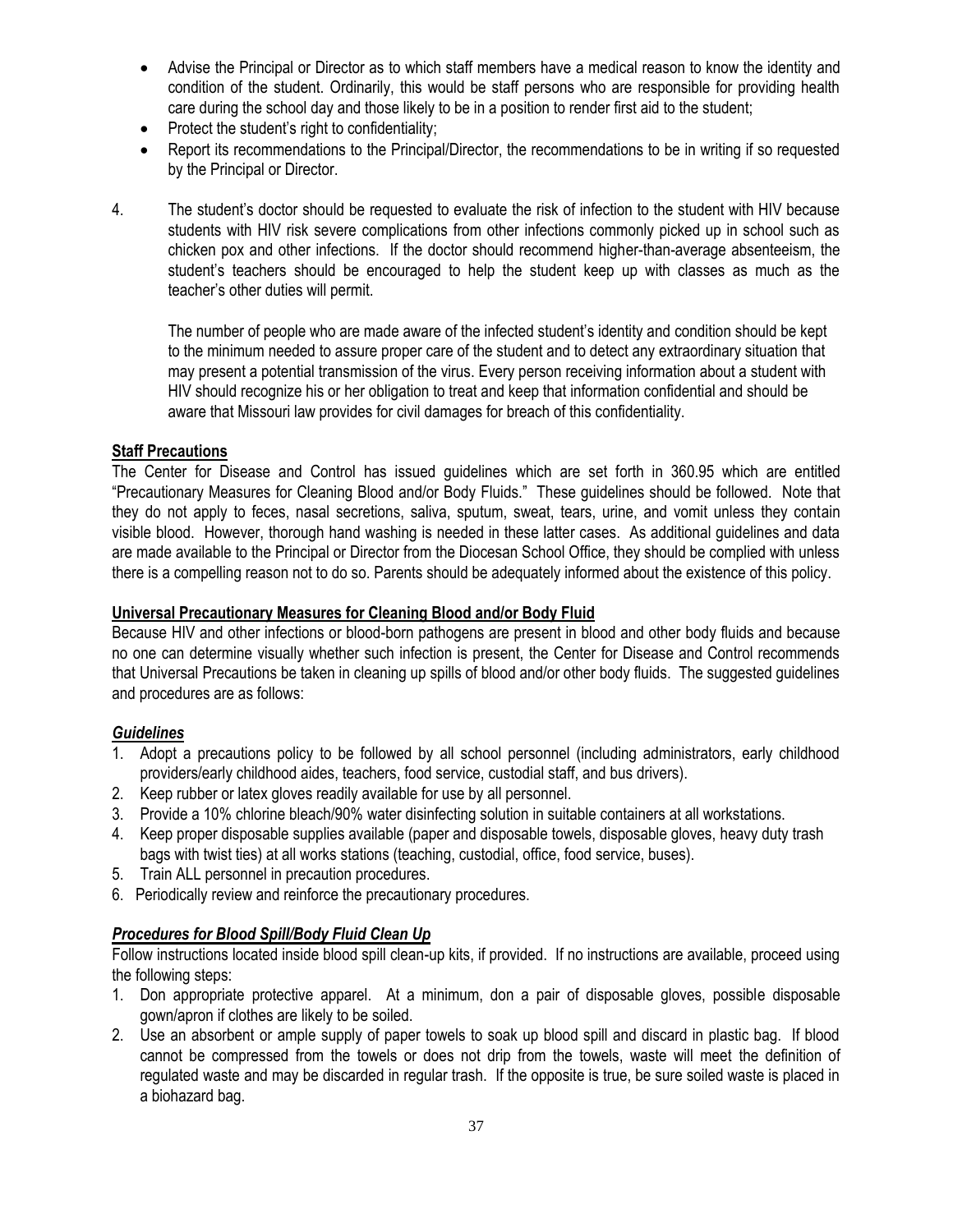- 3. Cleanse spill area with soap and water or detergent plus disinfectant solution
- 4. Wipe with hospital-grade disinfectant that is labeled "effective in killing human immunodeficiency (HIV) and hepatitis B viruses" or a bleach solution of freshly diluted (1 part bleach to 10 parts water) A 1:64 dilution is 1/4 cup bleach in 1 gallon (16 cups) water.
- 5. Allow above to air dry
- 6. Discard clean-up towels/wipes into plastic gab.
- 7. Remove disposable gloves and discard in plastic gag.
- 8. Put on second pair of disposable clothes, tie off plastic gag and place it inside another plastic bag (biohazard or unlabelled depending on if waste meets the definition of regulated waste.)
- 9. Carry waste to appropriate receptacle.
- 10. Remove gloves and discard in regular waste
- 11. WASH HANDS with soap and water.

#### *SG -Local Staff Precaution Training*

- *Faculty and staff are given yearly training in compliance with OSHA standards for control of blood borne pathogens. The school nurse utilizing health department input reviews the blood borne pathogens exposure control plan annually.*
- *This plan is available for review and copies can be obtained social office.*

# **CURRICULUM AND INSTRUCTION**

## **CURRICULUM**

#### **Diocesan Curriculum Guide**

The Catechism of the Catholic Church, Director for Catechesis, national Catechetical Directory and USCCB guidelines for religious instruction shall be used as a guide in the development of course content for grades Pre-K through 12 for the religion curriculum.

All professional staff should have ready access to the KC-SJ Diocesan Curriculum. They should be used in curriculum mapping and in long range planning.

#### *SG – Local Academic Dishonesty*

*St. Gregory students are expected to complete their own school work as instructed by teachers. If a student is found to be dishonest in his/her work, action will be taken.*

- For the first offense the student will receive a zero on the assignment. In addition, the student will *be expected to complete the given assignment to prevent a lapse in skills.*
- *A subsequent offense in any subject area will result in a zero on the assignment and a detention, as well as the completion of the assignment. If the behavior continues, further action will be taken.*

#### *SG -Local Kindergarten – Eighth Grade Curriculum*

- *St. Gregory School has a comprehensive kindergarten through eighth grade curriculum. With religion intertwined throughout the school day, the students receive instruction in the doctrines and practices of the Catholic Church and have opportunities to develop their spirituality.*
- *Emphasis is put on the "basics:" reading, writing, English, spelling, math, social studies and science. Theology of the Body, music, band, computers, physical education, and art round out the course of studies.*

#### **Early Childhood Curriculum**

All early childhood programs shall be developmentally appropriate and shall follow the KC-SJ Diocesan Curriculum and/or the Missouri Standards for Early Childhood and the Core Competencies. (500.3)

#### *SG -Local Preschool Curriculum*

 *St. Gregory School provides a comprehensive preschool curriculum designed to meet the needs of children three to five years of age. This is a developmentally appropriate program that enables*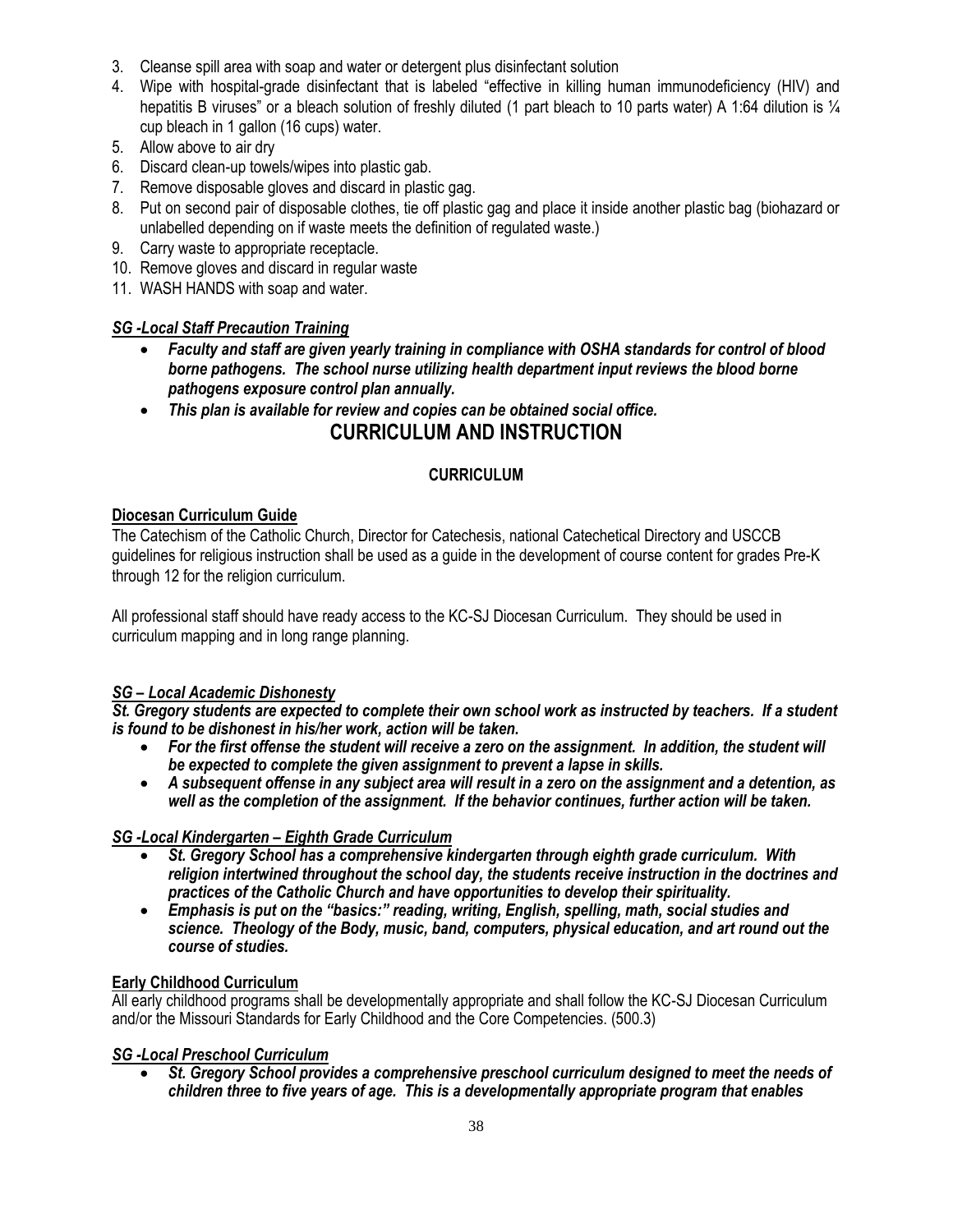*young children to grow spiritually, intellectually, socially, and physically. The preschool program provides a crucial foundation for a child's future excitement and involvement in continuous lifelong learning.* 

- *The preschool curriculum is a two year program with the first year emphasis on social and emotional development while the second year of preschool focuses on kindergarten readiness skills.*
- *Parents/guardians may choose to enroll in one of the three options: All day -- Monday through Friday; Three days- Monday, Wednesday, Friday or Two days—Tuesday and Thursday.*

#### **Religion Curriculum**

The Religion curriculum in a Catholic school is the heart and soul of the total educational program. Content of this curriculum should be developmentally appropriate to the abilities of children/youth.

The Religion program shall provide students with means to learn the doctrinal teachings of the Catholic Church, to experience the richness of sacred tradition, sacred scripture and the Deposit of Faith as echoed in the Creed through the four pillars of the Catechism of the Catholic Church.

All religion text books must be selected from the list of texts approved by the Ad Hoc Committee to Oversee the Use of the Catechism as established by the United States Conference of Catholic Bishops and determined for use by the superintendent of schools. (500.5)

*SG -Local Religion Curriculum*

- *Prayer at school is an important part of each day.*
- *Teachers are encouraged to use prayer methods of both formal and informal.*
- *The school day will begin with prayer and prayers will be said at various times throughout the day.*
- *Formal religion classes are a scheduled part of our curriculum. The content will reflect the current approved teachings of the Church.*
- *Mass will be attended by all grades throughout the week. Each grade will plan and participate in the liturgy for that day. Mass begins at 8:00 a.m. Grades 5th through 8th will attend weekly Mass together and grades kindergarten through 4th grade will attend Mass together. On the first Friday's of each month, all students will attend Mass with their Falcon Faith Families. All-school Masses will be held on holy days and selected days throughout the school year.*
- *The sacramental program is in cooperation with the parish sacramental preparation programs. In the second grade, students are given formal instruction in the preparation for the sacraments of Reconciliation and First Eucharist.*
- *Individual and communal reconciliation services will be scheduled during the school year for 2nd through 8th grade students.*

#### **Sacramental Programs**

Elementary and high schools in the Diocese shall cooperate fully with parish sacramental preparation programs. The responsibility of providing adequate preparation before reception of the sacraments of First Reconciliation and First Eucharist are spelled out in Canon 777.

The catechesis and celebration of First Reconciliation must precede the catechesis and celebration of First Communion. (Cf. Canon 914)

A child is to receive adequate preparation for the sacrament of First Reconciliation before she/he receives the catechesis for First Communion. The catechesis of the two sacraments should be distinct and separate from each other so that the uniqueness of each sacrament may be fully celebrated.

The usual preparation for First Reconciliation is in the primary grade levels. The parents of the child are encouraged to participate in the preparation with their child at home and in appropriate family or parent sessions. After the necessary catechesis is completed the sacrament is to be scheduled and celebrated in the local parish. Parents should be encouraged to join their children in celebrating the sacrament of Reconciliation.

If it is determined that a child is not ready, no coercion should be made to keep the child with his/her "group" or "class". If the decision is made to delay the sacrament of Reconciliation, then the celebration of First Communion is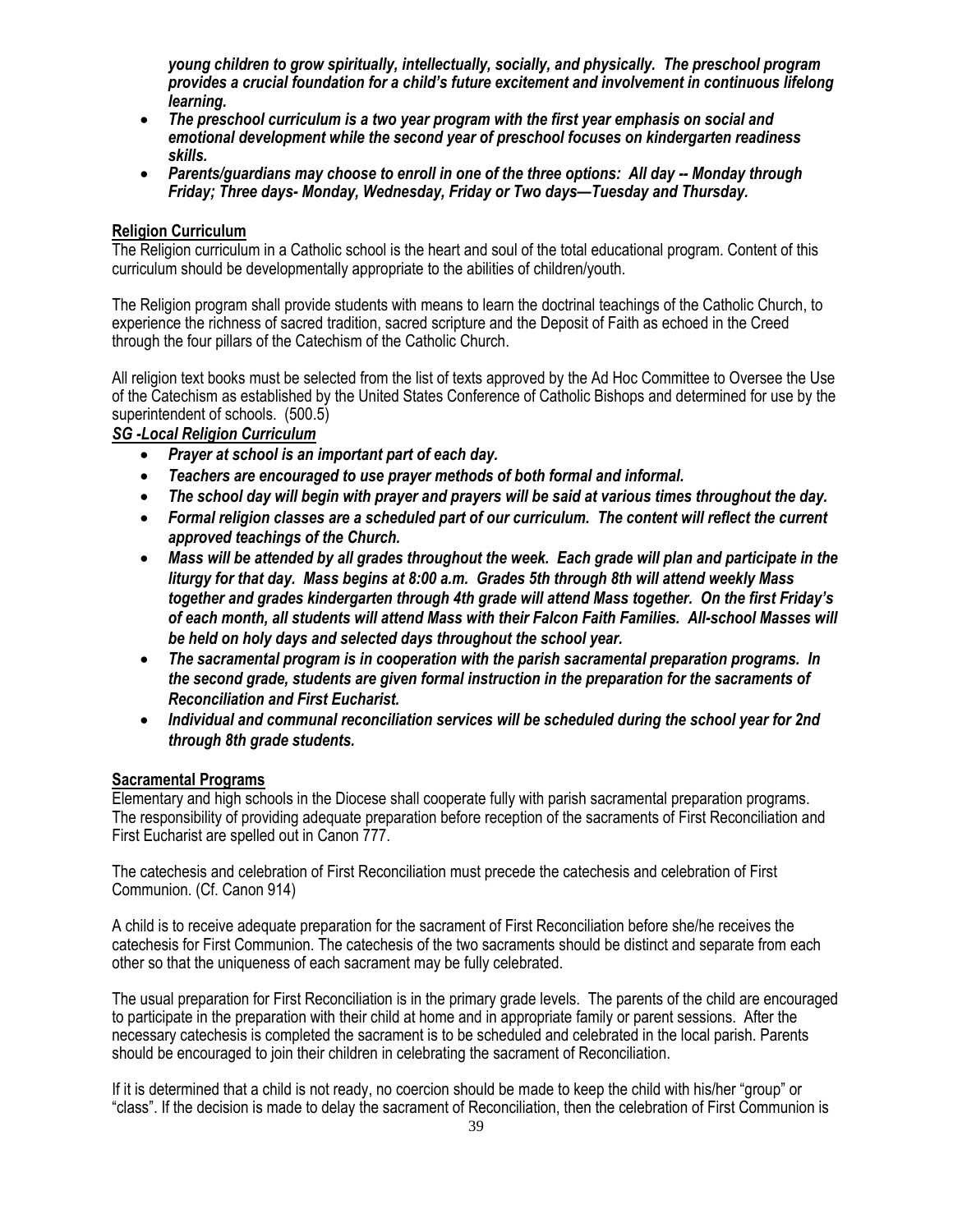to be delayed until after 1st Reconciliation is sacramentally celebrated.

First Communion should also involve separate and distinct preparation for the celebration of this sacrament. Family and parent sessions are encouraged with preparation for the child occurring both at home and in sacramental preparation classes. The celebration is to be scheduled in the local parish at an appropriate liturgical time. (500.6)

## *SG -Local Theology of the Body/Sexuality Education Materials and Teaching*

- **St. Gregory's provides information about puberty to 5<sup>th</sup> Graders. Parents are asked to meet prior to by the strong to** *sharing information with the students to allow them the opportunity to view videos and discuss information which will be shared with students. We encourage parents to attend the information sessions during the school day with their children.*
- *St. Gregory's curriculum includes Theology of the Body taught in 7th grade. The texts are approved by the Diocese and are incorporated into classroom time determined by the classroom teacher.*
- *Biological information about reproduction is shared in 5-8 grade science classes.*
- *Eighth graders and their parents are provided a sexual awareness curriculum which involves discussions with parents and the opportunity to support a computerized baby for a period of time under the supervision of the eighth grade teacher.*

## **Constitutions and American History**

Missouri law governing education mandates instruction and testing in the Constitutions of the United States and the State of Missouri, as well as regular instruction in American History and American Institutions. It is recommended that such instruction be given in accordance with the policy of the local public school district. (505.1)

## **Missouri History**

In elementary schools, instruction in the history of the State of Missouri should be included in the Social Studies curriculum. Ordinarily, this occurs at the Fourth Grade level. (505.2)

## *SG -Local Band Opportunity*

- *Band is an option for grades 5th through 8th grade. Classes are held at least three times a week.*
- *A fee is charged yearly to be paid along with the tuition fees.*
- *Instruments must be purchased/leased by each student.*
- *Parents/guardians or students are also responsible for any repairs to their instruments throughout the school year.*
- *The fee information is listed in the school directory.*
- *If a student is not enrolled in band at St. Gregory's, he/she may not be considered for sponsorship by St. Gregory's school in the junior high district band tryouts, junior high music contest or other MSHSAA approved events.*

## *SG -Local Technology Curriculum*

 *Technology classes are offered to kindergarten through fourth grade two times per week and grades five through eighth three times a week. National Education Technology Standards from the International Society for Technology in Education are followed.*

## **Special Services**

It is recommended that parents/guardians be informed of their rights regarding Public Law 94.142 and Individuals with Disabilities Education Act of 2004 (IDEA) which mandates special education service to all children, regardless of enrollment in a particular school. Schools shall make every effort to cooperate with the local public school district in which they are located to ensure the delivery of such services to the students enrolled in schools of the Diocese. (505.4)

## *SG- Local Special Services*

 *If St. Gregory School cannot meet the needs of a student's IEP the student should not remain enrolled at St. Gregory School. Keeping a student whose needs cannot be met is considered*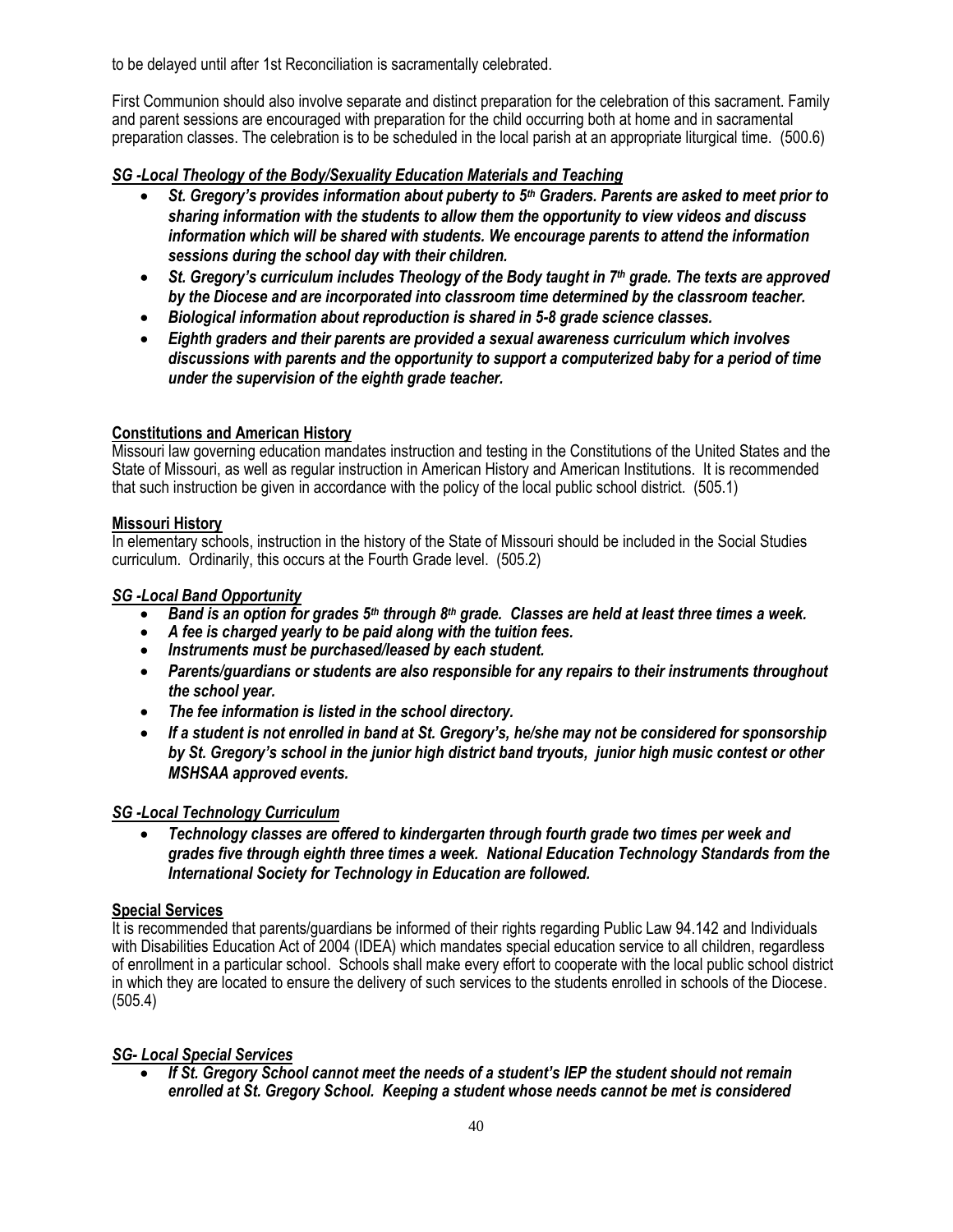*educational neglect under Missouri Law and the Division of Family Services Children's Division.*

*SG -Federally Funded Programs*

 *St. Gregory's School participates in Title I, which is a federally funded program for remedial assistance in reading and mathematics for eligible students.*

#### **COMPREHENSIVE ASSESSMENT**

#### *SG -Local Vision of Assessment*

- *The vision of strengthening and encouraging the many gifts within each child is shared by us as educators.*
- *It is our goal that through a comprehensive assessment process, children will realize individual educational success and an appreciation of their own capabilities as gifts from God.*

#### *SG -Local Philosophy of Assessment*

- *Assessment is the avenue used by teachers to communicate to students and parents the child's observable progress. Assessment is based on the theories of learning. It is grounded in the skills and capabilities needed for future achievement and is self-regulated. To know something is to show that the knowledge received has been interpreted and demonstrated through a variety of techniques.*
- *While recognizing and respecting the different learning styles of the individual student, each teacher will assess the progress of each child through various evaluation methods.*

#### *SG -Local Assessment Procedures*

- *Assessment reports are issued quarterly during the school year. Both parent/guardians are requested to review the assessment reports. The copy of the quarterly assessment report may be kept at home. Please return comments and sign the envelope provided with the assessment.*
- *Progress reports are completed by teachers in Grades 1-8 to inform parents of their child's academic progress. These are mailed home at approximately the midpoint of each quarter.*
- *Teachers may also send reports home at other times.*
- *Teachers in grades preschool through 8th grade will consult with parents throughout the school year.*
- *In all grades, samples of student works are available in student portfolios.*
- *Conferences are scheduled once in the fall and again in the spring.*

#### *SG -Preschool through 3rd grade will use the following codes to mark assessment:*

| $\ddot{}$<br>$\sqrt{ }$ | <b>Consistently demonstrates skill</b><br>Frequently experiences difficulty with this skill |    |             |    | S Usually demonstrates skill |                  |                  |
|-------------------------|---------------------------------------------------------------------------------------------|----|-------------|----|------------------------------|------------------|------------------|
|                         |                                                                                             |    |             |    |                              | N Not introduced |                  |
|                         | Third grade (through eighth grade are assessed on the following scale:                      |    |             |    |                              |                  |                  |
| A+                      | $= 100$                                                                                     | B+ | $= 92$      | C+ | $= 8.3$                      | D+               | $= 73$           |
| A                       | $= 94-99$                                                                                   | В  | $= 85 - 91$ |    | $= 75 - 82$                  | D                | $= 70 - 72$      |
| <b>A-</b>               | $= 93$                                                                                      | В- | $= 84$      | С- | $= 74$                       | D-               | $= 68-69$        |
|                         |                                                                                             |    |             |    |                              | U                | $= 67$ and below |

#### School Achievement Testing

Standardized achievement tests shall be administered annually in elementary and secondary schools. At the elementary level this ordinarily occurs in grades four (4) and six (6). In addition, each January, all eighth grade students will be tested with a secondary school placement test.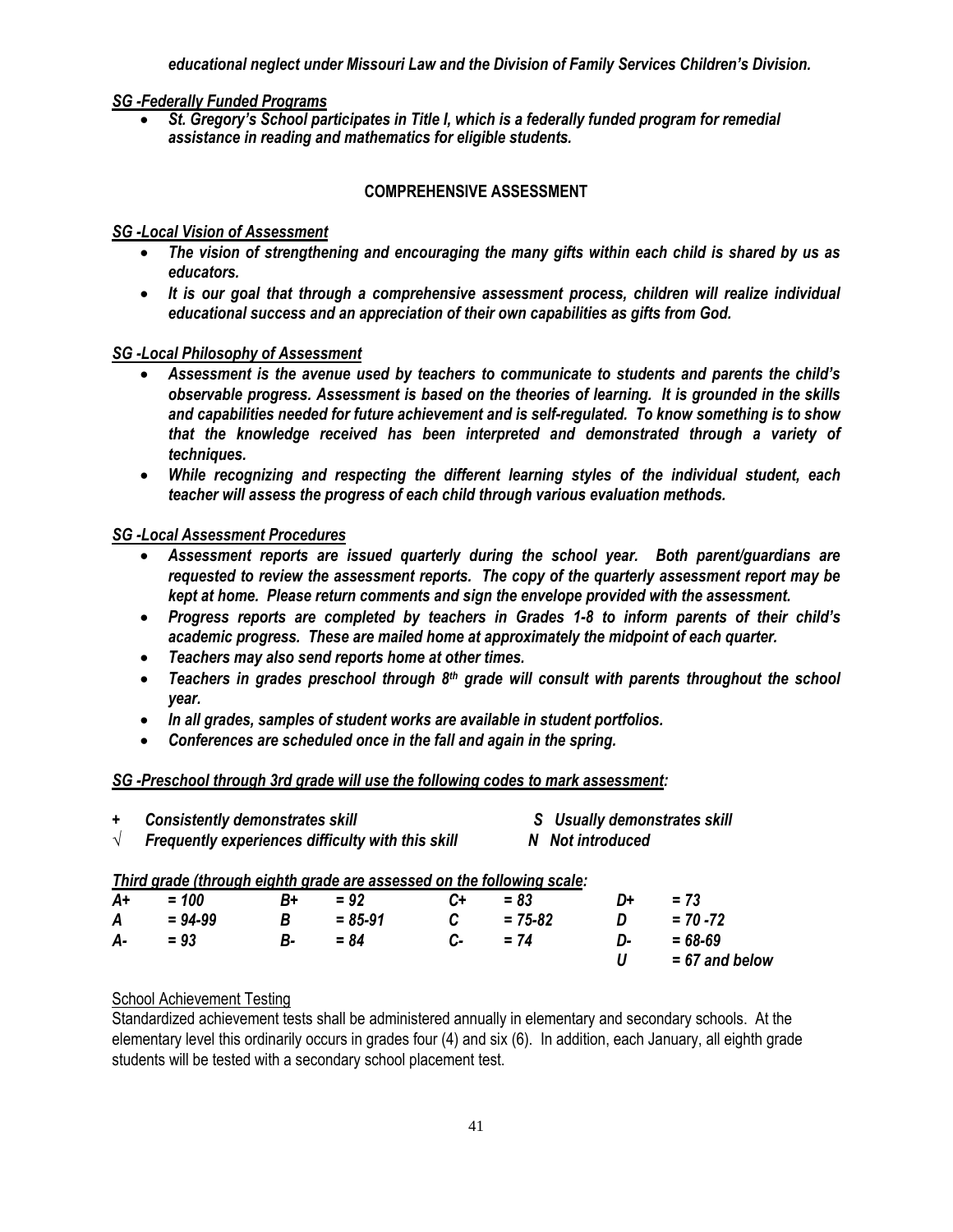Test scores for individual schools and individual students will be used for the purpose of improving instruction within the school.

Principals will make their schools' test scores available to parents/guardians and teachers. The Diocesan School Office will not use the scores of individual schools to rank schools.

Principals are responsible to ensure that all staff is trained to administer standardized tests properly and tests are stored in a secure manner. (510.1)

#### *SG -Local Standardized Testing*

- *The Iowa test is given to children in grades 4th through 8th grade. The results of these tests are primarily to help the teacher provide a better instructional and guidance program for each pupil.*  The test results will be shared with students privately by the teacher or principal. Parents will receive the test scores with final grade cards or they may request to view the results with the *principal at any time.*
- *Cognitive abilities tests will be given to grade 4.*
- *Brigance Inventory of Early Development is given as a readiness tool for kindergarten.*

#### **Grading Guidelines**

Principals will ensure that all teachers are aware of and adhering to the Diocesan Grading Guidelines. (510.2)

#### **Report Cards**

It is recommended at the elementary and high school levels that report cards, or progress reports, be issued at least on a quarterly basis. (510.3)

#### **Conferences**

It is recommended that each school or center schedule parent-teacher/early childhood provider/early childhood aide conferences at least once per year. Ideally, conferences at the elementary and high school level will include students evaluating their own performance through the use of portfolios. (510.4)

#### **Permanent Records**

Permanent records include cumulative records and transcripts. These records require safe, responsible care, either as active or inactive files.

The permanent record is kept permanently on file at the original elementary or high school. Photocopies may be sent to schools requesting information. (510.5)

#### **PROMOTION, RETENTION, GRADUATION**

#### **Promotion/Retention**

All promotions, regular or special, and retentions should be decided by the Principal and the teacher in consultation with the parents(s)/legal guardian(s). Such decisions should be based on a total evaluation of a student's growth in all areas of his/her development. Parents should always act in consultation with the student's teachers, the final responsibility for a student's promotion or retention rests with the Principal. (520.1)

#### **INSTRUCTIONAL PROCESS**

#### **Instructional Process**

All teachers and early childhood providers/early childhood aides of the Diocese should be familiar with accepted characteristics of the instructional process and incorporate them into their professional work with students.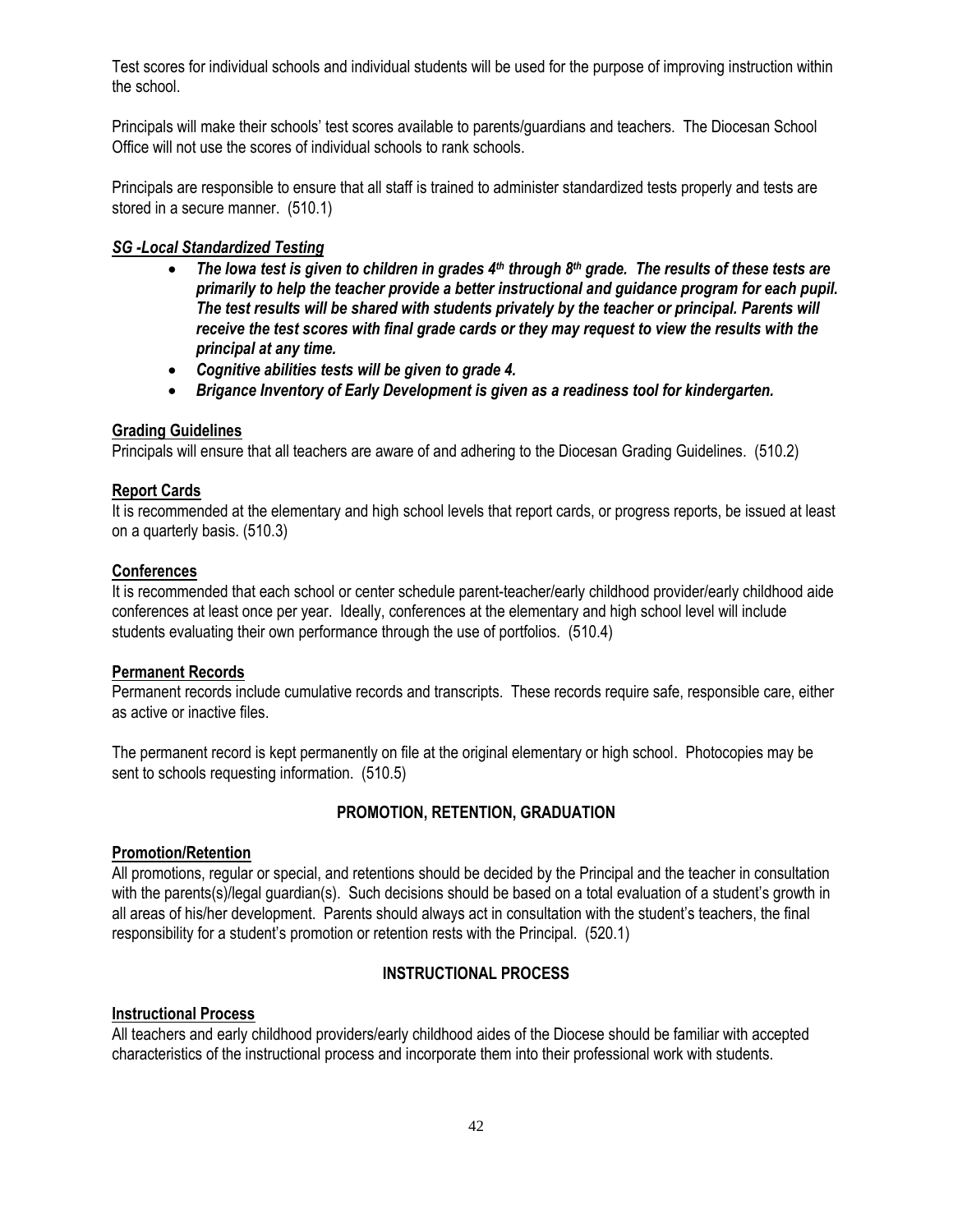All Principals, Directors, teachers and early childhood providers/early childhood aides should be working to improve instruction and student outcomes by utilizing best practices in education. Technology should be used as a tool by all teachers in order to broaden the base of education and prepare students for their futures. (530.1)

#### **Daily Schedule**

In all schools and centers, a comprehensive daily schedule should be available to all school personnel, parents, guardians and students. The use of daily agendas for students is encouraged. (530.4)

#### **Homework**

Home assignments should be educationally sound, providing an application of previously learned material or a correlation between past and present material. Reading assignments are appropriate. It is inappropriate to use academic work as a punishment for undesired behavior.

Homework should not engender negative attitudes in the student, but rather enhance his/her independence and personal responsibility while promoting increased understanding and/or skill development. Immediate feedback is needed for student success. Teachers should return homework in a timely fashion. (530.7)

# *SG -Local Homework Policy*

- *The home should provide a time, place and atmosphere for quiet work. Each child must learn to become responsible and independent in completing their assignments. Parents can help their children enjoy and achieve success by showing an interest in the work they are doing.*
- *The term "homework" means not only written work but also refers to study and research. Usually, if the pupil utilizes well the time given in school, he/she will not have an overload.*
- *In order to help children master reading skills, parents are asked to provide as much wholesome reading as possible on the child's reading level and to encourage children to read library books.*
- *Each child is expected to have and utilize an assignment book in grades 3-8.* 
	- *Suggested time allotted for homework and or reading:*
		- *a. Grades 1-3 - between 20-30 minutes daily*
		- *b. Grades 4-6 - between 40-60 minutes daily*
		- *c. Grades 7-8 - between 60-90 minutes daily*

## *SG – Local Acceptance Standard for Assignments*

*An assignment is acceptable if the assignment is completed on time, the student has followed directions, and the student has completed the assignment to the best of his/her ability. This will be determined by the classroom teacher and/or the principal. Late and/or unacceptable assignments will result in the following Late Homework Policy for students in grades 4th-8 th:*

- $\bullet$  1<sup>st</sup> time **Verbal Warning Full credit on the assignment**
- $\bullet$  2<sup>nd</sup> time **Pink Slip sent home.** Half credit on the assignment
- $\bullet$   $3^{rd}$  time **Pink Slip sent home and the student will receive a Late Lunch detention for** *following day. A conference with the teacher, parents and the principal will be scheduled.*

*A copy of the policy will be signed by all 4th through 8th grade students at the beginning of the school year. The late homework procedures will start over on the first day of each quarter.*

*Late lunch detention – The student will get their lunch and report to the Principal's office. The student will eat lunch and then use the remaining time (recess) to complete the missing assignment. If the assignment has been turned in, the student will be allowed to work quietly on other assignments. In addition, the student will be ineligible for athletics at all St. Gregory events including MMS on the day of the detention.*

#### **Journals**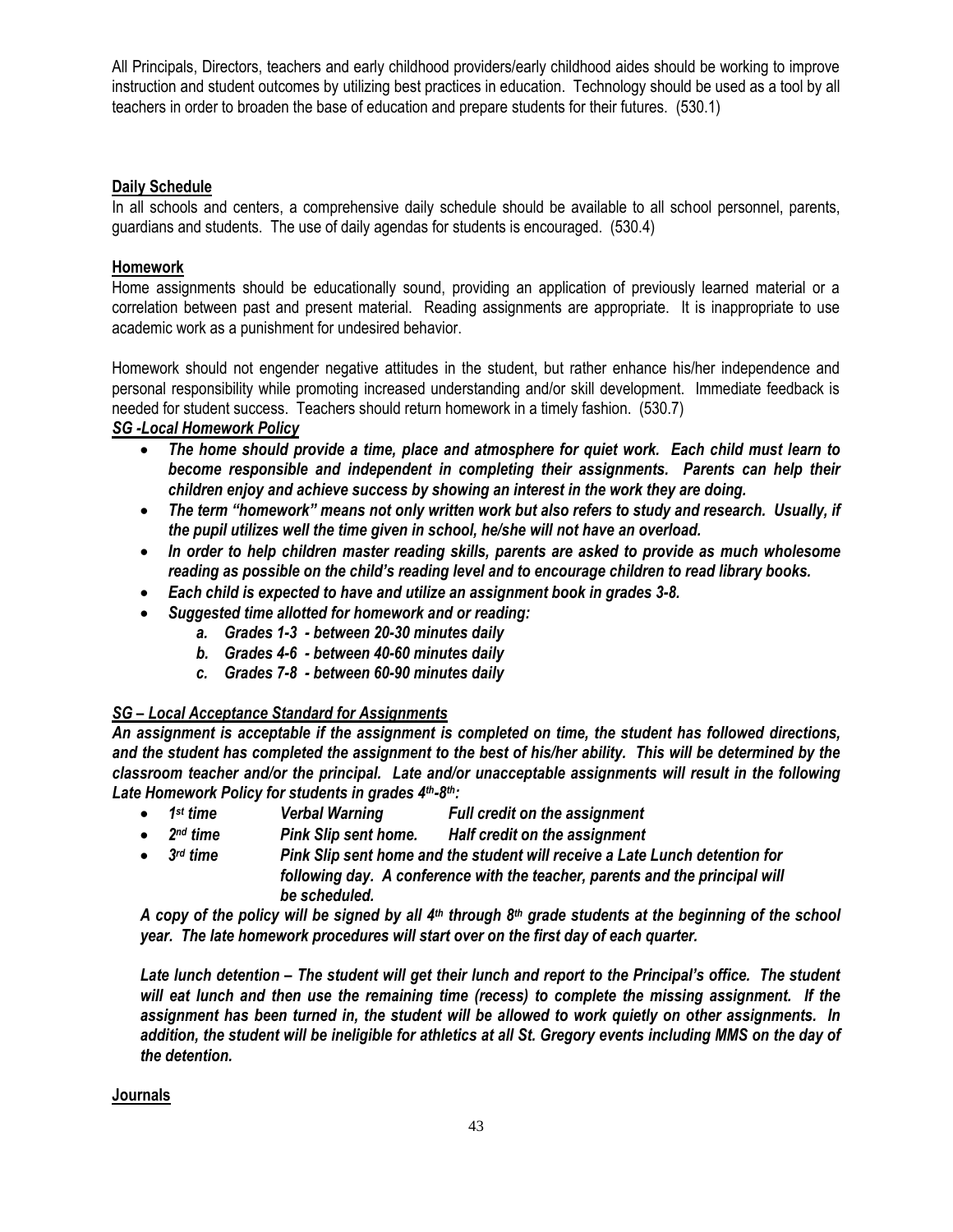Journals are an acceptable tool of instruction and assessment. However, if a teacher or staff member assigns journal writing as a part of class instruction, the teacher must monitor the journal. (530.8)

## **INSTRUCTIONAL MATERIALS**

#### **Textbooks**

Textbooks should be appropriate to course content, age and maturity of the student, available to all, and reasonably current in copyright. (540.1)

#### *SG -Local Textbook Policy*

- *Children should handle their books with care. To show care and respect for the property of others gives, in turn, the right to expect care and respect for their own property. Parents should check their children's books from time to time and re-emphasize the importance of respect for property.*
- *There will be a fee for books that are lost or damaged.*

#### *SG -Local Library Policy*

- *Kindergarten through fourth grade will have at least one period or part of a class period in the library each week if there are sufficient volunteers. During this period, books may be checked out.*
- *Books lost or damaged must be paid for by the student responsible for the damage.*
- *Grades fifth through eighth grade will have access to the library at various times through their daily curriculum.*

#### **TECHNOLOGY RESOURCES**

#### **Telecommunications and Electronic Information Sources**

As telecommunication and other new technologies shift the ways in which information may be accessed, communicated and transferred, those changes may also affect instruction and student learning. The Diocese generally supports access by students to rich information resources along with the development by staff of appropriate skills to analyzed and evaluate such resources. In a democratic society, access to information is a fundamental right of citizenship.

Students are responsible for good behavior on school computer networks just as they are in the classroom or school hallway. Communications on the network are often public in nature. General school rules for behavior and communications apply. The network is provided for students to conduct research and communicated with others. Access to network services will be provided to students who agree to act in a considerate and responsible manner.

Student use of telecommunications and electronic information resources shall be permitted upon submission of permission forms and agreement forms by parents/guardians and bye the students themselves.

Cell phones are not normal and customary devices to be used in a network setting. Catholic Schools provide adequate and monitored computer network services for students to use for academic purposes only. Students are not allowed to engage in specific e-mail, download, texting, or any other form of electronic communication that is not approved for academic use.

#### **Network Rules**

Network storage areas may be treated like school lockers. Network administrators may review files and communications to maintain system responsibility. Users should not expect that files stored on school servers will always be private.

The following are not permitted: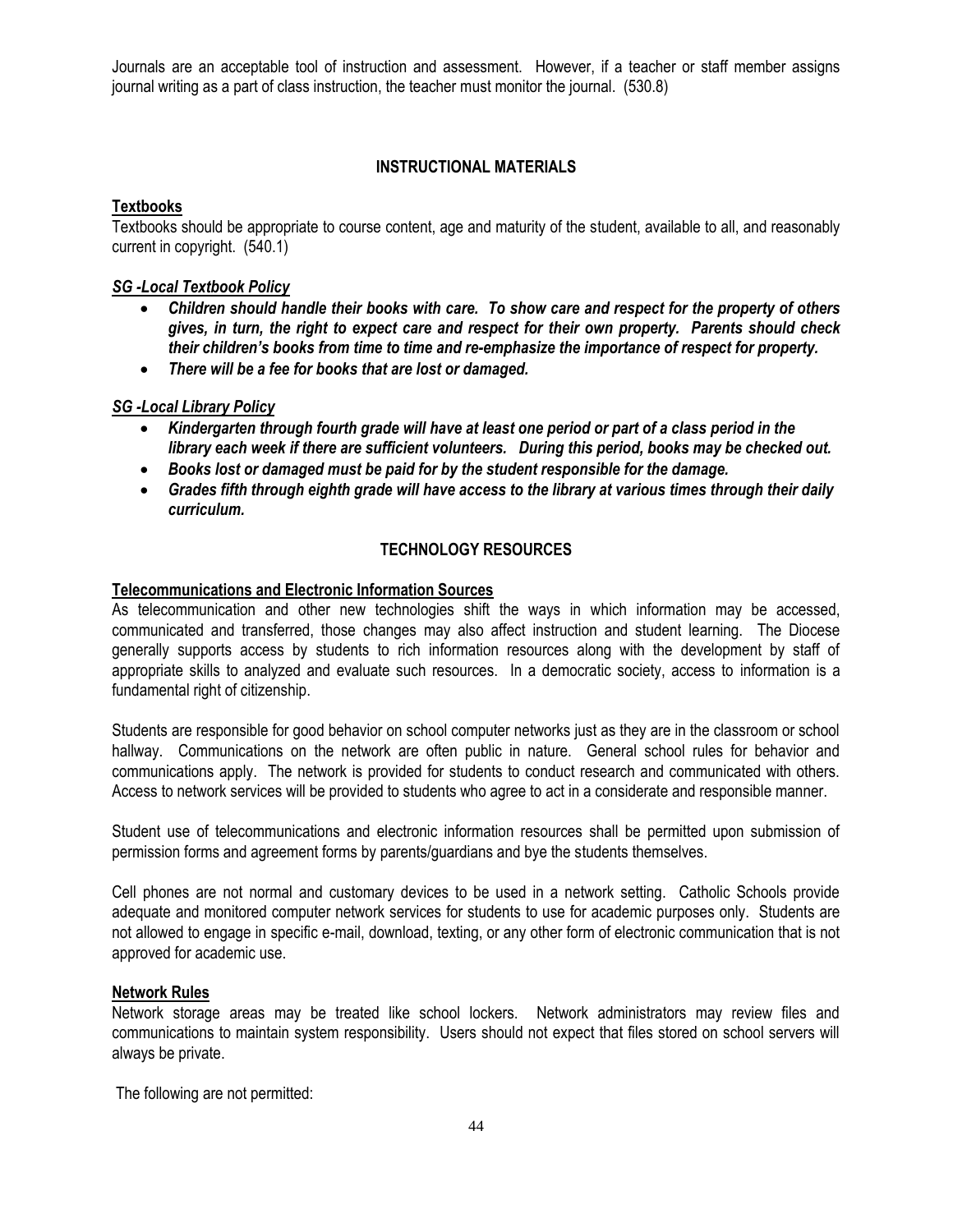- Sending or displaying offensive messages immoral messages or images of any nature, especially of a sexual nature, e.g.sexting, pornographic images, images from a cell phone of a sexually explicit nature, etc.
- Using obscene language that is implicit and explicit
- Harassing, insulting, bullying, spreading malicious rumors, e.g. cyber-bullying or attacking others via
- pictures, images and language electronically
- Violating copyright laws.
- Using others' passwords.
- Trespassing in others' folders, work or files.
- Intentionally wasting limited network resources
- Employing the network for commercial purposes.
- Using the network for networking unrelated to educational purposes, such as Facebook or Myspace, or otherwise.

## **Sanctions**

- 1. Violations may result in loss of electronic or network access.
- 2. Additional disciplinary action may be determined at the school level consistent with the Series 340. When appropriate, law enforcement agencies may be contacted. (550.81

#### **Parent/Guardian Permission Letter**

A student must submit a signed permission form prior to obtaining independent access to any electronic information source or network on school premises. (550.9)

# **FINANCE**

#### **Fees and Tuition**

Each school or center should have a written policy regarding fees and tuition which is included in the Parent Handbook and promulgated to all parents, guardians and parishioners of those parishes served by the school or center. (600.4)

## *SG -Local Fees and Tuition*

 *Fees and tuition costs can be found in the directory or by calling the school office. Please refer to this handbook for information about the Scholarship Assistance Program and tuition guidelines.*

## *SG -Lunch Program*

- *St. Gregory offers a hot lunch program which provides healthy and economical nourishment for our children.*
- *St. Gregory participates in the government lunch program which provides free and reduced meals for families that qualify. Forms are available in the school office.*
- *St. Gregory must meet nutritional guidelines to participate in the free and reduced lunch program.*
- *All students are encouraged to participate in the hot lunch program. The cost of each meal is determined yearly according to the economy and cost of food.*
- *No soda beverages are allowed during the hot lunch program or in the lunches brought from home.*
- *No fast food lunches may be brought to school for students.*
- *Once a month a "Birthday Day" is celebrated in honor of the birthdays during the month. A special meal is prepared and a coupon and birthday pencil is given to each honoree.*
- *"Grade Day" is also an activity in the lunch room. Each class is allowed to pick their favorite menu and invite their parents/guardians to dine with them.*